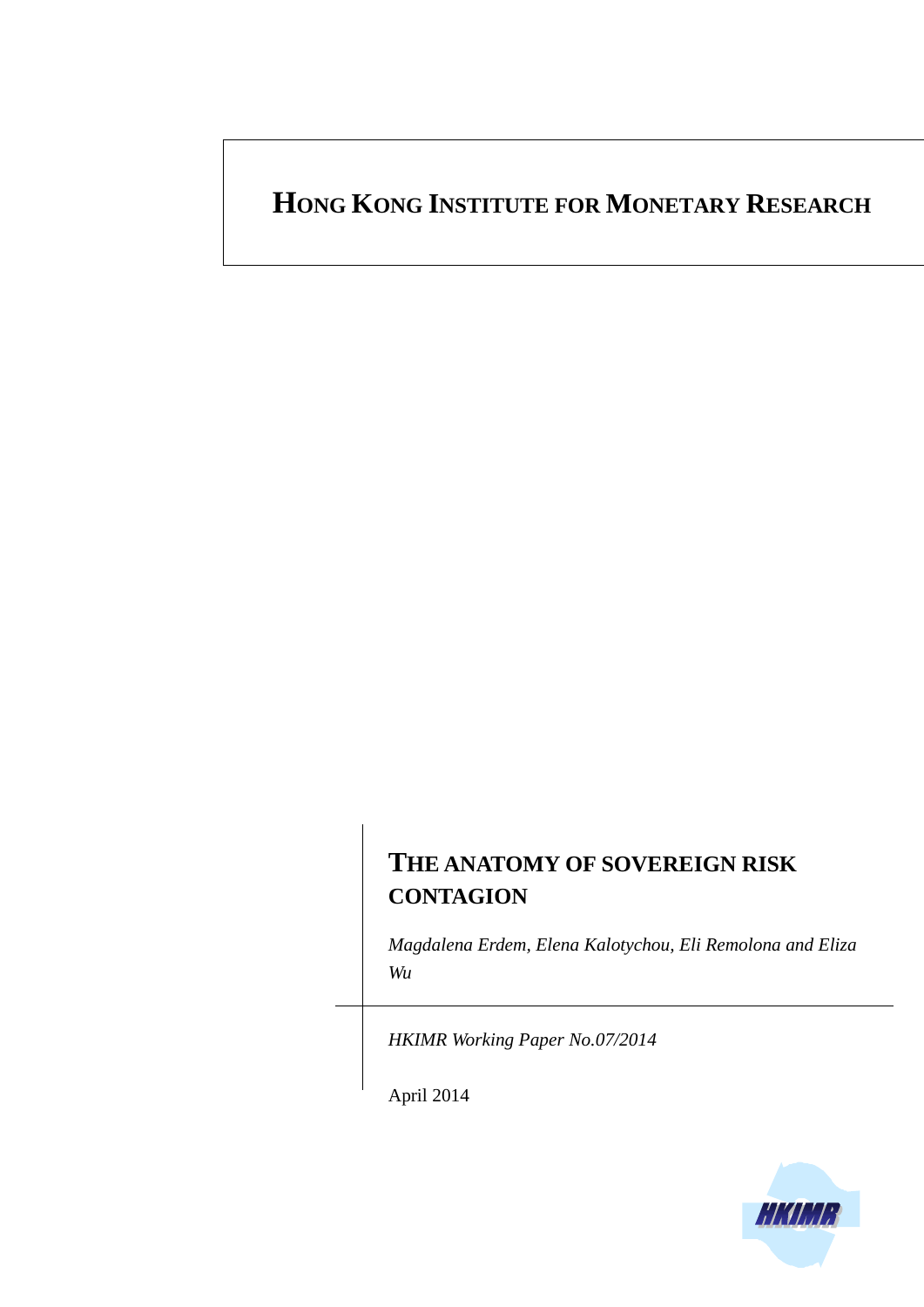*Hong Kong Institute for Monetary Research (a company incorporated with limited liability)*

*All rights reserved. Reproduction for educational and non-commercial purposes is permitted provided that the source is acknowledged.*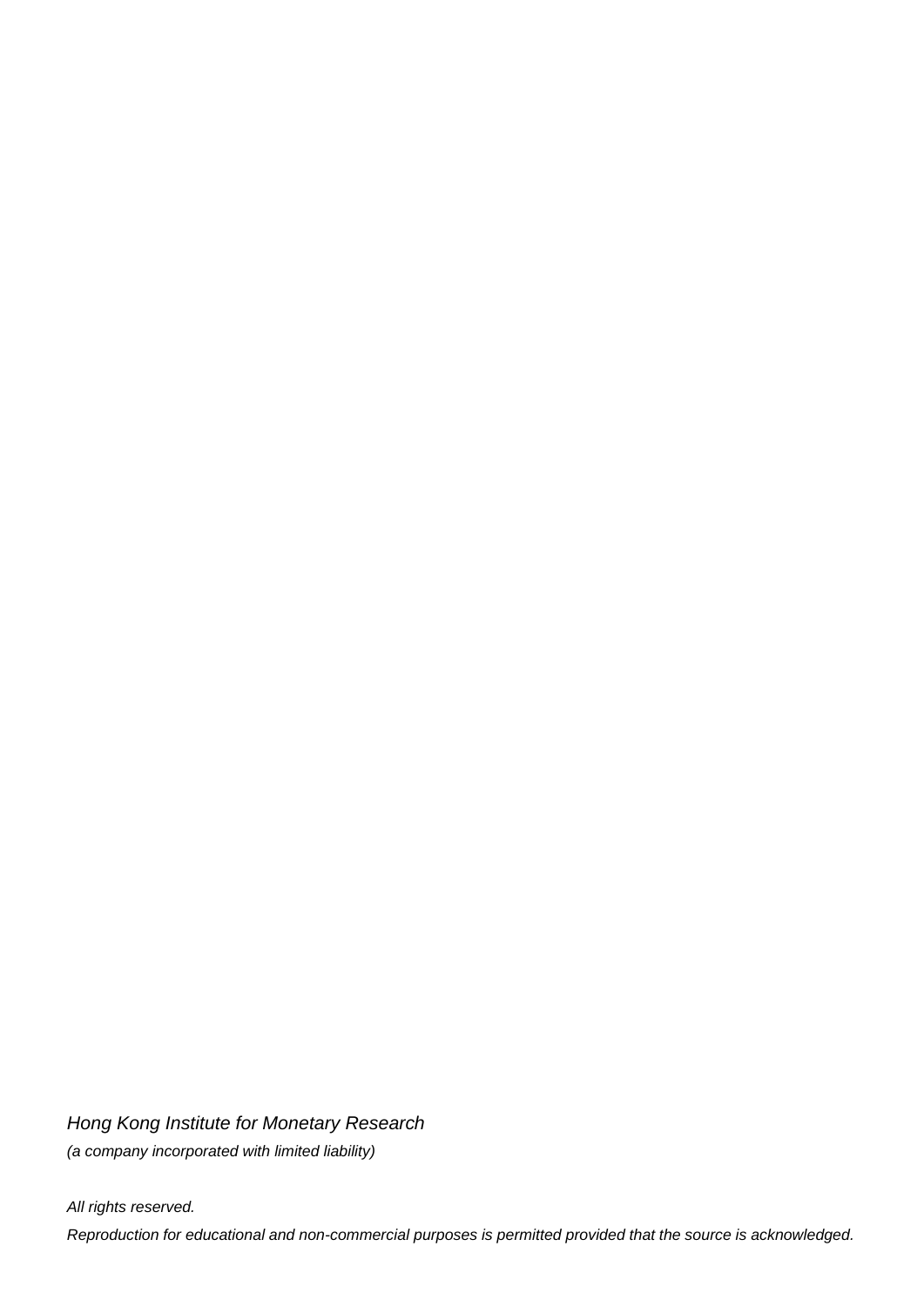## **The anatomy of sovereign risk contagion**

Eliza Wu,  $\mathrm{^{a,*}}$  Magdalena Erdem $\mathrm{^{b}}$ , Elena Kalotychou $\mathrm{^{c}}$ , Eli Remolona $\mathrm{^{d}}$ 

*<sup>a</sup> University of Sydney Business School, University of Sydney, NSW 2009, Australia.*

*b Bank for International Settlements, Centralbahnplatz 2, 4051 Basel, Switzerland..*

*<sup>c</sup>Cass Business School, City University London, 106 Bunhill Row, London, UK.*

*d Bank for International Settlements, Representative office for Asia and the Pacific, 78th Floor, IFC Two, 8 Finance Street, Central, Hong Kong.*

#### **Abstract**

We analyze the channels for the cross-border propagation of sovereign risk in the international sovereign debt market. Identifying sovereign credit events as extraordinary jumps in CDS spreads, we distinguish between the immediate effects of such events and their longer term spillover effects. To analyze "fast and furious" contagion, we use daily CDS data to conduct event studies around a total of 89 identified credit events in a global country sample. To analyze "slow-burn" spillover effects, we apply a multifactor risk model, distinguishing between global and regional risk factors. We find that "fast and furious" contagion has been primarily a regional phenomenon, while "slow-burn" spillover effects can often be global in scope, especially the effects of the recent European debt crisis. The global risk factors are driven by investor risk appetites and debt levels, while the regional factors depend on economic fundamentals of countries within a region.

*JEL:* G15, F30, F31

*Keywords:* sovereign risk, credit event, contagion, spillover, credit default swap, debt crisis

<sup>\*</sup>Corresponding author Eliza Wu, Tel. +61-286274626; Email [eliza.wu@sydney.edu.au.](mailto:eliza.wu@sydney.edu.au) Wu gratefully acknowledges the hospitality of the Hong Kong Institute for Monetary Research (HKIMR) whilst writing the early draft of this paper. We thank two anonymous reviewers for providing excellent suggestions that have improved this paper. We are grateful to Antje Berndt, Bill Francis, Brent Glover, Iftekhar Hasan, Jaehoon Lee, Jim Lothian and Gaiyan Zhang for their useful comments and suggestions on earlier drafts. We also thank participants at the Honoring Jim Lothian JIMF Conference (September, 2015), the International Rome Conference on Money, Banking and Finance (December, 2014), EMG-ECB Emerging Markets Group Conference (May, 2014), Eastern Finance Association Meeting (April, 2014), the INFINITI Conference (June, 2013), FIRN Conference (November, 2013), the Auckland Finance Meeting (December, 2013) and seminar participants at the HKIMR, Norges Bank, Monash University, Deakin University, University of Western Australia and the University of Waikato. All errors remain our own and do not reflect the views of the Bank for International Settlements nor the HKIMR.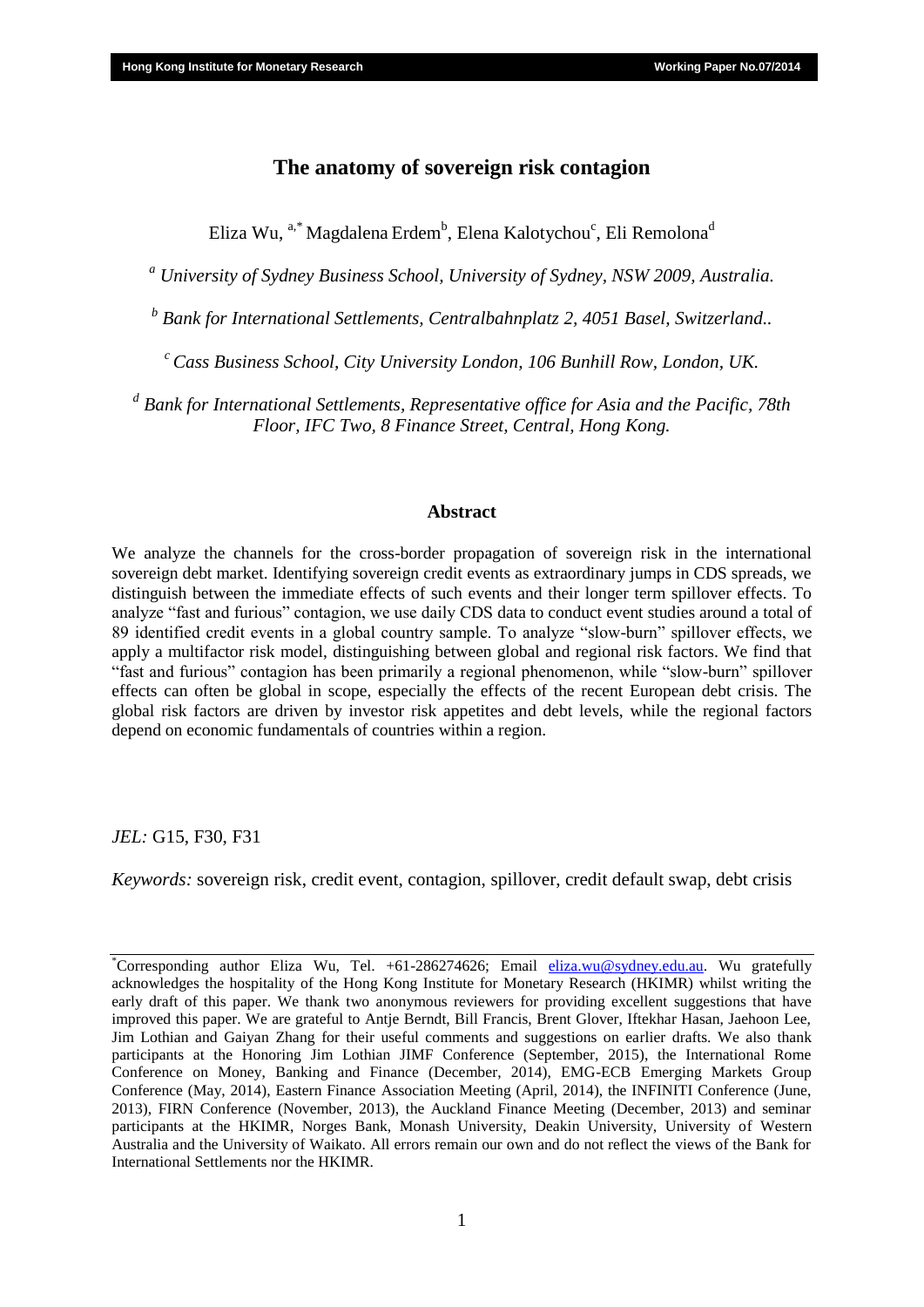## **The anatomy of sovereign risk contagion**

### **Abstract**

We analyze the channels for the cross-border propagation of sovereign risk in the international sovereign debt market. Identifying sovereign credit events as extraordinary jumps in CDS spreads, we distinguish between the immediate effects of such events and their longer term spillover effects. To analyze "fast and furious" contagion, we use daily CDS data to conduct event studies around a total of 89 identified credit events in a global country sample. To analyze "slow-burn" spillover effects, we apply a multifactor risk model, distinguishing between global and regional risk factors. We find that "fast and furious" contagion has been primarily a regional phenomenon, while "slow-burn" spillover effects can often be global in scope, especially the effects of the recent European debt crisis. The global risk factors are driven by investor risk appetites and debt levels, while the regional factors depend on economic fundamentals of countries within a region.

*JEL:* G15, F30, F31

*Keywords:* sovereign risk, credit event, contagion, spillover, credit default swap, debt crisis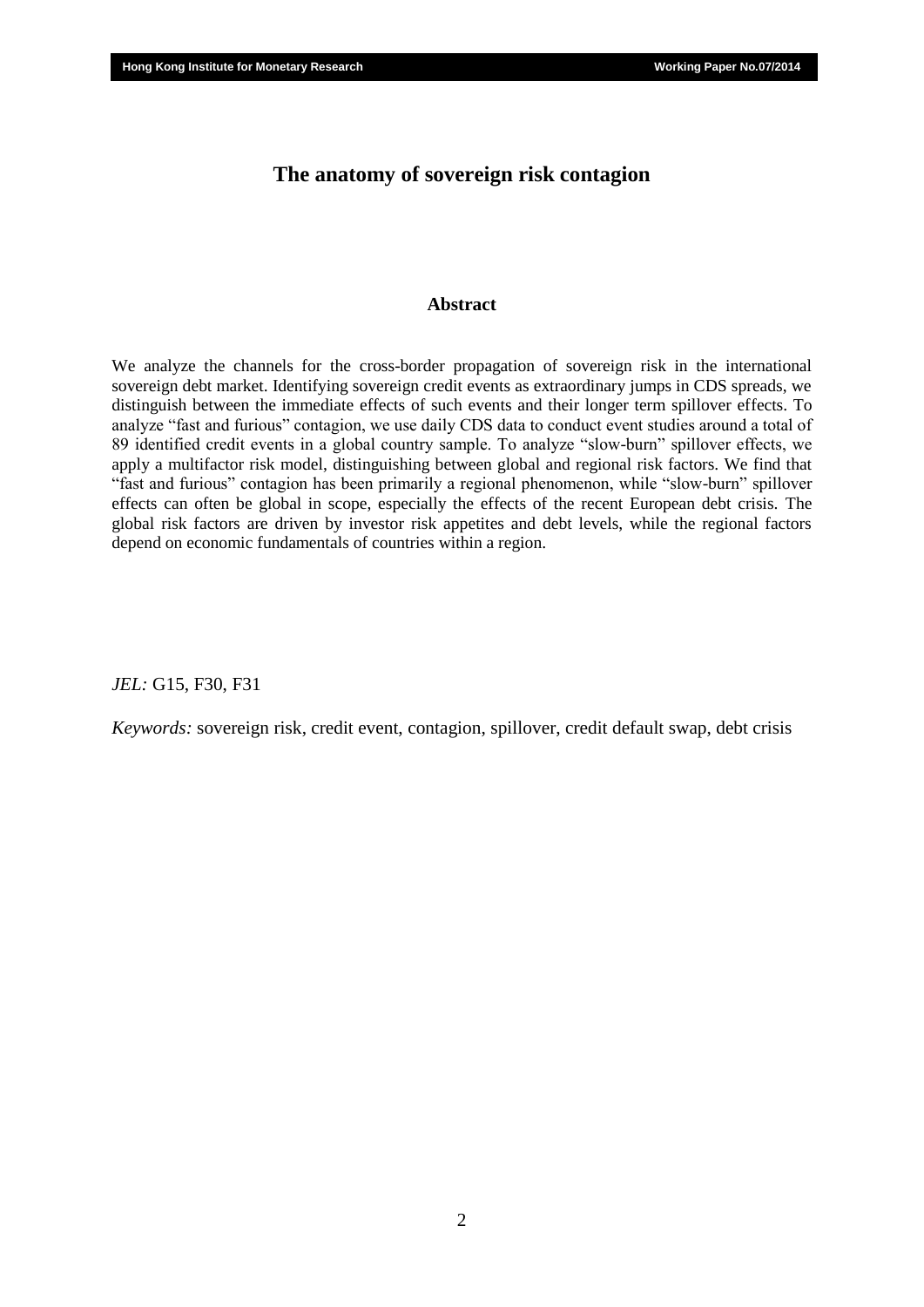#### **1. Introduction**

The recent U.S. subprime crisis and the subsequent European sovereign debt crisis have had adverse consequences for sovereign borrowers around the world. Spreads on credit default swaps (CDS) written on sovereign names rose sharply and simultaneously, especially at the time of the Lehman default in September 2008 and again during the height of the Eurozone debt crisis in late 2011. This study seeks to examine the risk transmission mechanisms by which such credit crises spread to sovereign borrowers around the world. To do so, we distinguish between the "fast-and-furious" contagion mechanism and the "slow-burn" risk spillover mechanism, to use the adjectives applied by Kaminsky, Reinhart and Vegh (2003) to contagion and protracted spillover effects.

The literature distinguishes between two types of cross-border propagation of financial crises which are consistent with these two risk transmission mechanisms. Forbes and Rigobon (2002) see a contagion mechanism in which the realization of a shock to one country triggers a cascade of adverse reactions in other countries. Alternatively, Adrian and Brunnermeir (2011) and Ang and Longstaff (2013) amongst others focus on the contemporaneous effects across countries in response to major common shocks which lead to systemic risks. Bekaert et al. (2014) associate both mechanisms with financial crises. In this paper we examine both of these channels, using sovereign credit events to analyze the contagion channel and factor analysis to analyze the common shock channel. The latter leads to a risk spillover interpretation as we show that common risk factors load significantly on country-specific sovereign credit events and the effects were magnified during the European Sovereign Debt Crisis.

The growing empirical literature on the determinants of sovereign credit spreads suggests that after controlling for common global shocks, sovereign default risk is related to country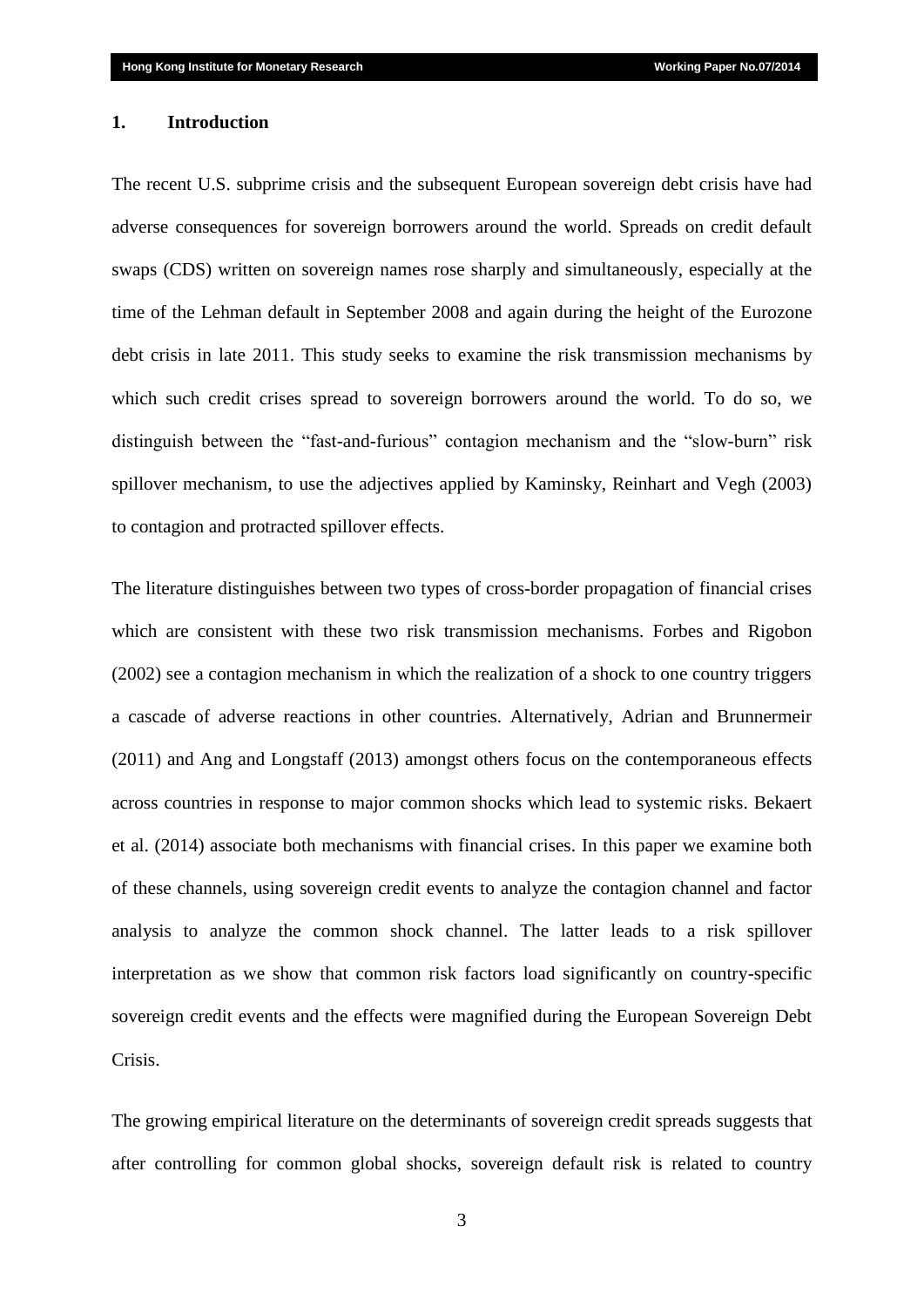fundamentals (Hilscher and Nosbusch, 2010; Chiarella et al., 2015). It has been recognized that adverse economic fundamentals in individual countries have played a significant role during the European sovereign debt crisis (Caceres et al., 2010; Arghyrou and Kontonikas, 2012; Mink and De Haan, 2013) and this has been referred to as "wake up calls" or fundamental contagion. However, recent research also supports a role for regional contagion or cross-country links that are somewhat divorced from country-specific fundamentals. Such contagion seems to stem in part from correlated investor sentiment across the Eurozone (Beirne and Fratzscher, 2013; Beetsma et al., 2013; Chiarella et al., 2015; De Grauwe and Ji, 2013). Aizenman, Hutchison and Jinjarak (2013), De Grauwe and Ji (2013) and Fuertes, Kalotychou and Saka (2015) show that in 2010 Eurozone periphery CDS spreads were higher than those of non-Euro countries with similar fundamentals, suggesting a role for contagious pessimism and self-fulfilling dynamics of panic and fear leading to the European sovereign debt crisis. Aizenman, Hutchison and Jinjarak (2013) provides as an alternative explanation based on the effect of expectations on future fundamentals, which were expected to worsen due to the adjustment challenges faced. In another vein, Dieckmann and Plank (2012) and Brutti and Saure (2015) document risk transfers due to the exposures of national banking sectors to bad credit stemming from the US sub-prime and European sovereign debt sectors and the widespread expectation of government bailouts across multiple countries.

A parallel literature argues that sovereign credit spreads exhibit a strong degree of commonality that is unrelated to correlations in fundamentals. Instead the commonality can be traced to global financial market factors (for example, Ang and Longstaff, 2013; Geyer, Kossmeier and Pichler, 2004; Longstaff et al., 2011; Dieckmann and Plank, 2012; Mauro, Sussman and Yafeh, 2002). In particular, Longstaff et al. (2011) show that sovereign CDS spreads are explained and predicted by US equity returns, equity market implied volatilities and bond market risk premia. Remolona, Scatigna and Wu (2008) and Chiarella et al. (2015)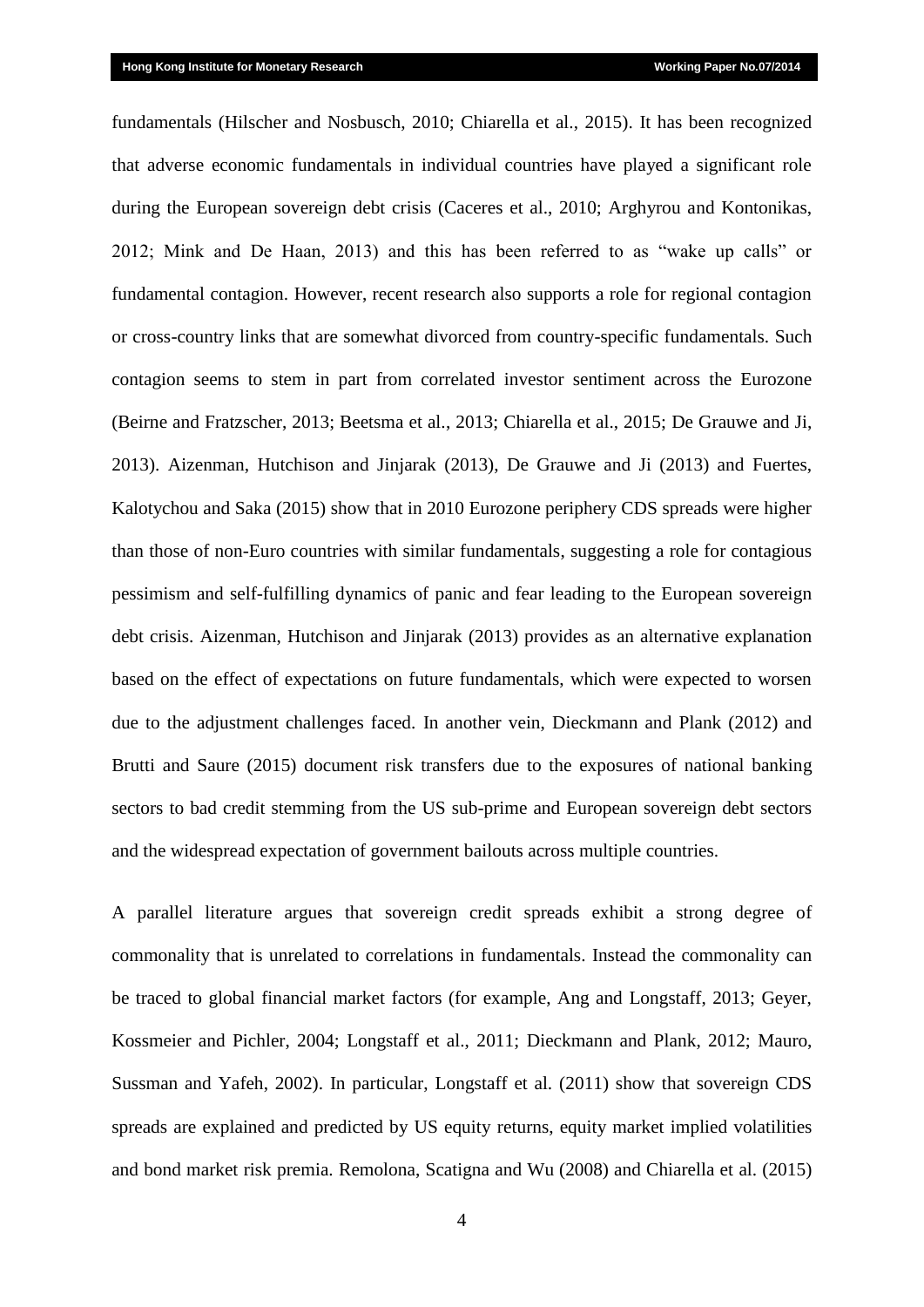1

decompose the pricing of sovereign CDS contracts into what is attributed to fundamentals and what is due to non-fundamental forces like investor risk aversion and price momentum, with the latter components consistently accounting for the larger part of CDS spreads. Nonetheless, much of the focus in the literature has been on finding the determinants that explain credit spreads at the country level but not on the common pricing kernel for sovereign credit risks.

Our study speaks to the literature on cross-border sovereign risk propagation by exploring both the time dimension and the cross-country dimension of this phenomenon. We investigate the time dimension by distinguishing between "fast-and-furious" contagion and the subsequent "slow-burn" spillover effects that are found to arise from increasing common risks. We explore the cross-country dimension by distinguishing between regional risk propagation and global risk propagation. Furthermore, we investigate the driving forces behind these two major risk transmission channels in the international sovereign debt market.

To this end, we first use an event study approach to investigate the immediate impact of important sovereign credit events on other sovereign borrowers as reflected in extraordinary jumps in CDS spreads.<sup>1</sup> This immediate impact is what we call "fast-and-furious" contagion.<sup>2</sup> We specifically examine the geographical reach of such contagion over our sample period. Does it tend to be contained within the region where the shock first occurs or does it often have widespread global consequences?

<sup>&</sup>lt;sup>1</sup> In recent work on measuring systemic risk within financial systems, Rodriguez-Moreno and Peria (2013) compare two groups of macro-based and micro-based measures and for both groups they find that measures based on market-determined credit default swap (CDS) spreads performed better and are more straightforward to use than alternative measures.

<sup>&</sup>lt;sup>2</sup> There is a vast literature linking the financial crises that occurred in the 1990s and early 2000s to past episodes of financial contagion. See for example, Bae, Karolyi and Stulz (2003), Forbes and Rigobon (2002), Kaminsky and Reinhart (2000) and Kaminsky, Reinhart and Vegh (2003).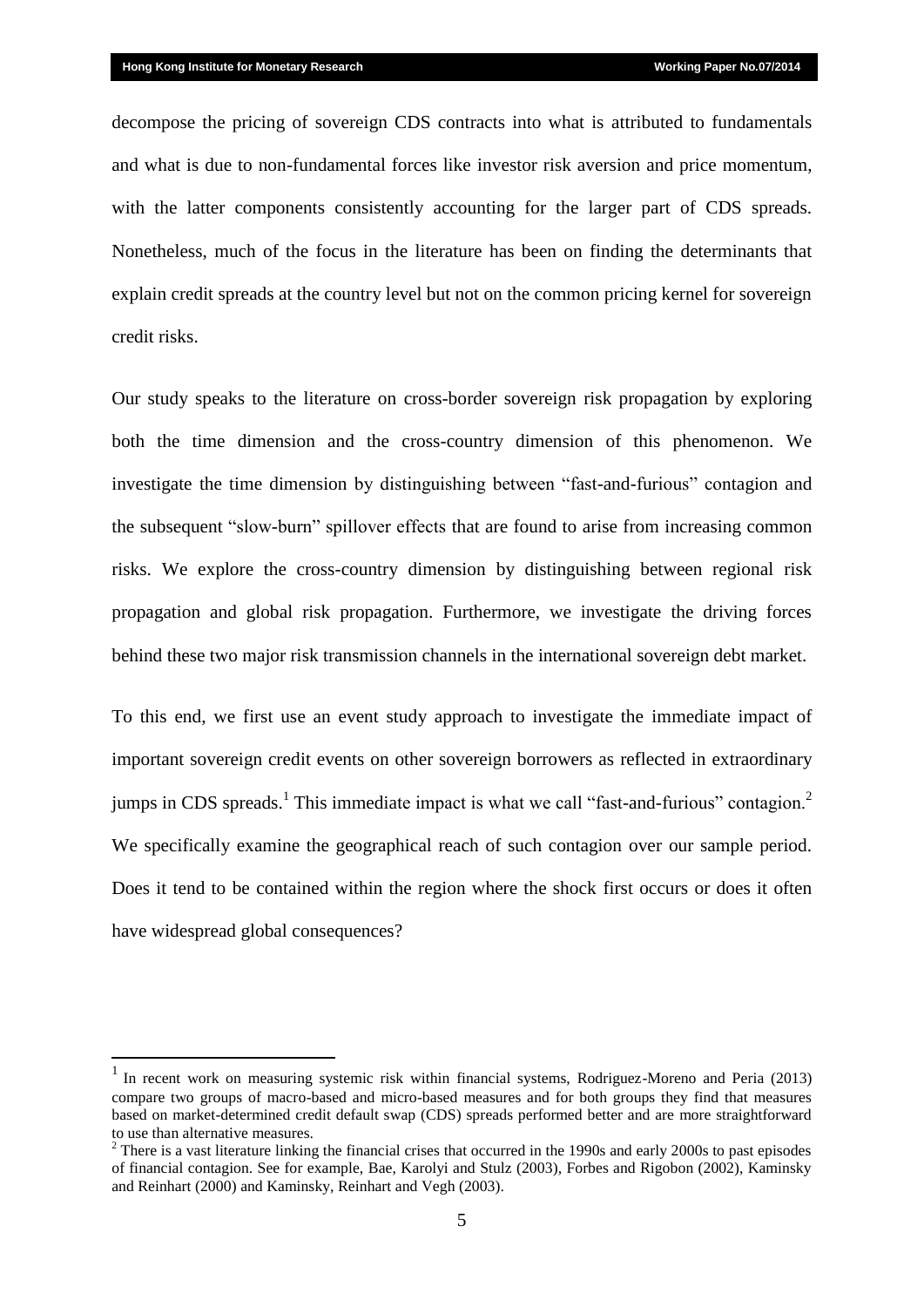Second, we extract multiple global sovereign risk factors from the variance structure of CDS spread movements and estimate a multi-factor pricing model for our sample of 67 sovereign borrowers from five geographical regions around the world. The effect of credit events on individual sovereign spreads through the common global risk factors and regional risk factors is what we collectively interpret as "slow-burn" risk spillover effects. According to Kaminsky, Reinhart and Vegh (2003), these credit events pose shocks that may have gradual and protracted manifestations in the build-up of shared risks that could cumulatively impose major economic consequences. It is important to have an improved understanding of these risk transmission channels underpinning sovereign credit contagion.

Our analytical framework facilitates the testing of three related hypotheses. First, we hypothesise that contagion in the international sovereign debt market has an important geographical bias in that the effects are significantly more intense within regions than globally. This explains why De Grauwe and Ji (2013) find geographic clustering in spread changes that cannot be fully explained by fundamentals. The second hypothesis is that these region-specific episodes of sovereign credit contagion serve to gradually heighten global and regional risks. Third, these risk spillover effects can be reinforced by deteriorating economic fundamentals and/or global financial market forces.

Using a global sample of daily sovereign CDS spreads over 2002 to 2013, we find strong evidence of intra-regional credit contagion stemming from specific sovereign credit events. Occasionally credit events do lead to global contagion but "fast and furious" contagion appears to be by and large, a regional phenomenon. We find these episodes of regional contagion to be concentrated during 2002-2003 in Latin America with the onset of the Argentinian debt crisis and at the height of the more recent Eurozone sovereign debt crisis. The common global risk factors all increased progressively leading up to the European debt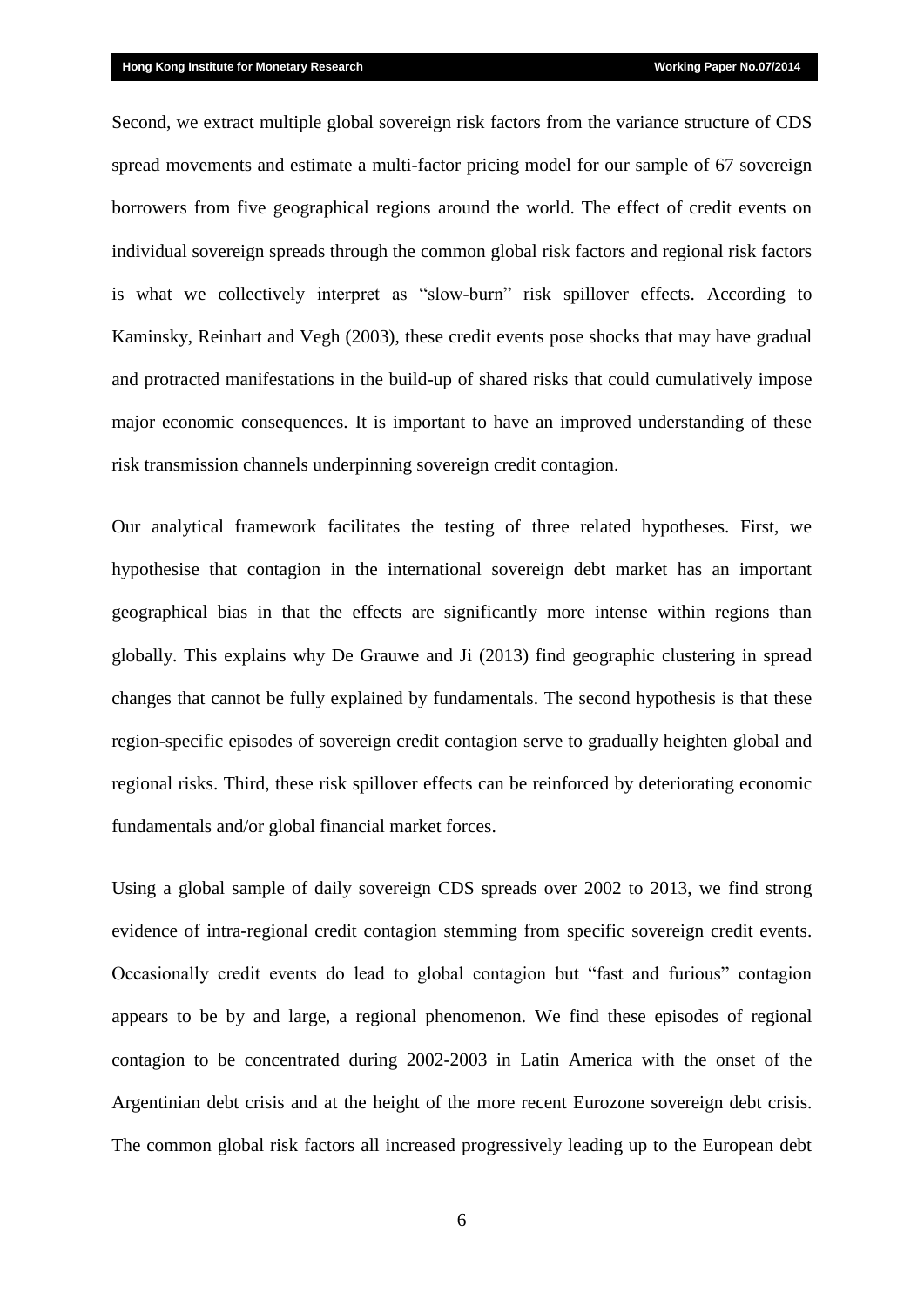crisis coinciding with the increased sovereign credit contagion. This is consistent with a mechanism for global spillover effects or common clustering of shocks, which escalates systematic sovereign credit risk.

We find that the global risk factors are predominantly driven by variables that tend to reflect global investor risk appetites and global indebtedness. On the other hand, the regional risk factors depend more on the fundamentals of all countries within the region. A deterioration in economic fundamentals captured by rising debt to GDP levels and downgrades in sovereign credit ratings increase regional sovereign credit risks.

The remainder of the paper is organized as follows. Section 2 describes the sovereign CDS data used. Section 3 introduces our methodological framework whilst Section 4 discusses the nature of sovereign credit contagion. Finally, Section 5 provides concluding remarks and some policy implications.

#### **2. Data**

<u>.</u>

The credit default swap (CDS) data used in this study are sourced from the Markit database.<sup>3</sup> Specifically, they are daily closing CDS spreads (ask prices) on five-year CDS contracts for 67 sovereign borrowers in five geographical regions. We use CDS spreads from the 5-year maturity segment as this is deemed to be the most actively traded of all maturities (Pan and Singleton, 2008). The sample of sovereigns is shown in Appendix Table A. All spreads are expressed in basis points and are notionally denominated in US dollars. The period studied spans January 2002 to March 2013, providing a maximum of 173490 country-day observations. This is the longest time period for which we have CDS data for a large cross-

<sup>&</sup>lt;sup>3</sup> Markit provides the longest history and best country coverage for sovereign CDS spreads. Another data source for sovereign CDS spreads is Thomson Reuters but these are available for a much shorter time period. We find a large correspondence in the brief time period over which the two data sources overlap.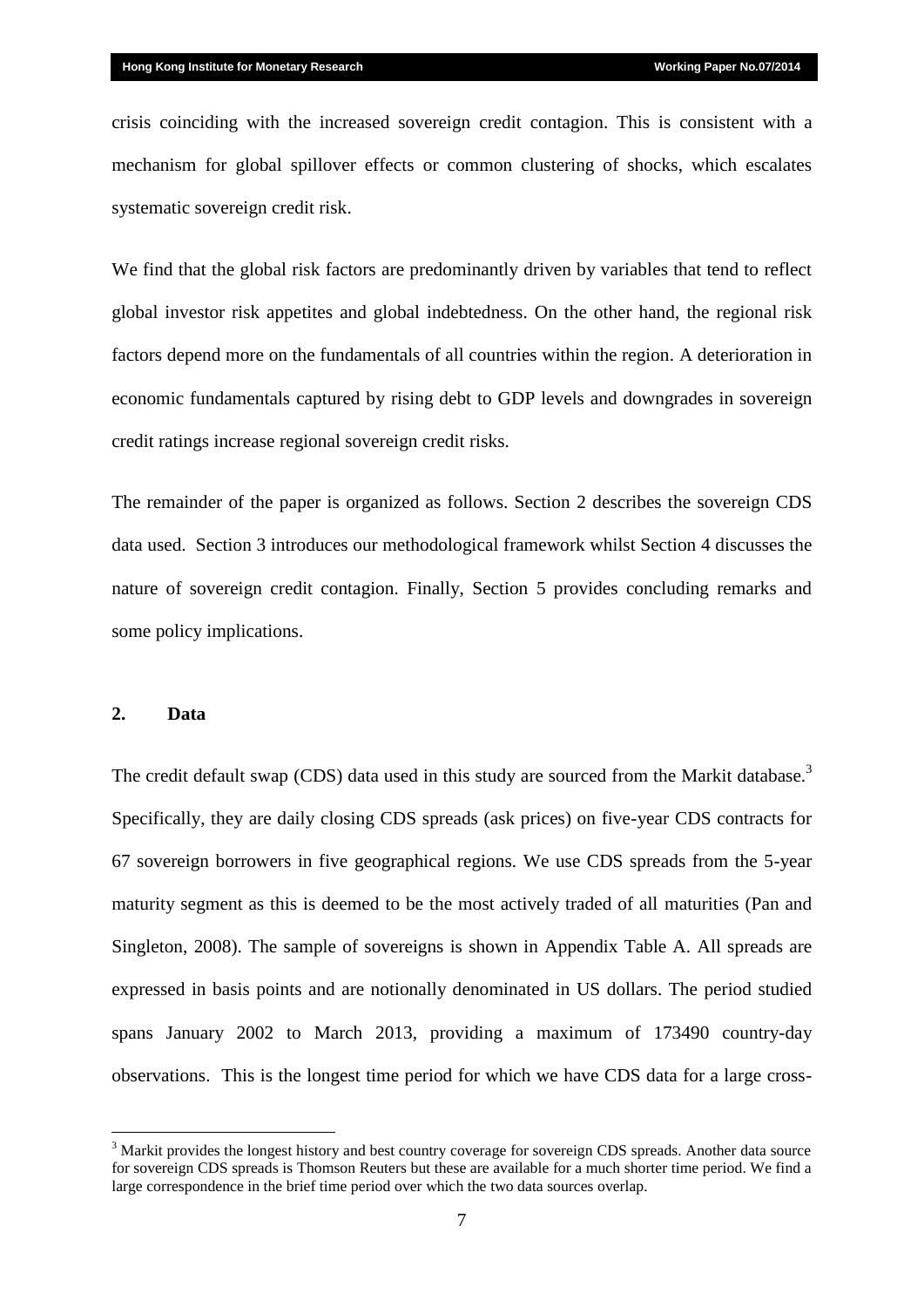section of countries. According to the International Swaps and Derivatives Association (ISDA, 2013), the top 9 gross positions held in the CDS markets amounted to US\$12.5 trillion, and were all referenced on sovereign names, with four of them coming from the European Union (Italy, Spain, France, Germany).

In Table 1, Panel A reports the summary statistics for the daily spreads, whilst Panel B reports the same for daily changes in spreads. In Panel A, the average spreads over the sample period vary widely across sovereign obligors. These averages range from 379 basis points (bps) for Latin America (LA), 197 bps for Middle East and North Africa (MENA), 172 bps for Eastern Europe (EEU), 152 bps for the Asia-Pacific (AP) and 110 bps for the rest of Europe (EU). Latin America has the highest mean and standard deviation of spreads (728 bps) reflecting the chequered debt history of this region and especially the effects of the Argentinean debt crises in the 1990s and early 2000s. On the other hand, continental Europe exhibits the narrowest average daily spreads for the entire sample period. The standard deviation in European CDS spreads of 471 bps shows considerable volatility but this is mainly due to the turmoil in the last few years of the sample period.

For investment horizons that are shorter than maturity, returns to CDS contracts are proportional to changes in spreads (but with the opposite sign). Hence, our analysis will be based largely on these spread changes. When it comes to daily changes in spreads, the fullsample averages are small. Panel B shows a relatively large average for Western Europe, with a mean daily spread change of 0.56 bps, indicating a valuation loss. These spread changes however, have been quite volatile, with a standard deviation of 60.68 bps. The Asia-Pacific and MENA regions saw small average daily reductions in spreads and experienced relatively low volatility in spread changes (with standard deviations of 16.64 and 9.31 bps, respectively). Eastern Europe experienced a mean spread increase of 0.0054 bps but the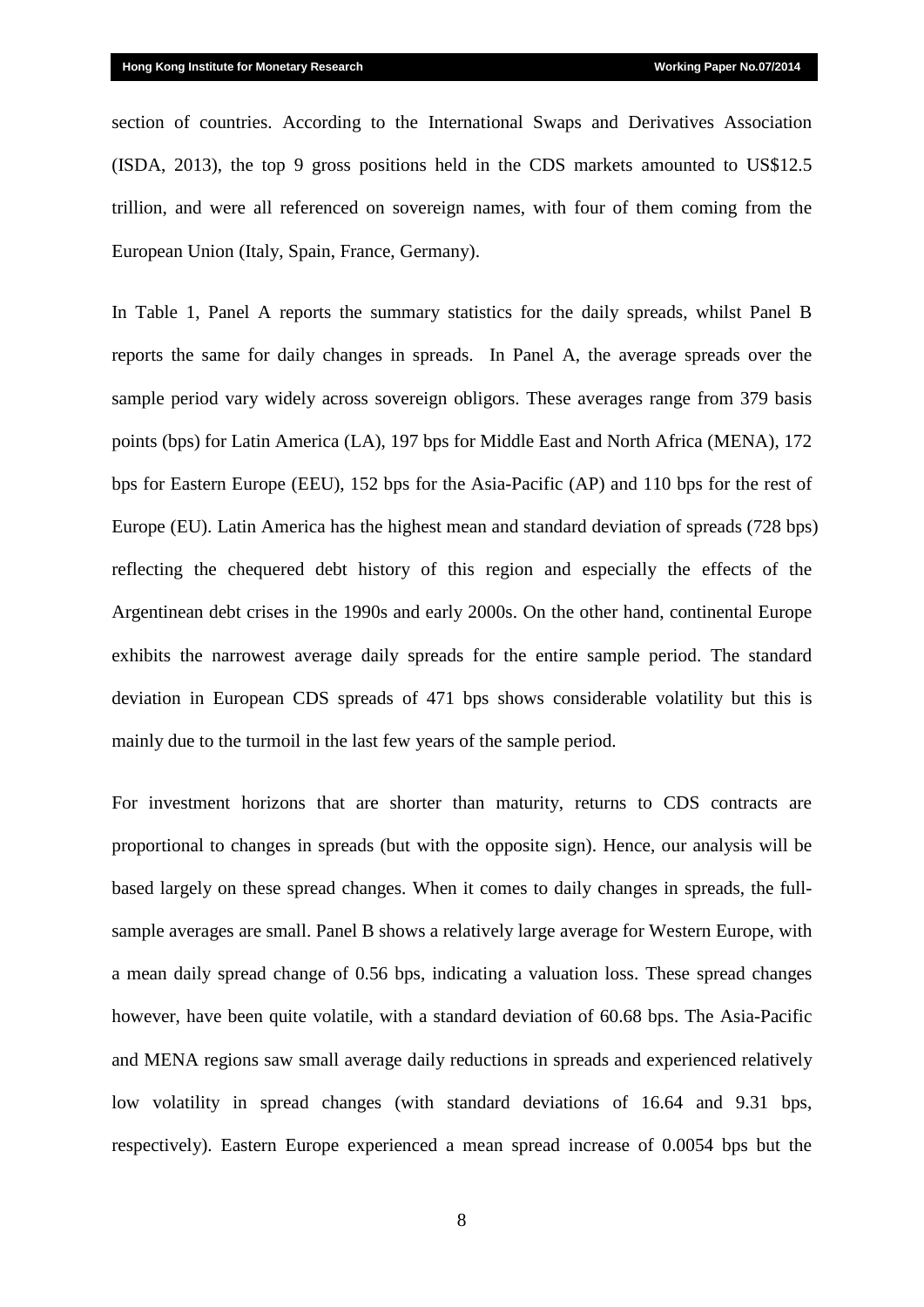volatility has been relatively low with a standard deviation of 14.86 bps. At the lower tail of the return distribution, exposures to sovereign borrowers in Latin America have suffered the heaviest losses, with a CDS spread change of 254.49 bps at the 99.9% quantile. This reflected the disruptive Argentinian crisis in 2002. The second largest losses at the 99.9% quantile has been experienced in Western Europe with a CDS spread change of 227.68 bps. The smallest tail loss has been for Eastern Europe, with a spread change of 106.6 bps at the 99.9% quantile.

[Insert Table 1 here]

#### **3. Empirical Methodology**

<u>.</u>

Our empirical analysis of systemic risk in the international sovereign debt market is divided into two main parts. The first part focuses on measuring the geographical extent of "fast-andfurious" contagion and determining whether it tends to be regional or global in nature. The second part focuses on measuring "slow-burn" global spillover effects.

## **3.1 Measuring "fast-and-furious" contagion**

We measure the geographical extent of contagion using an event study approach. First, we identify sovereign credit events in each of our five geographical regions (outside of North America).<sup>4</sup> We follow the approach of Jorion and Zhang (2007), who measure contagion in the US corporate debt market by relying on extreme jumps in CDS spreads to identify credit events. In our case, we define a regional sovereign credit event as the case where

$$
\Delta S_{it} \ge k \tag{1}
$$

<sup>&</sup>lt;sup>4</sup> We do not investigate sovereign credit events emanating in the U.S. as our period of analysis includes the Global Financial Crisis (GFC) and the inclusion of these credit events are likely to bias our findings on systemic sovereign risks.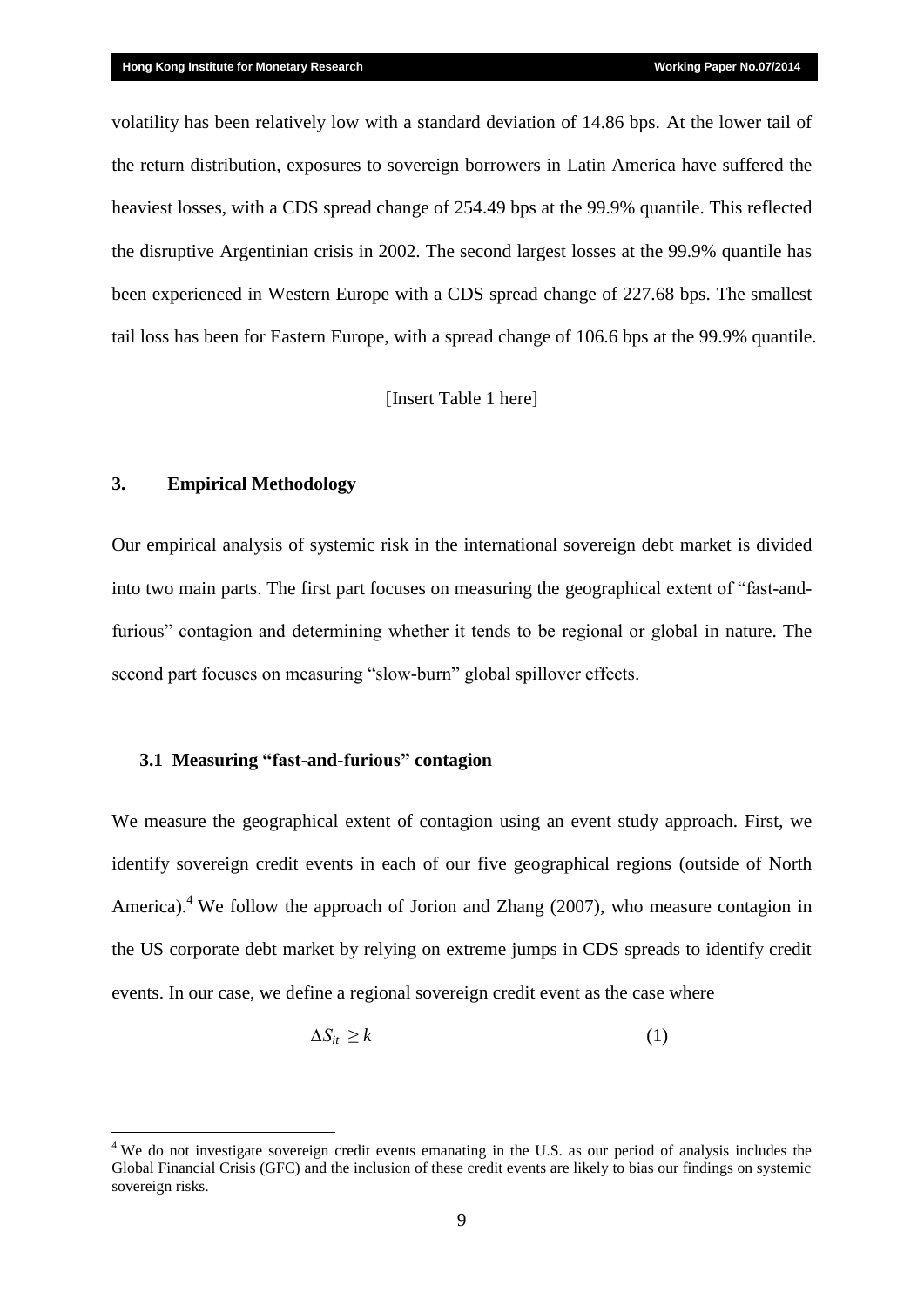where *∆Sit* is the one-day change in the CDS spread for sovereign *i* from day *t-1* to day *t*, and the threshold  $k$  is the 99.9% region-specific upper quantile of the historical daily sovereign CDS spread change distribution reported in Table 1. We detect extreme sovereign CDS spread movements relative to other countries in the region as there are large variations in the magnitude of jumps at the 99.9 percentile observed across regions in Table 1. For this reason, we do not use global nor arbitrary region-specific thresholds to detect credit events. This strategy is also consistent with past financial crises being largely regional in scope and contained in East Asia, Latin America and more recently Europe. To pinpoint the exact onset of a given credit event, all consecutive events within each region are identified but only the first observation within a 5-trading-day window is kept. This approach identifies 89 credit events, arising from 20 individual countries over the 2002-2013 sample period.

Having identified the events, we construct for each event two sovereign credit portfolios, a regional portfolio and a global one. The regional portfolio is an equally weighted portfolio of CDS contracts for all the sovereign borrowers in the region in which the event took place (excluding the event country). The global portfolio is an equally weighted portfolio of CDS contracts for the United States and all the other sovereign borrowers in the four regions outside the one in which the event took place. We then measure CDS portfolio returns for various narrow time windows around each event. We look at the one-day return on each portfolio for each day starting with the second day before the event and ending with the second day after the event and also multi-day cumulative portfolio returns within this 5-day window of each credit event.

In the case of the regional portfolio, for each day *t* in the event window  $[t_1, t_2]$  we construct the cross-sectional Average CDS Spread Change Index (*ACDXC*) as

$$
ACDXC_t = \frac{1}{N} \sum_{i=1}^{N} CDXC_{it}
$$
 (2)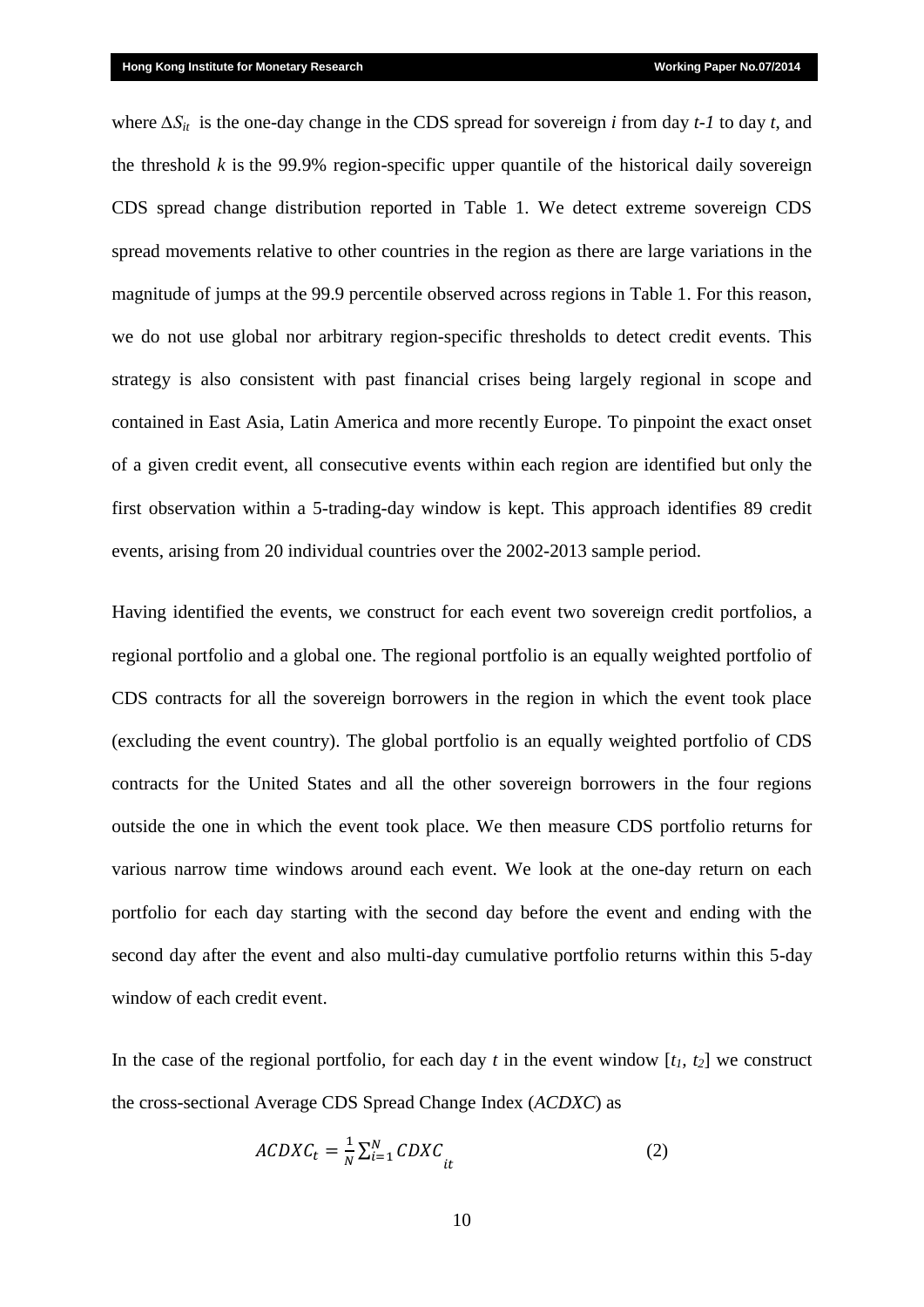where *CDXC* is the change in the regional CDS portfolio spread and  $N = 89$  credit events. We then compute the Cumulative Average *CDXC* (*CACDXC*) over the event window as

$$
CACDXC[t_1, t_2] = \sum_{t_1}^{t_2} ACDXC_t \tag{3}
$$

In order to circumvent biases in the variance estimation caused by ignoring cross-sectiondependence we adopt the portfolio time series approach advocated by Brown and Warner (1980). Thus, we control for cross-sectional dependence induced by possible event clustering by computing the variance of the average CDS spread change across events,  $Var(ACDXC_0)$ , over the 60-day pre-event window [-70, -11]. In this framework, the event-day corrected (for cross-sectional dependence) *t*-statistic is

$$
\frac{ACDXC_t}{\sqrt{Var(ACDXC_0)}}, \qquad t = -2,...,0,...,2
$$
 (4)

and the corresponding *t*-statistic for the Cumulative Average *CDXC* over [*t1, t2*] is

$$
\frac{CACDXC[t_1, t_2]}{\sqrt{(t_2 - t_1 + 1)Var(ACDXC_0)}}
$$
\n
$$
(5)
$$

Similarly, to assess the international reach of regional sovereign credit events we evaluate of the effects on the global portfolio around each sovereign credit event by conducting the above calculation using changes in CDS spreads for the United States and for other sovereign borrowers in regions outside that of the credit event. We also report measures of regional responses that are adjusted for global credit risk levels by computing the risk-adjusted spread change of each sovereign in excess of spread changes in the global CDS portfolio (as defined for the global contagion analysis).

#### **3.2 Measuring "slow-burn" spillover effects**

The second part of our analysis focuses on measuring spillover effects across international debt markets. We first extract multiple underlying common global risk factors based on a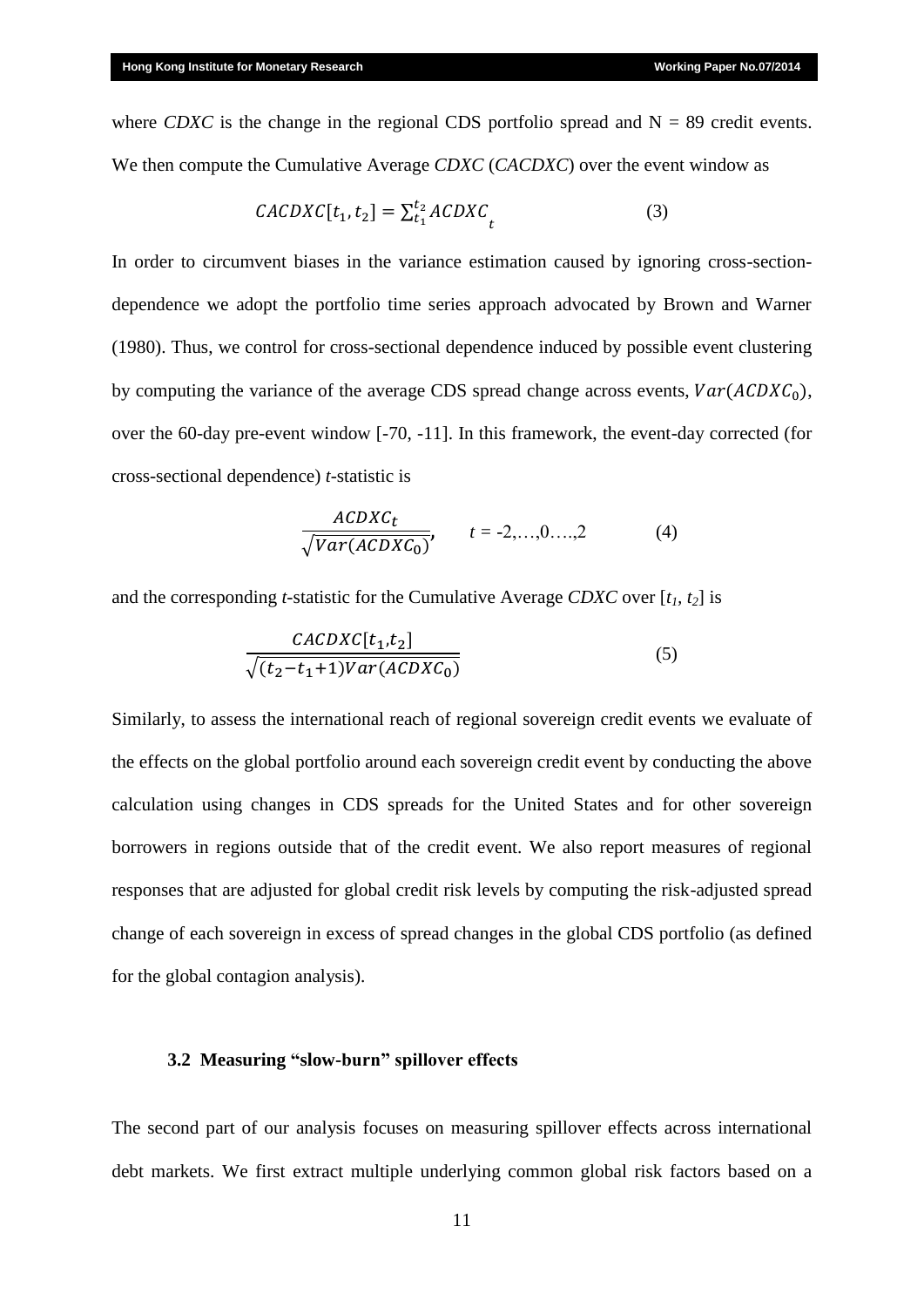<u>.</u>

generalized principal component analysis (PCA) of the panel of sovereign CDS spreads.<sup>5</sup> Then we estimate a multifactor asset pricing model for the whole cross-section of sovereigns in our sample and treat the residuals as country-specific idiosyncratic risks. These countryspecific risks are those that are not explained by the global risk factors. Hence, we compute the equally-weighted averages of these country-specific risks for sample countries within regional portfolios to generate the regional risk factors. Within a regional portfolio, the country-specific risks are diversified away, leaving only the common region-specific risk component.

Our approach captures the main sources of common global risks in the international sovereign debt market as well as the sources of region-specific risks. This allows us to consider whether sovereign credit events load on and thus works to affect the multiple global risk factors or regional risk factor driving spread changes. An analysis of the global and regional risk factors underpinning spread movements provides a different perspective on the commonalities in the dynamics of sovereign CDS spreads compared to the systemic risk measure based on default intensities implied from a term structure of sovereign CDS spreads (Ang and Longstaff, 2013). The advantage of our factor-based approach is that it is not benchmarked on individual major world economies like the U.S. and Germany and provide a more comprehensive picture on the different sources of risk within the global sovereign credit market over time. This allows us to assess the specific risk channels through which sovereign credit events affect multiple countries during episodes of sovereign credit contagion.

To extract the global risk factors, we follow the dynamic factor approach proposed by Forni et al. (2005) to perform a generalized principal component analysis (GPCA). This approach allows us to explicitly account for the cross-sectional correlations between individual

<sup>&</sup>lt;sup>5</sup> See Forni et al. (2005) for further details on the generalized PCA implemented. The generalized PCA cannot handle missing observations so when CDS spreads are missing due to infrequent trading we assume that the spreads stay constant until the next reported spread.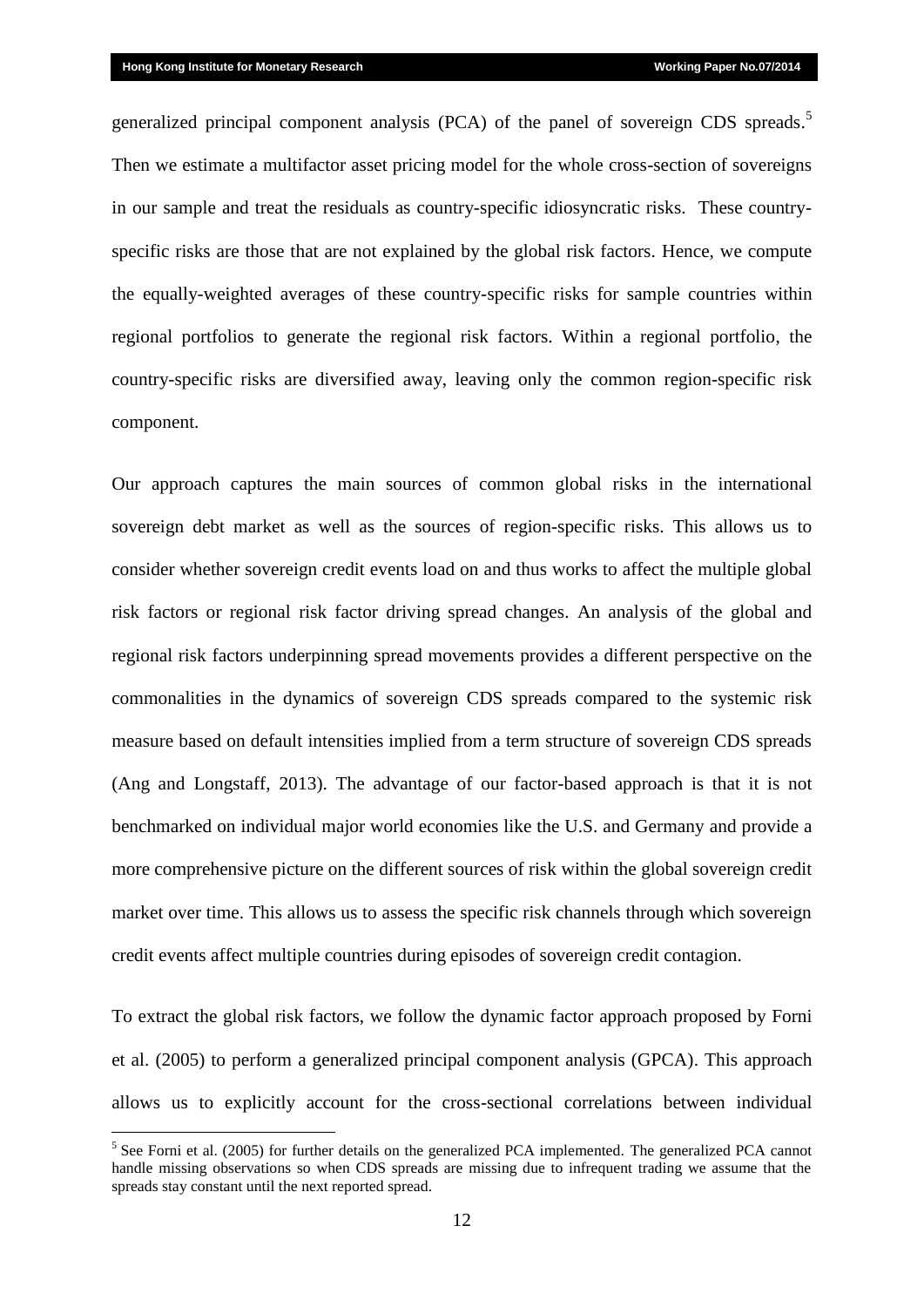<u>.</u>

countries' sovereign CDS spread movements. Our core sample for extracting global risk factors following this approach consists of CDS spreads for 19 sovereign obligors - Brazil, Colombia, Mexico, Venezuela, Austria, Belgium, Spain, Italy, Turkey, China, Philippines, Russia, Thailand, Bulgaria, Poland, Qatar, Japan, Malaysia and Croatia. These countries have the longest time history of sovereign CDS spreads and are representative of the developed and emerging markets across the main geographical regions in the world with the exception of North America.<sup>6</sup> As in Forni et al. (2005), we estimate the covariance matrices of common and idiosyncratic components. The eigenvalues are calculated based on a frequency domain principal component which allows for efficient aggregation of the variables and minimization of idiosyncratic errors. The eigenvalues from our initial GPCA are illustrated in Figure 1. It can be seen that the first ten principal components explain 96.1% of the total variation in daily sovereign CDS spreads, with the first component alone explaining 43.9% of these variations.<sup>7</sup> This analysis supports the use of a multifactor asset pricing framework for explaining co-movements in sovereign CDS spreads. We interpret these principal components as the set of common global sovereign risk factors that are priced into sovereign CDS spreads.

#### [Insert Figure 1 here]

Hence, we regress the ten multiple global sovereign risk factors extracted as principal components onto individual sovereign CDS spread changes as follows:<sup>8</sup>

<sup>&</sup>lt;sup>6</sup> We do not include the United States in this core group from which we extract generalized principal components as sovereign CDS data was not available consistently for the US until the beginning of 2008.

 $7$  This is comparable with the PCA performed by Longstaff et al. (2011) from which they found the first principal component (PC) of monthly sovereign CDS spread changes could account for 31.7% of the spread variations over the years from 2000-2007. Our generalized PCA is performed at a higher (daily) frequency and accounts for a larger proportion of the total spread variations.

<sup>&</sup>lt;sup>8</sup> This multifactor asset pricing framework is similar to that used by Pukthuanthong and Roll (2009) in their global stock market integration study. They also used the first ten principal components, which they found to be sufficient to explain approximately 90% of the total variations in all country stock returns.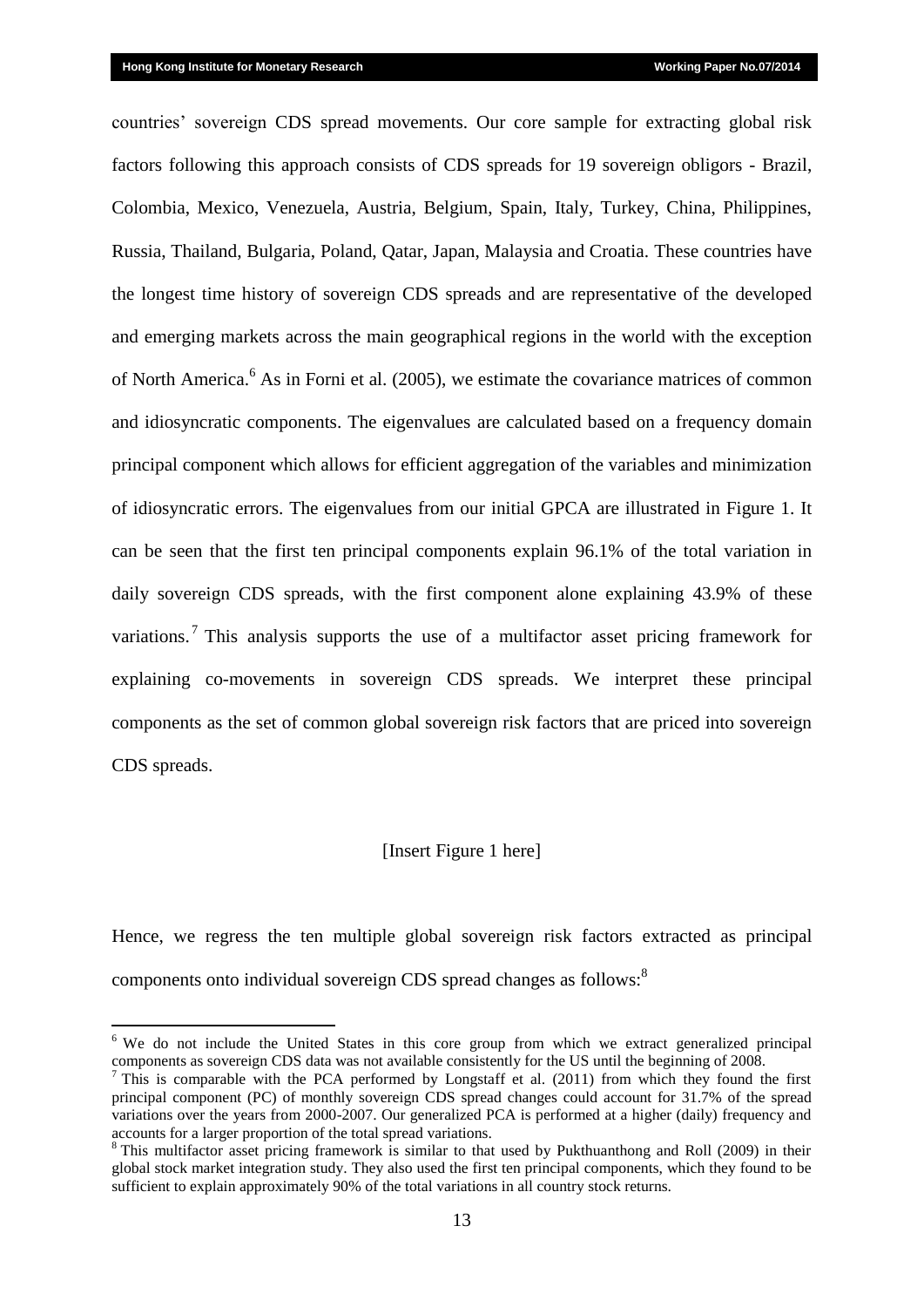$$
\Delta S_{i,t} = \sum_{m=1}^{10} \beta_{i,m} P C_{m,t} + \varepsilon_{i,t} \tag{6}
$$

where ∆*Sit* represents the change in country *i*'s sovereign CDS spread between day *t-*1 and day *t* and  $PC_{m,t}$  represents the  $m<sup>th</sup>$  principal component for day *t* estimated from the panel of sovereign CDS spread changes on day *t-*1.

Market reactions observed during the European sovereign debt crisis suggest that international sovereign debt markets have become more closely interconnected on a regional as well as global scale. The revelation of budgetary problems in Greece in late 2009 and subsequent revelations in neighbouring countries in Southern Europe reverberated throughout all European debt markets (Beirne and Fratzscher, 2013; Kalbaska and Gatkowski, 2012). Hence, we also account for regional risk to aid our investigation into global credit risk spillovers.

Our *regional* risk factor is computed by taking the cross-sectional average of the estimated residuals obtained from equation (6) for countries within specific regions:

$$
Region\_Risk_{j,t} = \frac{1}{N} \sum_{i=1}^{N} \varepsilon_{i,t}
$$
\n(7)

where  $Region\_Risk_{j,t}$  is the regional sovereign risk factor for all countries  $i = 1,..., N$  within a given geographical region  $i \in ILA$ , *EU, EEU, MENA, AP* at time *t.* 

#### *3.2.1 Determinants of global and regional spillovers*

In the final part of our empirical analyses, we explore the mechanisms behind the global and regional spillover of sovereign credit risk by looking separately at the behaviour of: 1) the individual global sovereign risk factors and 2) the regional risk factors. Since there are a large number of variables that could be potentially related to sovereign credit risk, we rely on prior research on sovereign credit risk to narrow down our selection of determinants (Ang and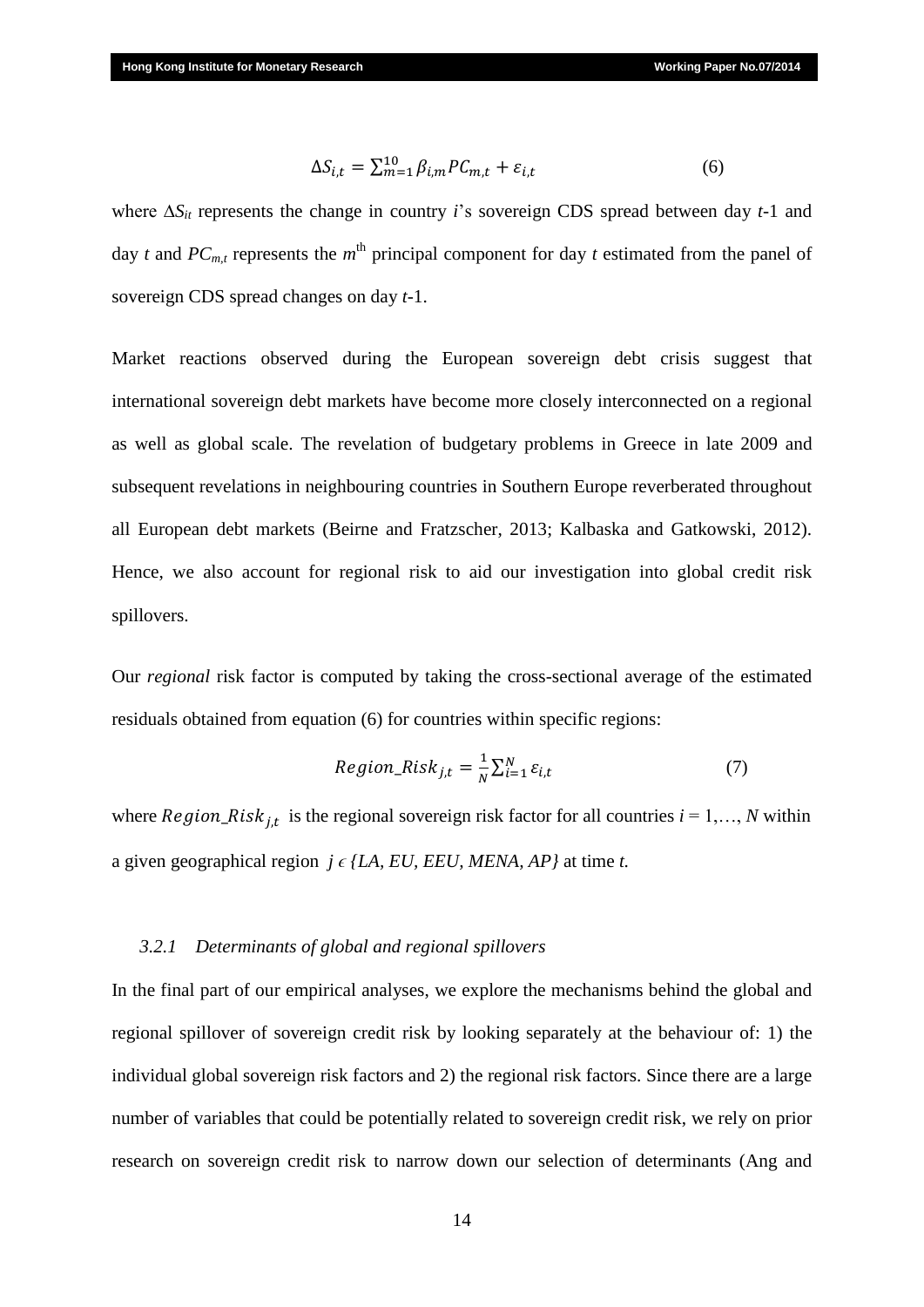Longstaff, 2013; Longstaff et al., 2011). We focus on a parsimonious set of financial variables and economic fundamentals for explaining separately the two underlying risk channels through which sovereign credit risk can spread to multiple countries. These variables are described below.

The time series regressions that we estimate are of the form:

$$
SovRisk\_Channel_t = \alpha + \Gamma Creditevent_t + XControls_t + \varepsilon_t \tag{8}
$$

where Sov*Risk\_Channel<sup>t</sup>* is either one of the global sovereign risk factors {PC1, PC2..PC4, PC5} or the regional risk factors (*Region\_Risk*). *Creditevent<sup>t</sup>* is a matrix comprising indicators for either all credit events or region-specific credit events detected and their interactions with an *EU\_Crisis* dummy. The dummy takes a value of 1 from 2009 and 0 before to capture the specific effects of the European sovereign debt crisis, which is dated based on the sequence of events detailed in BIS (2011) in the lead up to that crisis. *Controls<sup>t</sup>* is a matrix of global market-based and country fundamentals-based explanatory variables. However, only the latter are used to explain regional sovereign risks given that global financial market forces are by definition more relevant for global sovereign risks.

In our set of global market variables, we have the following: returns on the S&P 500 stock market index (Stock\_return) which serves as a broad indicator on global financial conditions; the change in the VIX, the implied volatility index on the S&P 500 (VIX), serves as a proxy for global risk appetite; and the CDX North American Investment Grade index of CDS spreads (Corp Sprds) is included to capture corporate credit conditions. These global financial market variables have been shown to account for much of the commonalities in sovereign CDS spread movements internationally (Ang and Longstaff (2013) and Longstaff et al. (2011)).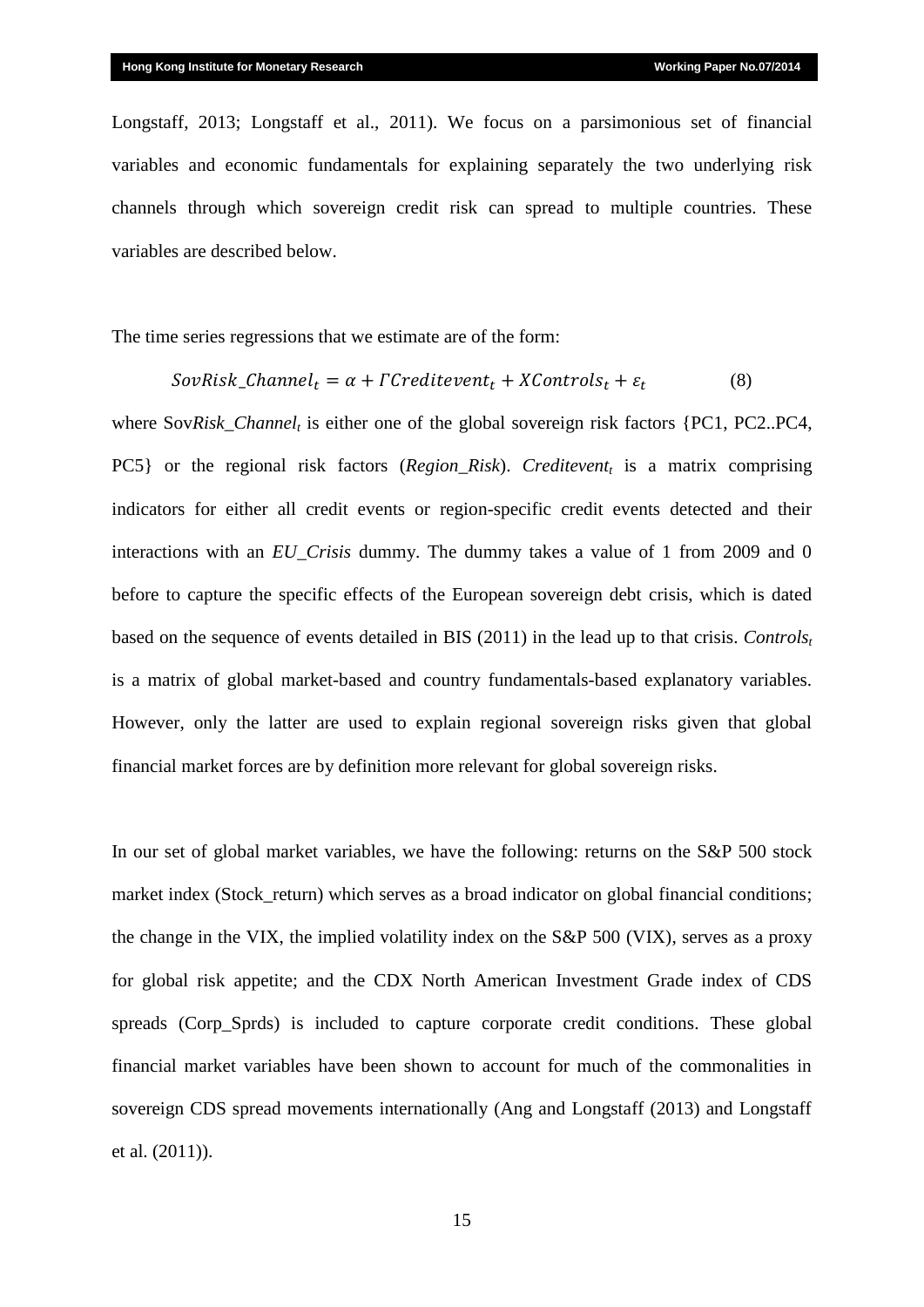For the set of economic fundamentals, we focus on two variables that indicate the ability of a sovereign to service and repay its foreign debt. Our first variable is based on sovereign credit ratings assigned by the three major international credit rating agencies – Standard and Poors, Moodys Investor Services and Fitch Ratings – and we take the average changes in sovereign ratings across rating agencies (Sov\_rating\_chg). The sovereign credit ratings on long-term sovereign debt denominated in foreign currencies are first converted into linear scores following the approach of Gande and Parsley (2005). Ismailescu and Kazemi (2010) previously documented that sovereign CDS spreads react significantly to changes in sovereign credit ratings. For our second variable, we consider the ratio of Debt to GDP (Debt\_GDP) to account for the relationship between a country's level of indebtedness relative to the size of its economy and its ability to service its financial obligations (Reinhart and Rogoff, 2010). When we conduct the risk spillover analysis at the regional level using time series regressions, we take the average of the above variables across all countries within each regional group. However, to assess the global risk spillovers we take averages of these country-specific variables across all countries in our global sample.

Lastly, we construct a variable of special interest. This variable is a credit event indicator (Reg\_creditevent) that takes a value of one when there is a regional sovereign credit event as defined by equation (1). Our a priori assumption is that episodes of intra-regional credit contagion would spillover over a longer period to affect multiple countries' sovereign credit market either through the global sovereign risk factor or the regional sovereign risk factor over time. To understand the spillover effects beyond the region of origin, we also examine a global indicator, Other\_ creditevent, which indicates whether a credit event has taken place in one of the other four (non-North American) regions in the sample. We expect the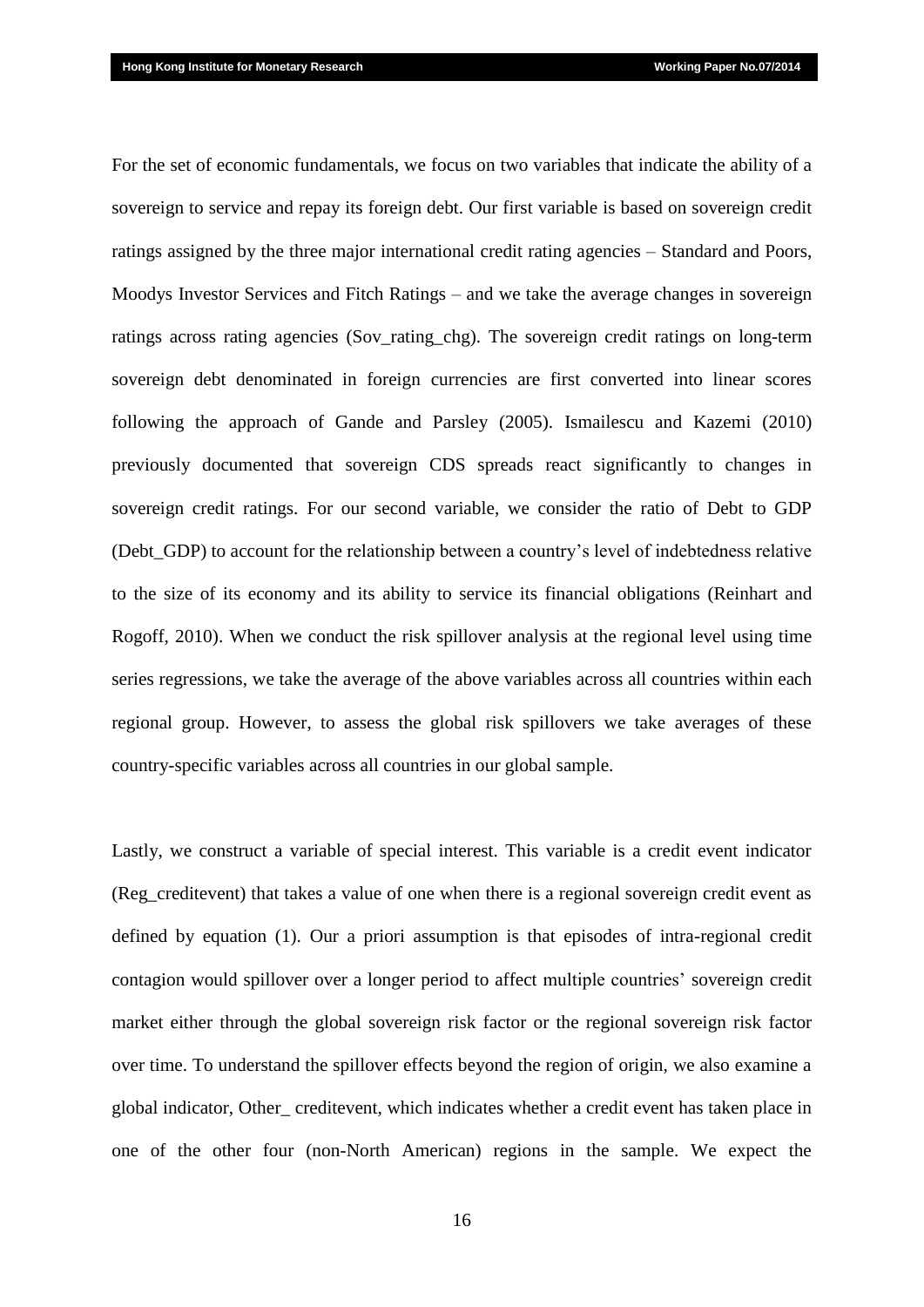Other\_creditevent variable to be generally less important than the region-specific ones in affecting the regional risk spillovers within geographical regions.

The data for these variables are obtained from the Bloomberg system and Thomson Reuters Datastream. The only exception is the gross level of general government debt to GDP, which is obtained from the International Monetary Fund's World Economic Outlook database.

#### **4. Main Findings**

#### **4.1 Fast-and-furious contagion: regional and global**

The sovereign credit events detected in each sample year are shown in Table 2. Over the full sample period there were 89 credit events involving 20 sovereign countries. The average size of the spread jumps (at the threshold level  $k = 99.9\%$ ) was 228 basis points, the maximum jump was 1216 basis points (for Uruguay in 2003) and the smallest jump was 43 basis points (for Ireland in 2010). Sovereign credit events occurred in every region and involved a wider cross-section of sovereigns over time. Table 2 indicates how prevalent sovereign credit problems have been over the last decade. Within Europe, the sovereign credit events involved Iceland, Ireland, Greece, Portugal, Italy and Cyprus over the period from 2008 to 2013; in Eastern Europe, they involved Russia and Ukraine in 2008; in Latin America, they involved Argentina, Brazil, Ecuador, Venezuela and Uruguay; in the Middle East and North Africa, they involved Lebanon, Bahrain and Turkey; and in the Asia-Pacific region, they involved Indonesia and Pakistan.

Several interesting observations can be made. First, while such extreme jumps in sovereign spreads used to be larger in magnitude and were confined to a handful of emerging market sovereigns, the period since the global subprime debt crisis of 2008 saw credit events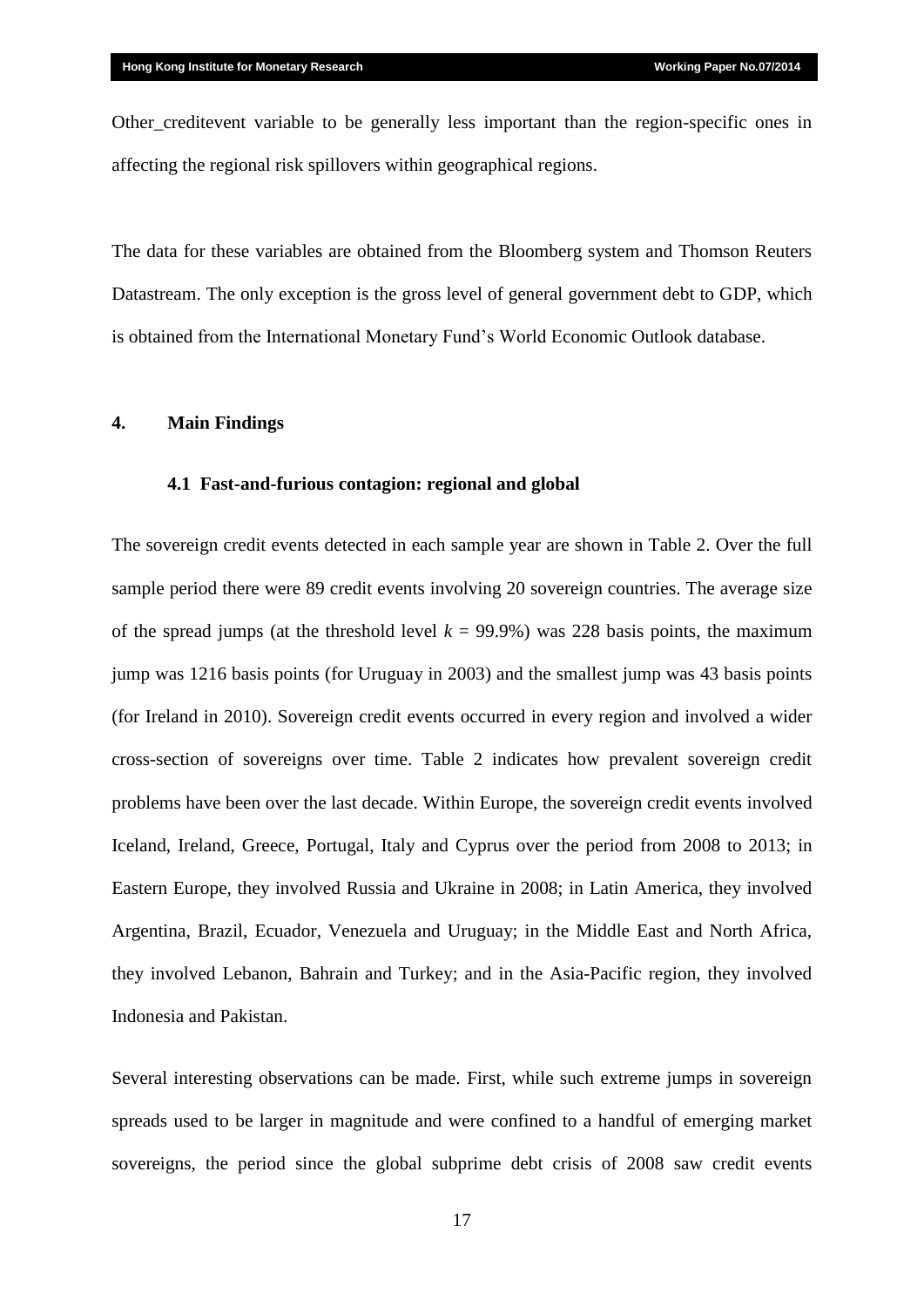involving a larger number of sovereigns but spread jumps of smaller magnitudes. Since 2008, the sovereign credit events have involved advanced countries as well as emerging markets – marking a new phenomenon in international sovereign debt markets. Second, the frequency of sovereign credit events increased dramatically over time. Out of the 89 credit events identified, 71 of them were concentrated in the 2008-2013 period. There were no sovereign credit events during 2004 and 2007, and only one event occurred during 2005 (specifically, Ecuador). In all other years, there were multiple sovereign credit events. The number of sovereign credit events peaked in 2008 at 23 during the subprime debt crisis and the events were spread across all the regions. The fallout from the subprime debt crisis continued into 2009-2010, with major sovereign credit events involving Iceland and Ireland, two countries with banking sectors that were heavily exposed to risky mortgage debt. The bailout of troubled banks by national governments led to sovereign debt problems as highlighted by Acharya, Drechsler and Schnabl (2014) and Dieckmann and Plank (2012). Subsequently, sovereign credit events occurred in Greece, Italy, Portugal and Cyprus, marking the European sovereign debt crisis from 2009-2013. Upon closer examination of the economic news behind the credit events since the GFC in Appendix Table B (sourced from Eurostat and the Federal Reserve System), we find two distinct phases within our full sample period. In the earlier period during 2008, credit events corresponded closely to the news on policies and actions made by the Federal Reserve Bank to inject liquidity into the US but subsequently the triggers for the detected credit events from late 2008 switched to macroeconomic news concerning the health of the EU.

#### [Insert Table 2 here]

18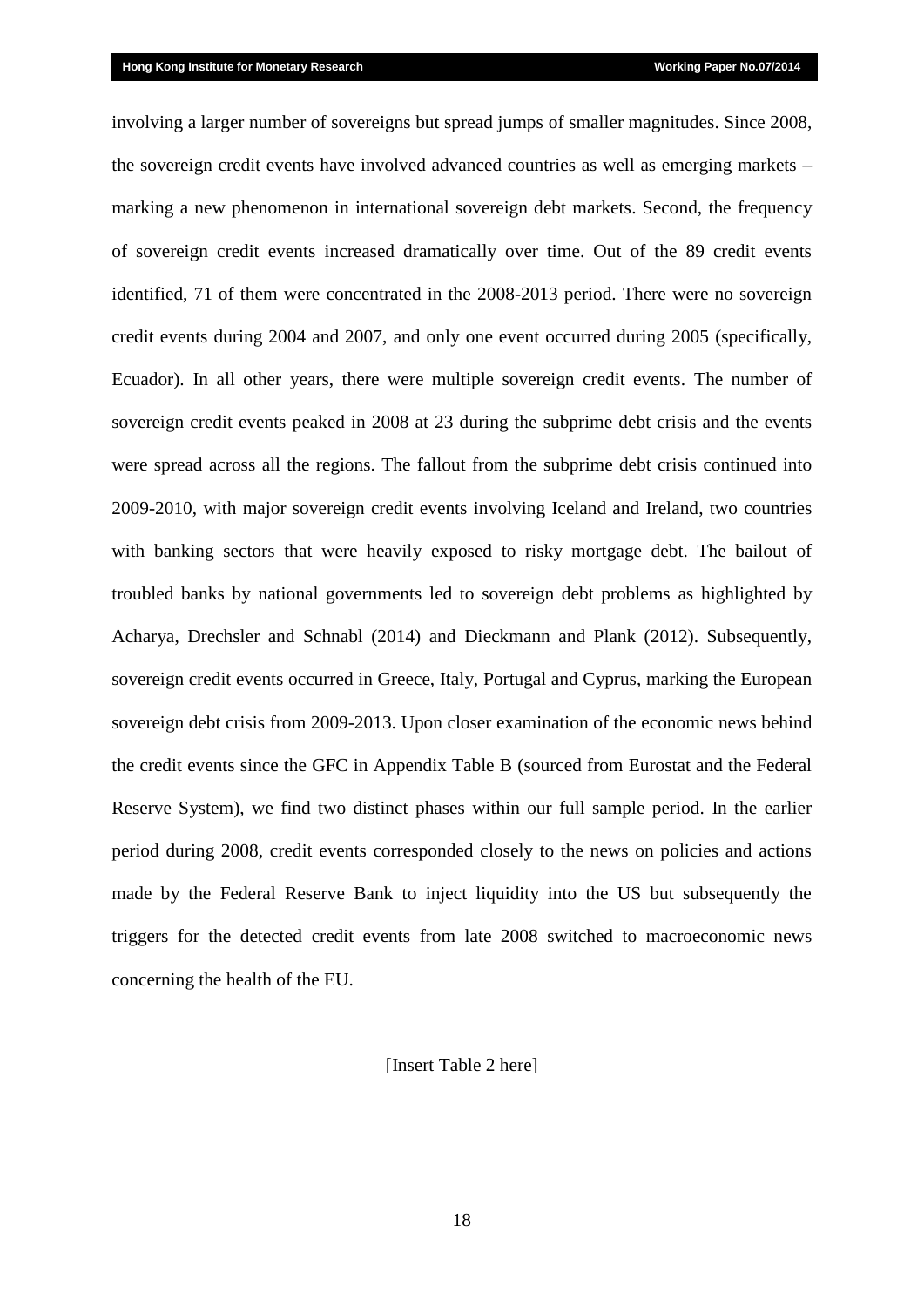The event study on regional sovereign credit portfolios shows that sovereign credit events have immediate and significant effects on other sovereigns within the same geographical region. These results are presented in Table 3 for the full period and for two sub-periods, the post-GFC period of 2007-2013 and the shorter post-European debt crisis period of 2009-2013. The intra-regional responses are both statistically and economically significant. Over 2002- 2013, on average a sovereign credit event increases the CDS spreads of other sovereign obligors in the region by 26 basis points on the same day  $(t=0)$ . The cumulative impact is smaller for the two-day window [0,1] at 18 basis points, suggesting an initial degree of meanreversion on the day after the credit event. The effect on the second day after the credit event, however, reinforces the effect on the event day, leading to an average cumulative impact of 32 basis points over the three-day window [0, 2]. These regional credit portfolio reactions are all highly significant at the 1% level. In addition, there are no significant reactions prior to the events, which suggest that sovereign credit events tended not to be anticipated. These results vindicate a form of contagion that is indeed "fast and furious" as characterized by Kaminsky, Reinhart and Vegh (2003).

The same-day contagion results remain robust for the more recent crisis sub-periods of 2007- 2013 and 2009-2013, during which 80% of our credit events occurred, but the day-after and second day responses disappear after 2007. If contagion had been "fast and furious" before 2007, it has become even more so since then. Our pre-2007 event sample is predominantly characterized by the Latin American crisis, whereas the post-2007 sample is dominated by events in the Eurozone periphery countries. Our findings reveal that, despite the financial crisis and volatility of financial markets, the price discovery process functions efficiently for sovereign CDS, i.e. recent CDS spread changes cannot be predicted with past CDS spread changes. The size of the sovereign CDS market has increased noticeably since 2008 facilitating the correct pricing and efficiency of sovereign credit markets. The post-2008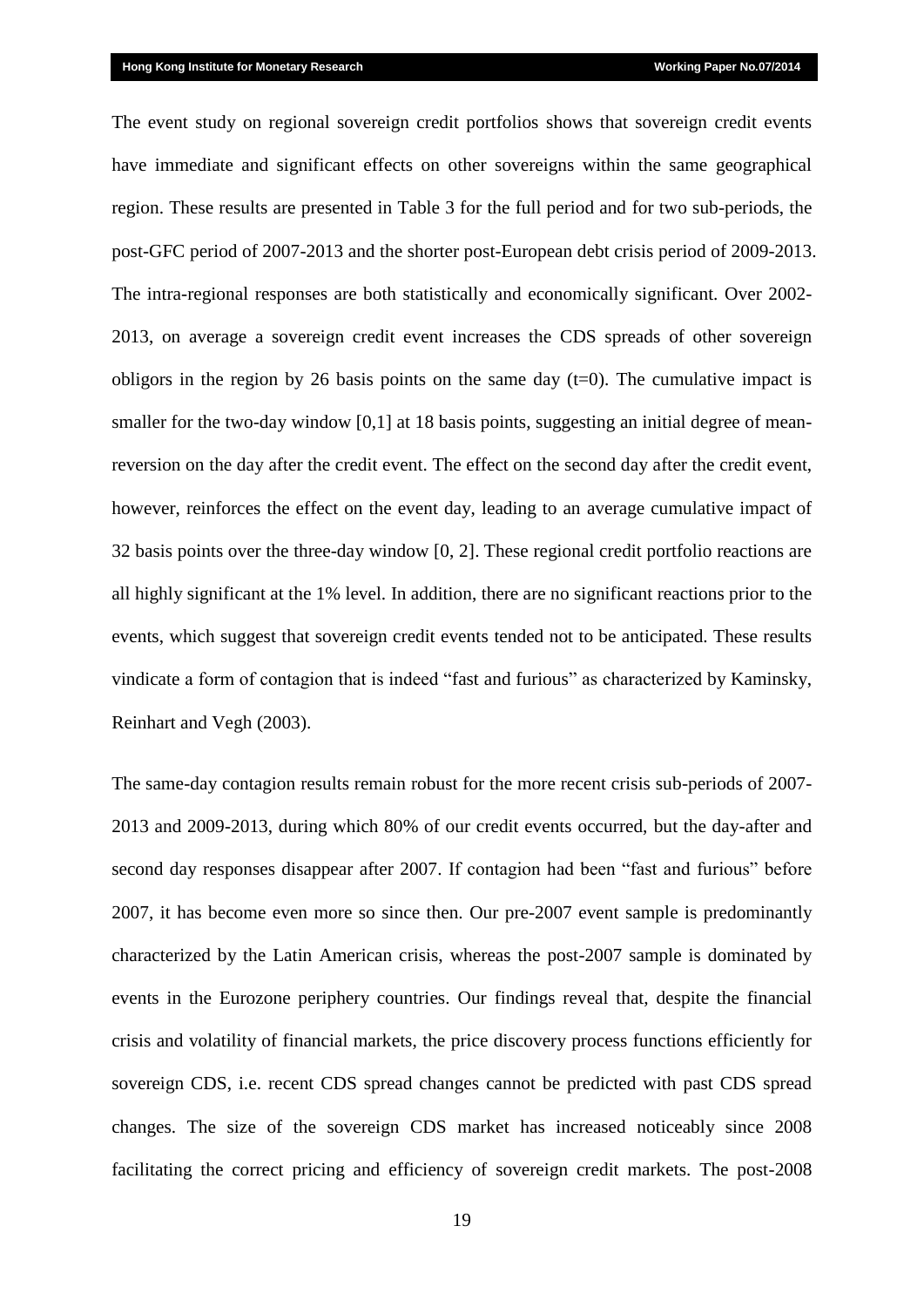surge likely relates to the need to hedge derivative counterparty credit risk exposure that had to be more fully disclosed under new accounting rules that came into effect in 2006. Our findings are in line with Gündüz and Kaya (2013) who document informational efficiency in the Eurozone sovereign CDS market and lack of long memory behaviour in the period post-2007. On the other hand, they show significant persistence in the volatility of CDS spread changes in Eurozone periphery countries, which is linked to heightened sovereign risk premia.

Lastly, the event study results show a credit contagion effect that is larger in magnitude over the full sample than in the recent sub-sample periods for post-GFC and post-EDC. This is an artefact of the lower CDS spreads in the European region where the latter credit events are concentrated and does not go to suggest that the earlier crises in Latin America and East Asia were economically more significant.

#### [Insert Table 3 here]

With respect to the global portfolio, the results suggest that credit contagion often spreads beyond the regional bounds of the credit event, although the effect is not as strong as that on the region of origin. Panel B of Table 3 presents these results. Similar to the regional results, there is no evidence of any anticipation of the event. As before the same-day reaction  $(t=0)$  is the strongest, however it is the only day that is statistically significant even for the full sample period. This same-day reaction of the global portfolio averages 6 basis points, which is only about a quarter of the size of the reaction of the regional portfolio. The immediate global response from credit events is surprisingly weak during the European debt crisis subperiod indicating this was largely a region specific concern. The average impact during the 2009-2013 sub-period was only 3 basis points, statistically significant at the 10% level.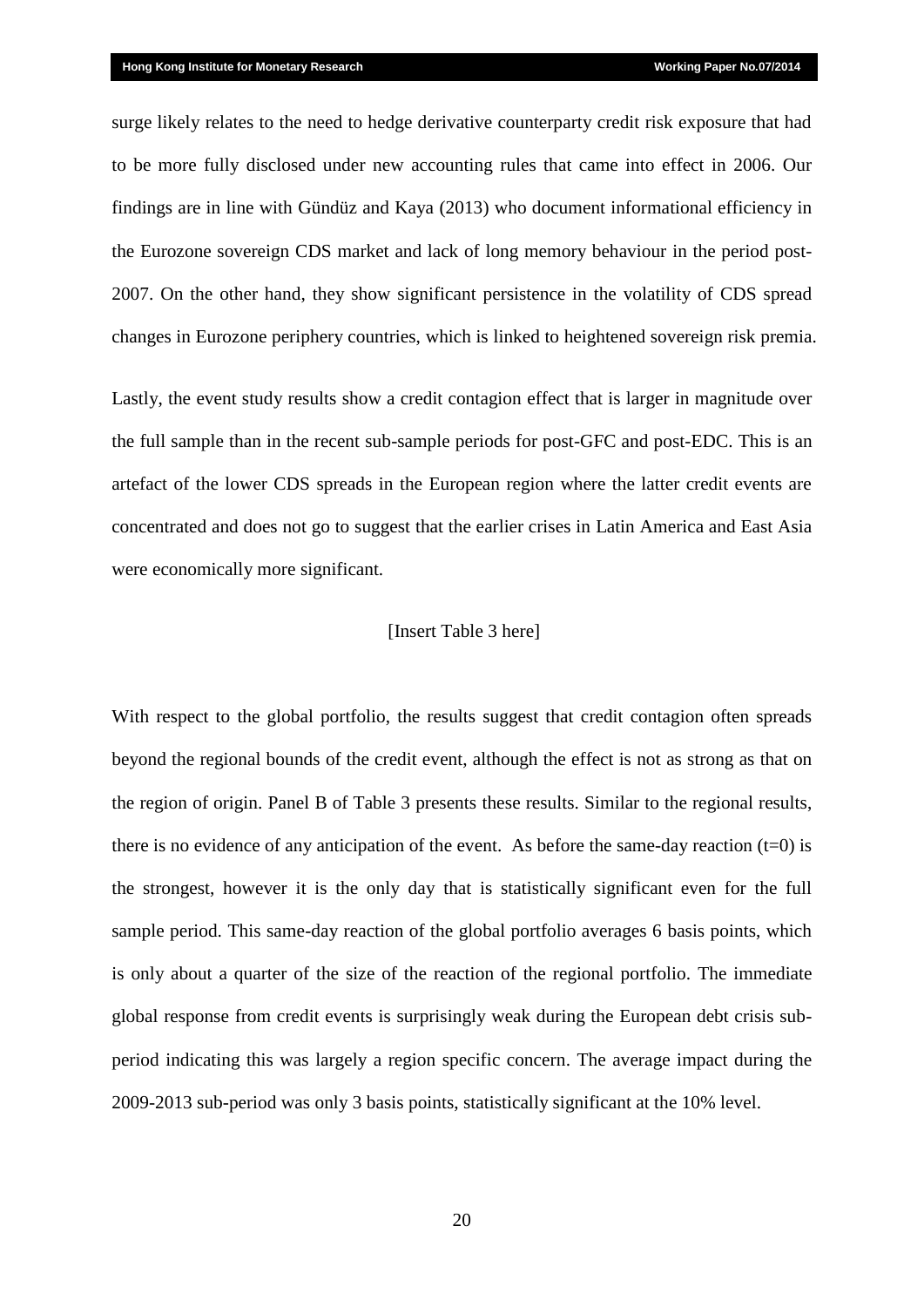Finally, Panel C of Table 3 reports the results of the regional analysis after adjusting the reaction of the regional credit portfolio for the global change in credit risk. The results are qualitatively similar to those shown in Panel A. The regional effects remain strongly significant even after adjusting for global credit risk levels. This is particularly the case for the event day, for which the regional response to sovereign credit events is 20 basis points over the full sample and about 7 or 8 basis points in the recent sub-sample crisis periods.

#### **4.2 The slow-burn global spillover of sovereign risk**

To understand the slow-burn global spillover of sovereign credit risk, we look at the two main sources of systematic risk behind the comovement of sovereign CDS spreads, namely, changes in the global risk factor and changes in the regional risk factors which market participants are exposed to. We then analyze separately the impact of sovereign credit events on these two risk transmission channels.

#### *4.2.1 A first look at the global risk factors*

We start by looking at the behaviour of the predominant global sovereign risk factors over our full sample period. The peaks in global sovereign risk cycles have coincided with the occurrence of sovereign credit events. As can be seen in Figure 2, the first five principal components extracted (PC1,..PC5) vary dramatically over time. Yet, they follow similar cyclical patterns in their movements and the peaks coincide with the Latin American debt crises in the early 2000s and then with the height of the international financial crisis before the onset of the European debt crisis that was triggered by Greece's growing budgetary problems from 2009. Global sovereign credit risk was at the lowest levels from 2006-2007, before the global risk factors rose sharply from September 2008. This is the period that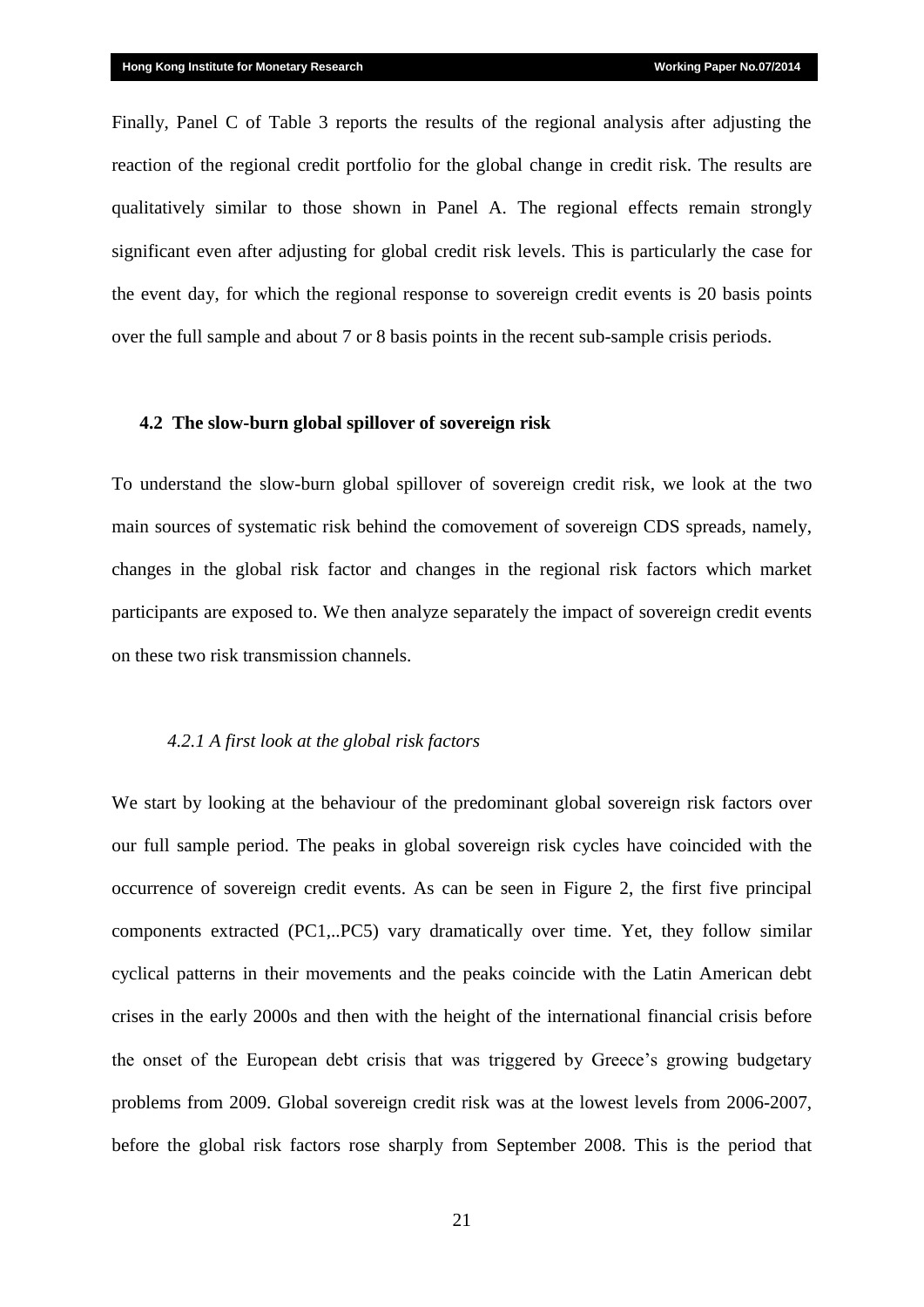immediately followed Lehman Brother's Bankruptcy. This is also a period that coincides with the high concentration of sovereign credit events identified from our event study.

## [Insert Figure 2]

Global sovereign credit risk levels particularly that captured by PC4, remained relatively elevated, albeit lower than the peak, marking the onset of the entire 2008-2013 sub-period in which there is an intense clustering of credit events. A downward trend in the global risk factor started in 2011, coinciding with the time that the European Central Bank (ECB) launched its Long-Term Refinancing Operations (LTROs) to ease the European sovereign debt crisis. Through this market intervention, the ECB provided almost  $\epsilon$ 1 trillion in 3-year loans to European banks, which not only served to push down money market interest rates across Europe but also lowered sovereign bond yields for Italy and Spain. The intervention helped to reduce fears in global financial markets that banks might collapse and bring down the public finances of other countries in the EU like Italy and Spain. Clearly, variations in global sovereign credit risk levels map closely to our detected sovereign credit events and in turn the real-life news events that triggered the corresponding spread jumps (see Appendix Table B). Hence, we conduct parallel regression analyses on the variations in the global risk factor to provide a more complete investigation on the contagious spread of the countryspecific sovereign credit events that have already been identified. Table 4 provides the summary statistics of the first ten principal components representing time-varying global sovereign risk factors.

[Insert Table 4]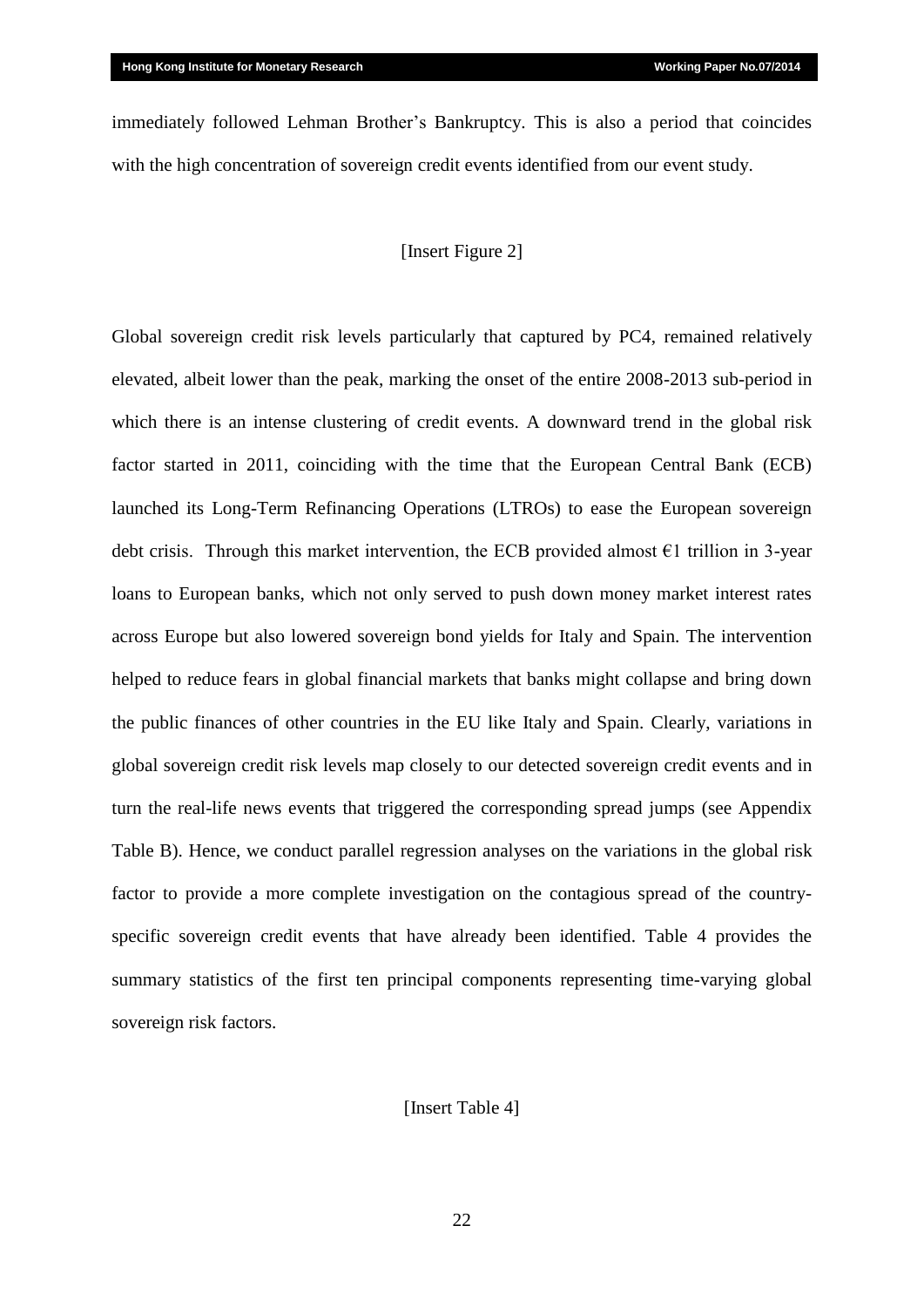In Table 4, it can be observed that the first four global sovereign risk factors are the highest on average with means ranging from 132.05 bps (PC3) to 806.59 bps (PC4) and also vary the most with standard deviations ranging from 80.33 bps (for PC3) to 603.37 bps (for PC1). We expect these first few global risk factors would relate most closely to the spread jumps underpinning the credit events that we have identified. We formally test this in subsequent regression analyses.

#### *4.2.2 A first look at the regional risk factors*

We now turn to the other common risk factor that is likely to affect sovereign credit spreads across countries, namely regional sovereign risk (Region\_risk). Recall that our estimates of the time-variations in region-specific sovereign risks are based on the cross-sectional averages of the residual risks from our country-level multi-factor asset pricing models shown in equation (6). Table 5 provides the summary statistics of these regional risk factors, and Figure 3 shows their dynamics.

#### [Insert Figure 3] & [Insert Table 5]

In Table 5, it can be observed that the regional risk factors are on average very close to zero as they are estimated as the cross-sectional averages of residual (idiosyncratic) risks for countries within geographical regions. We find that the Asia-Pacific region is perhaps the least globally integrated with other sovereign debt markets in the world as the mean regional risk is the largest in magnitude at -0.093 bps corroborating with the low correlation in sovereign risks previously documented for Asia with the rest of the world by Remolona, Scatigna and Wu (2008). Furthermore, we find that regional risk factors for Latin America and Western Europe have been the most volatile with the standard deviations of 15.64 bps and 13.90 bps, respectively consistent with the distinct clustering of regional risks shown in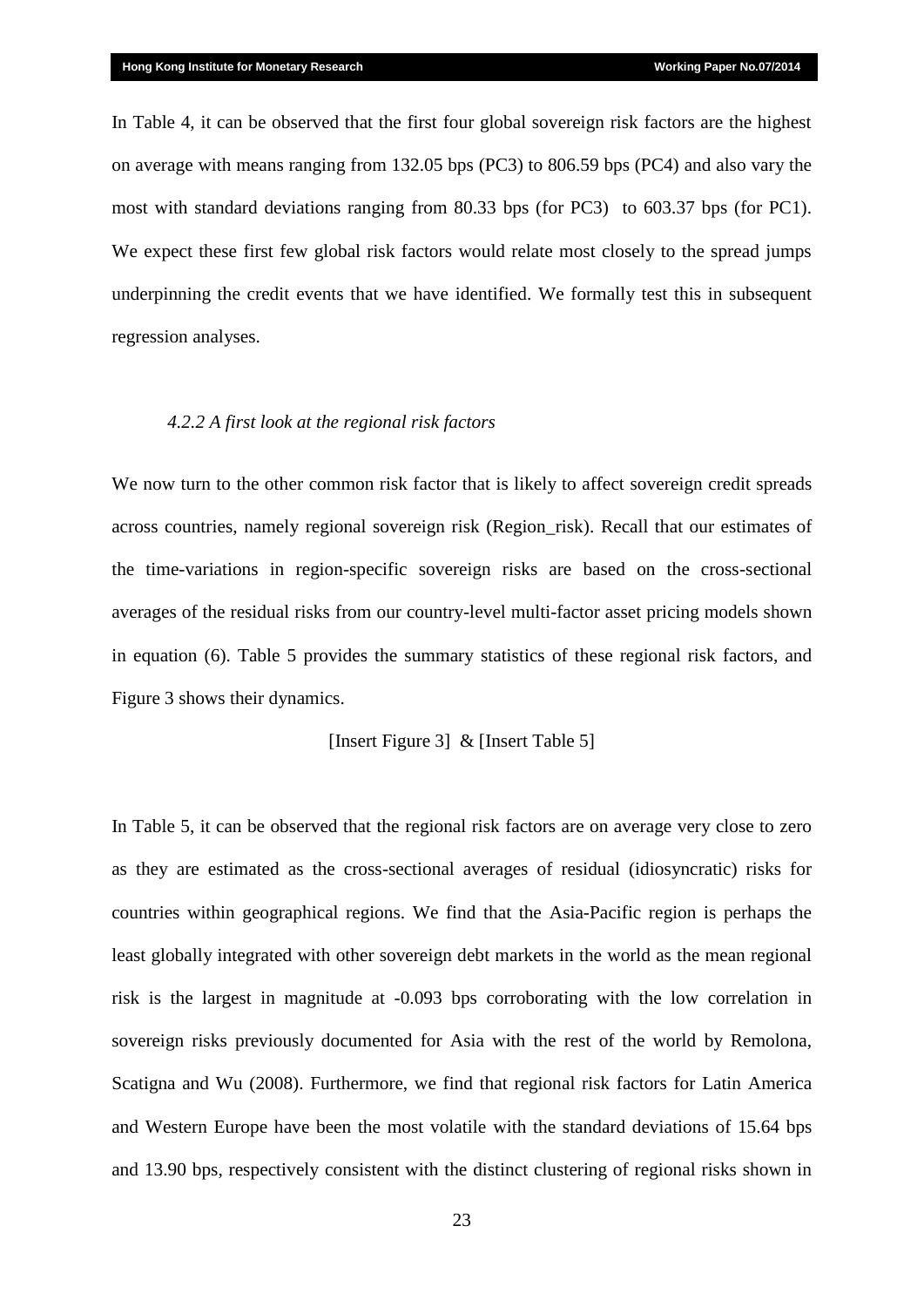Figure 3 during the Latin American debt crises in the early 2000s and in 2011 during the most recent European sovereign debt crisis. These episodes of regional risk clustering correspond closely to the timing of spread jumps underpinning the credit events that we have identified. We formally test this in subsequent regression analyses.

## **4.3 Explaining the sovereign risk spillover channels**

Can we explain what lies behind the global risk factors and the regional risk factors for different sovereign borrowers? Bekaert, Hodrick and Zhang (2009) suggest that the timevariations in the underlying risk factors can account for a large proportion of the movements of asset prices. In the analysis below, we separately analyze the time-variation in the main global risk factors and the regional risk factors, primarily focusing on the protracted effects of sovereign credit events while controlling for financial market variables and economic fundamentals.

#### *4.3.1 Do credit events affect the global risk factors?*

<u>.</u>

We turn first to the global risk factors. In Table 6, we report time-series regression results for the first five principal components previously extracted to represent the most dominant global sovereign risk factors as dependent variables in equation  $(8)$ . To examine whether countryspecific credit events may have global spillover effects, we regress each common global risk factor on the credit event indicator (Creditevent) which takes on a value of 1 in the periods when there are credit events in any of the sampled countries and zero otherwise and also its interaction with a time dummy marking the European debt crisis (EU\_crisis). We also control for a set of global financial market and economic fundamental variables. Specifically, we

<sup>&</sup>lt;sup>9</sup> We only report the regression estimates for the first five PCs as they already account for 86.4% of cumulative eigenvalues. We do not find the sovereign credit events have a significant loading on subsequent PCs. Results are available upon request.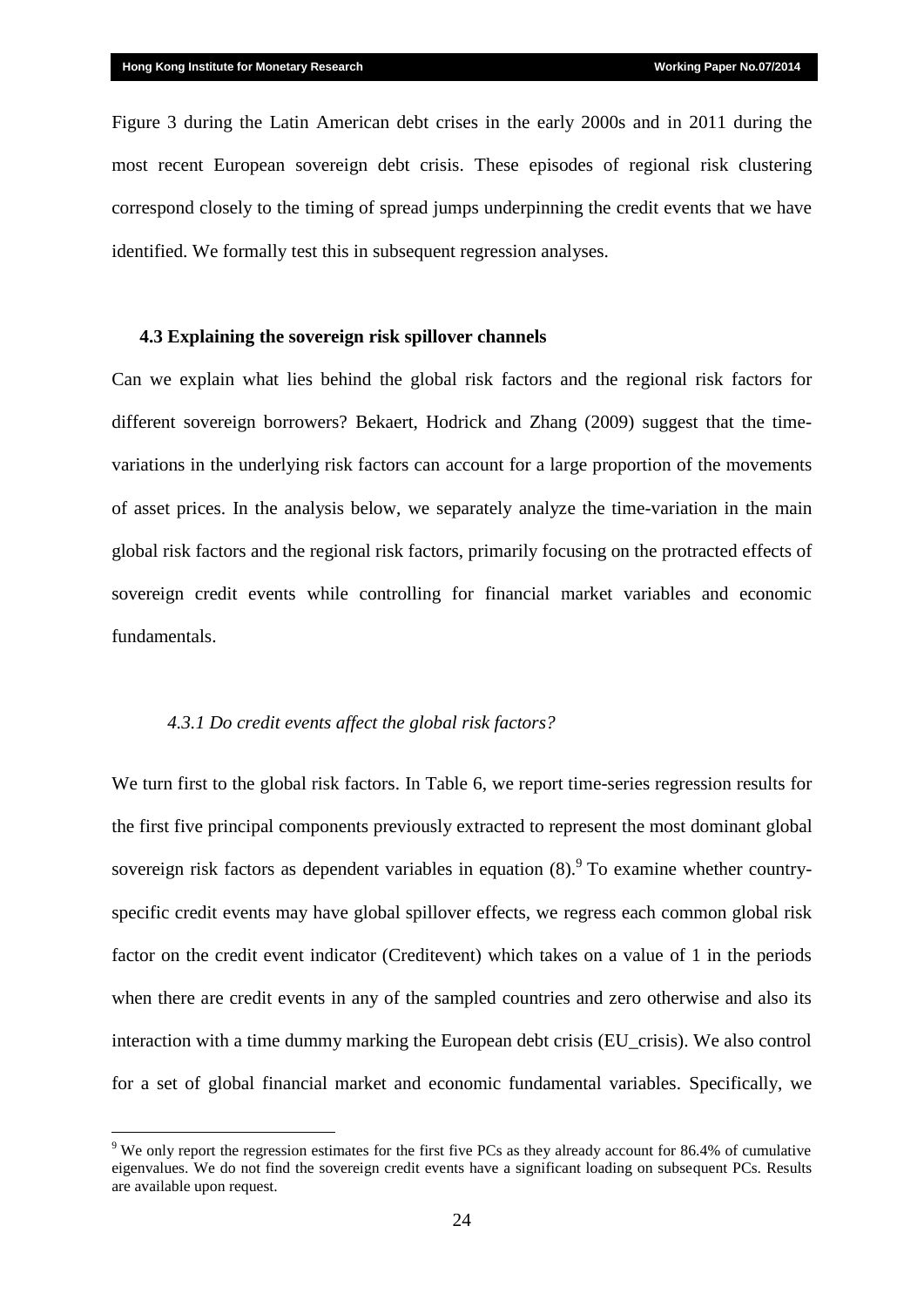capture global financial market performance using U.S. stock market index returns on the S&P 500 (Stock return) and changes in its implied volatility index (VIX) and corporate credit risk conditions, measured as changes in the CDX Investment Grade corporate CDS index. Macroeconomic fundamentals are proxied by sovereign credit rating changes and by debt to GDP levels both computed as averages for all countries.

#### [Insert Table 6]

We highlight four main results. Firstly, prior to the Eurozone sovereign debt crisis, countryspecific credit events were inversely related to global sovereign risks as they presented diversification benefits that reduced the global sovereign credit portfolio risks. Changes in individual country sovereign CDS spreads that are idiosyncratic in nature and are not correlated with other sovereign obligors' CDS spread movements present an effective riskreduction benefit for the global portfolio of sovereign CDS. This is evident in the significant and negative effect of the creditevent variable on PC1 and PC5. The estimated coefficients indicate that when there is a significant country-specific credit event, global risk falls by between 24.7 and 46.3 basis points.

Secondly and most strikingly, during the Eurozone debt crisis, interaction terms for the credit events exerted significant protracted risk spillover effects and worked to heighten the global sovereign risks contributed by PC1, PC2 and PC5 in the order of 58.4, 41.9 and 27.5 bps, respectively. This indicates that global risk spillovers became a new risk transmission channel in the Eurozone debt crisis and was the mechanism through which European troubles spread around the global financial system. We note that the EU crisis loads significantly on all PCs shown in Table 6. Taken together, the first two results suggest that sovereign credit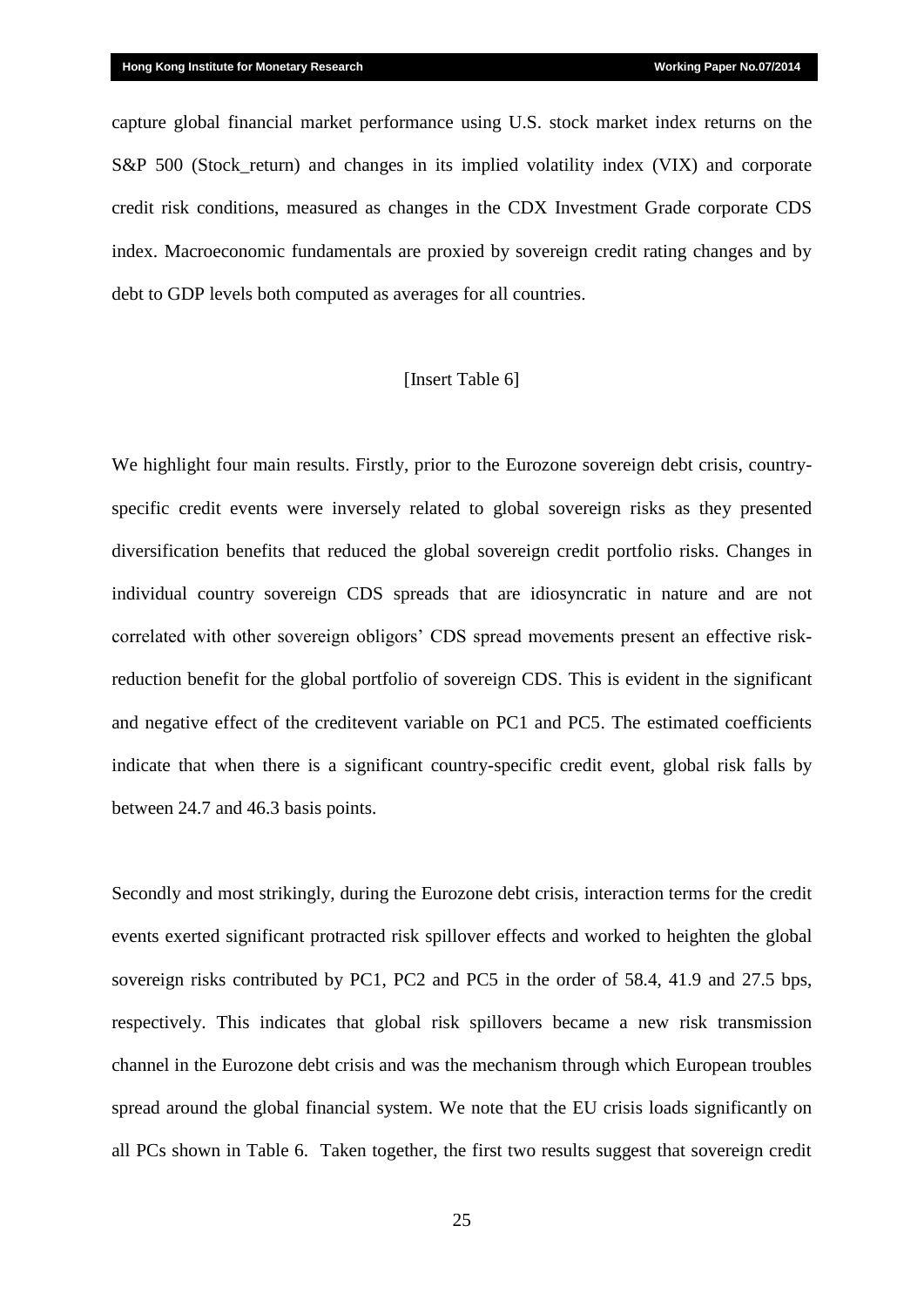events are usually harmless if they occur sporadically in isolation. However, during the EU crisis, when these credit events became clustered closely together, they rapidly spilled over and contributed to the global sovereign risk transmission channel and the debt crisis quickly became a global fiasco.

Thirdly, the global risk factors are all heavily influenced by U.S. financial market variables. These control variables behave in the expected manner. US stock market returns load significantly and negatively onto the first five PCs indicating that stronger financial market performance lowers global sovereign credit risks. The significant and positive loadings on the VIX and Corp\_sprds suggests that heightened risk aversion is what is largely behind increases in the global risk factor. The results corroborate the explanatory power of U.S. market-based variables for sovereign CDS spreads and its comovements documented in prior studies (Ang and Longstaff (2013), Longstaff et al. (2011), Dieckmann and Plank (2012)).

Finally, we find that the dominant global risk factors load heavily on debt to GDP levels across all sample countries. PC3 is the only global risk factor that loads significantly onto sovereign credit rating changes. However the effect is economically small as a single notch increase in average sovereign credit ratings reduces global risk by 9 bps. This suggests that common global movements in sovereign credit spreads predominantly reflect global risk appetites and a wake up to indebtedness around the world. This is consistent with the findings of Ang and Longstaff (2013) and Longstaff et al. (2011) and the recent work of Rey (2015) revealing that the pattern of capital flows follows a global financial cycle which is synchronized with fluctuations in world market risk aversion and uncertainty as proxied by the VIX. The strong loading on debt to GDP levels resounds strongly with the debt threshold effects highlighted by Reinhart and Rogoff (2010).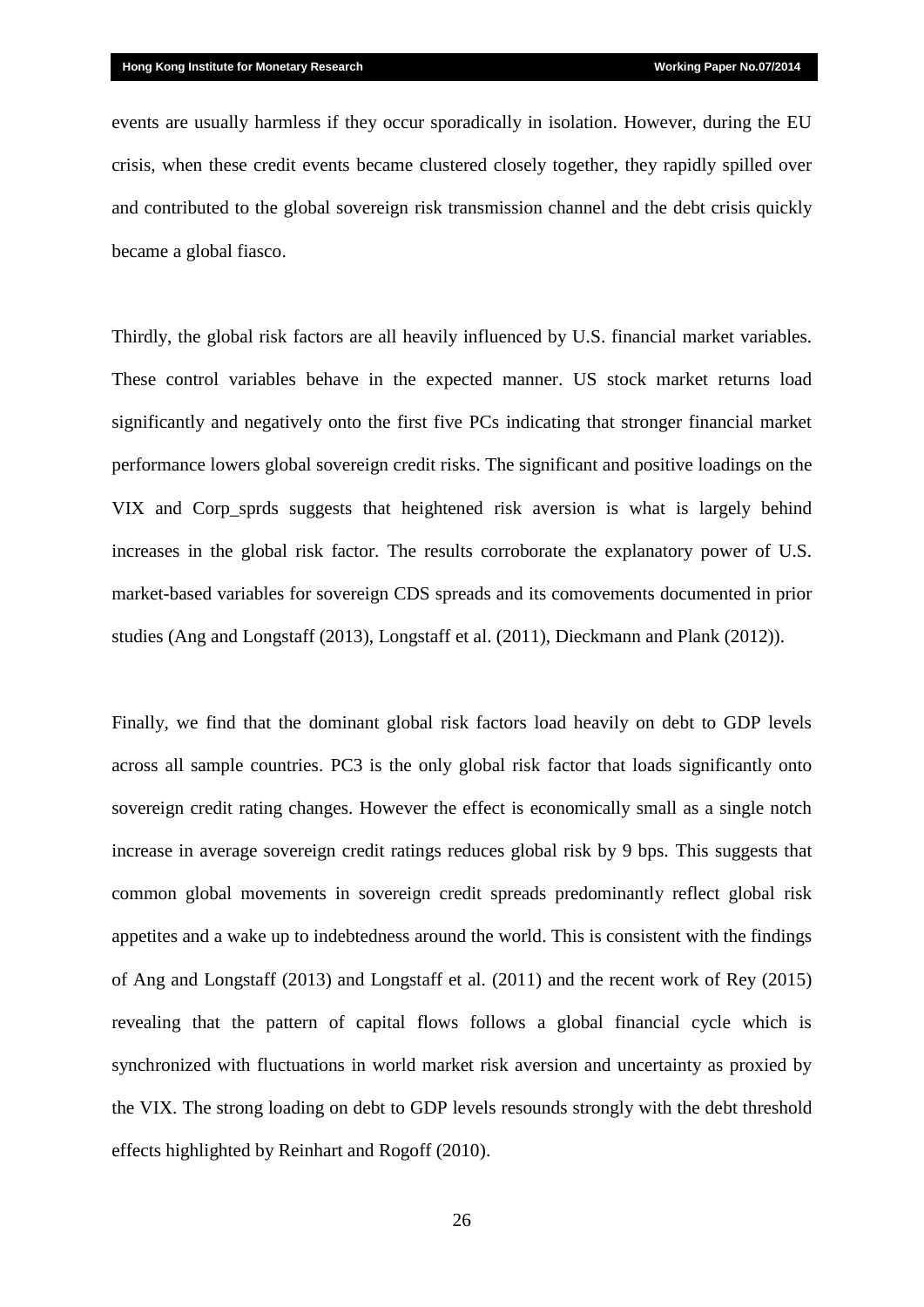#### *4.3.2 Do credit events affect the regional risk factors?*

We now turn to assess what determines the variations in the regional risk factors. In Table 7, we report time-series regressions for explaining different regions' own sovereign risk, as captured by the cross-sectional average of estimated residuals for countries within geographical regions. As expected, credit events that take place outside the specific region (Other\_ creditevent) have insignificant impacts on the regional risk factors whilst intraregional credit events usually have consistently positive spillover effects on neighboring countries within the same region. Intra-regional contagion is stronger within the Asia-Pacific and Latin America suggesting greater regional integration in these sovereign credit markets. Sovereign credit shocks within these two regions are the most economically significant and work to increase regional risks in the Asia-Pacific by 50.1 bps and across Latin America by 44.1 bps, respectively. Interestingly, cross-regional credit contagion remained insignificant even during the EU debt crisis, based on the interactions between other\_creditevent and the EU crisis indicator variables. The EU debt crisis has increased regional risk in Western Europe by 9.87 bps over other periods in our full sample. Thus, whilst there is usually a clear distinction between the influence of credit events on the global risk factors and regional risk factors as risk spillover mechanisms, in the recent European sovereign debt crisis both became additional channels of sovereign credit contagion within Europe and globally. However, the Asia-Pacific sovereign credit markets are unique in that during the European debt crisis their region-specific credit events had a lesser impact on increasing regional risk with a combined impact of 17 bps compared to the usual 50 bps suggesting that sovereigns in the Asia-Pacific were perceived to be relatively less risky and a safer bet during the European debt crisis.

## [Insert Table 7]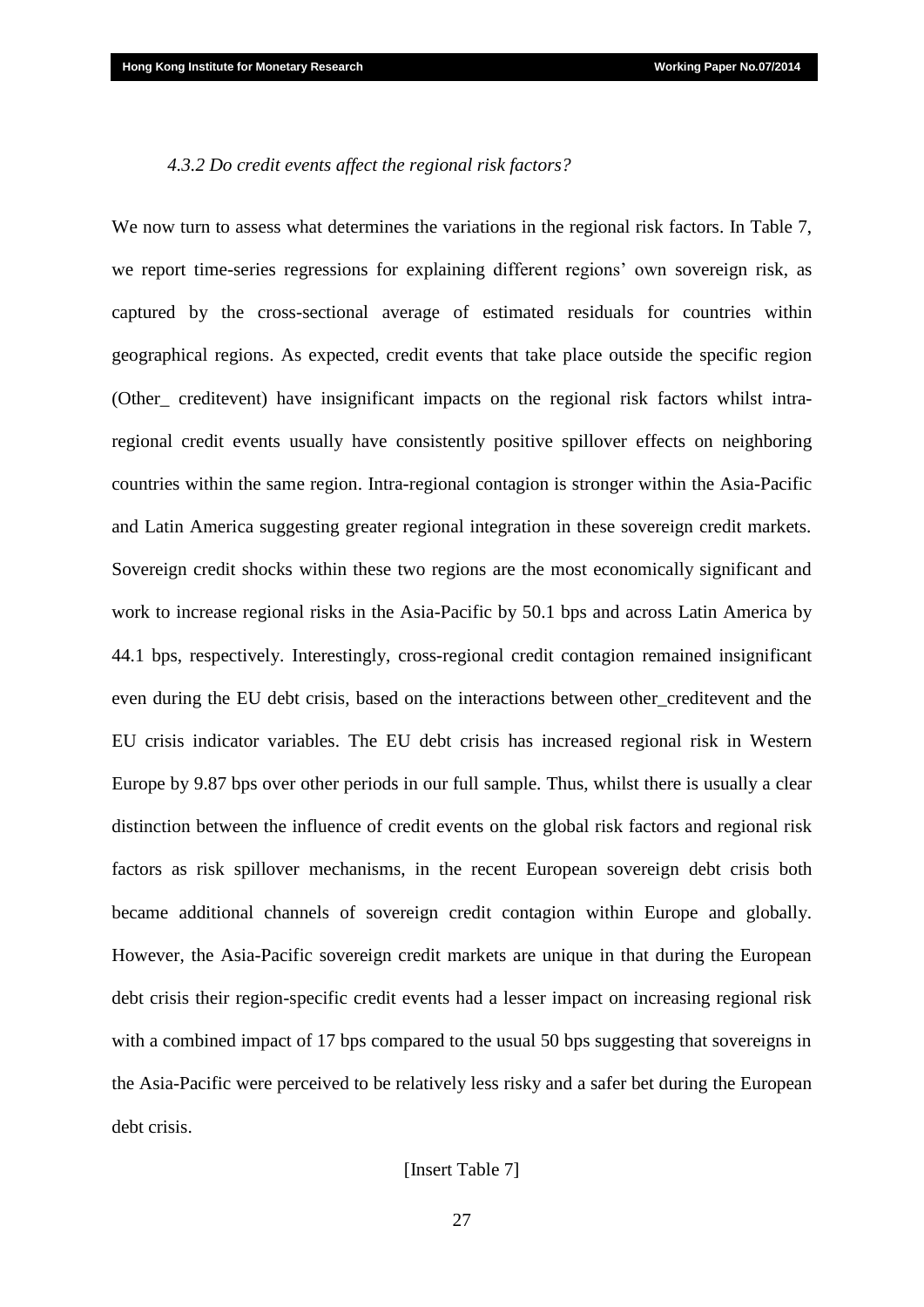In regressions for explaining the time-variations in regional risk factors, only economic fundamentals that are specific to countries within geographical regions are averaged and used as controls. We find that both Sov rating chg and Debt GDP tend to exert significant influence on regional risk factors and they enter with the expected negative and positive signs, respectively. Sovereign creditworthiness assessed by credit rating agencies and reflected in sovereign credit ratings are more significant in explaining regional risks in those emerging market regions that are more prone to political instability like Eastern Europe and MENA. Interestingly, fundamentals are insignificant determinants of regional risk in Latin America suggesting that they are still plagued by their chequered debt history and market participants are not even pricing credit risks conveyed by their economic performance. These results corroborate Beirne and Fratzscher's (2013) detection of a 'wake up' contagion in sovereign yield spreads to economic fundamentals in recent years. We extend current knowledge by showing that the 'wake up' to fundamentals occurred via the pricing of both global and regional sovereign credit risks.

In sum, we find that the global spillover of sovereign risks was escalated by sovereign credit events occurring during the recent European sovereign debt crisis. The transmission of sovereign credit risk was reinforced by rising global risk aversion in major financial markets and by escalating debt to GDP levels around the world, as national governments provided bailouts for troubled banking sectors. On the other hand, credit event spillovers within regions depends more on economic fundamentals. These findings provide new evidence on the risk transmission mechanisms for sovereign credit contagion.

#### **5. Conclusions**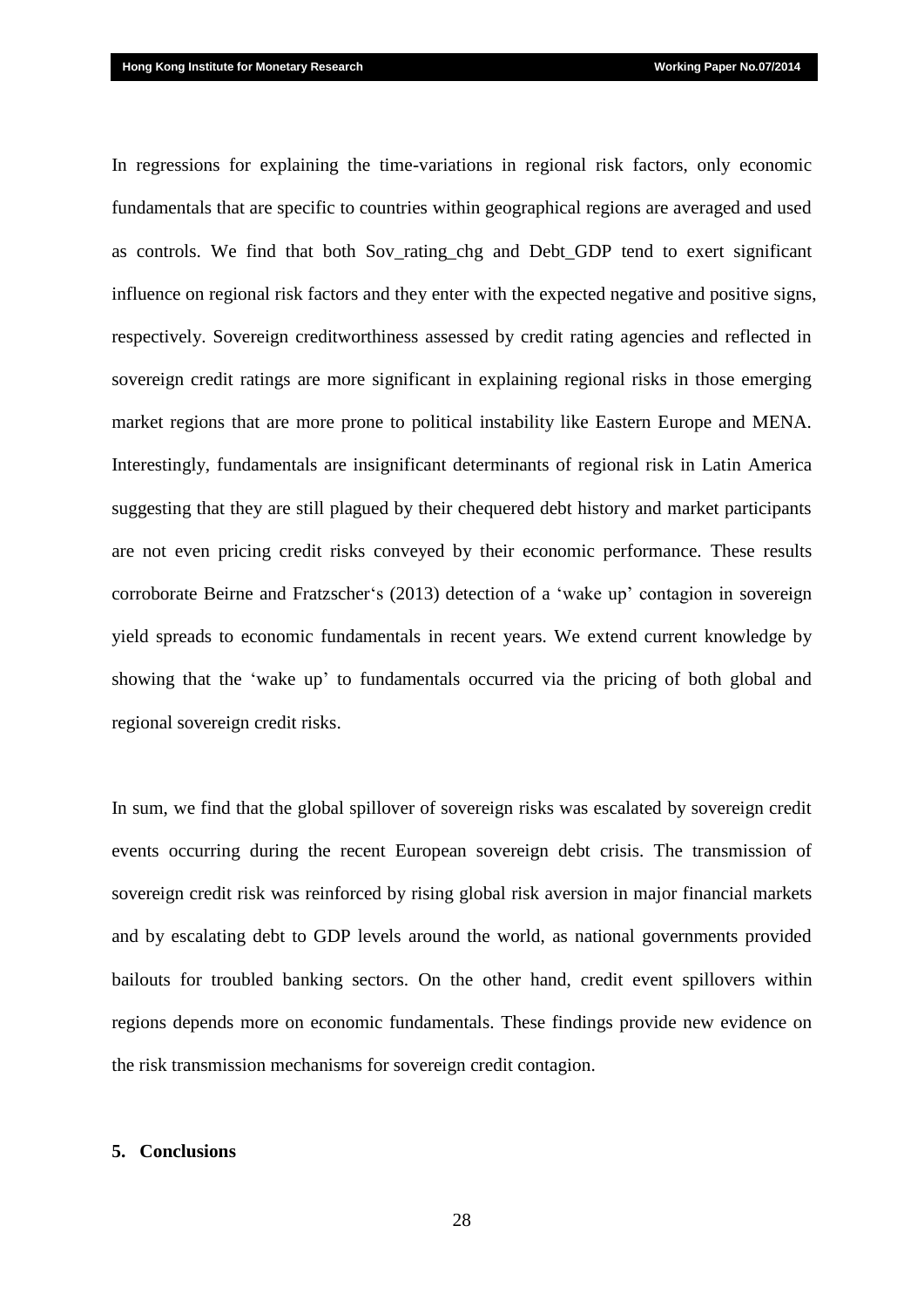This paper investigates the regional and global propagation of sovereign credit risk by distinguishing between two propagation mechanisms, "fast and furious" contagion and "slow burn" spillovers. We first examine "fast and furious" contagion through an event study to assess the immediate geographical impact of major sovereign credit events, identified as extraordinary jumps in daily sovereign CDS spreads. The resulting sovereign credit events are mostly clustered during the post-subprime and European sovereign debt crisis periods. The findings suggest that although some sovereign credit events exert immediate effects that are global in reach, the effects of most credit events are limited to the region of origin. Fastand-furious contagion seems to be largely a regional phenomenon.

We then look at "slow burn" risk spillovers by analyzing the variations in a global risk factors extracted from a generalized principal component analysis and then construct regional risk factors as the regional averages of the residual risks in a multi-factor pricing model. These can be conceptualized as two distinct slow burn risk spillover channels to neighboring countries or to the rest of the world. Most strikingly, in separately analyzing the determinants of the most dominant global risk factors and the regional risk factors, we find that sovereign credit events became systemic problems and significantly amplified global risk factors during the recent European debt crisis. In other times, country-specific credit events only have spillover effects within the region and usually present diversification benefits for global sovereign credit portfolios. We find that U.S. financial market variables and debt to GDP levels load heavily on the global risk factors while sovereign credit ratings matter more for the residual risks in regions with greater political risks.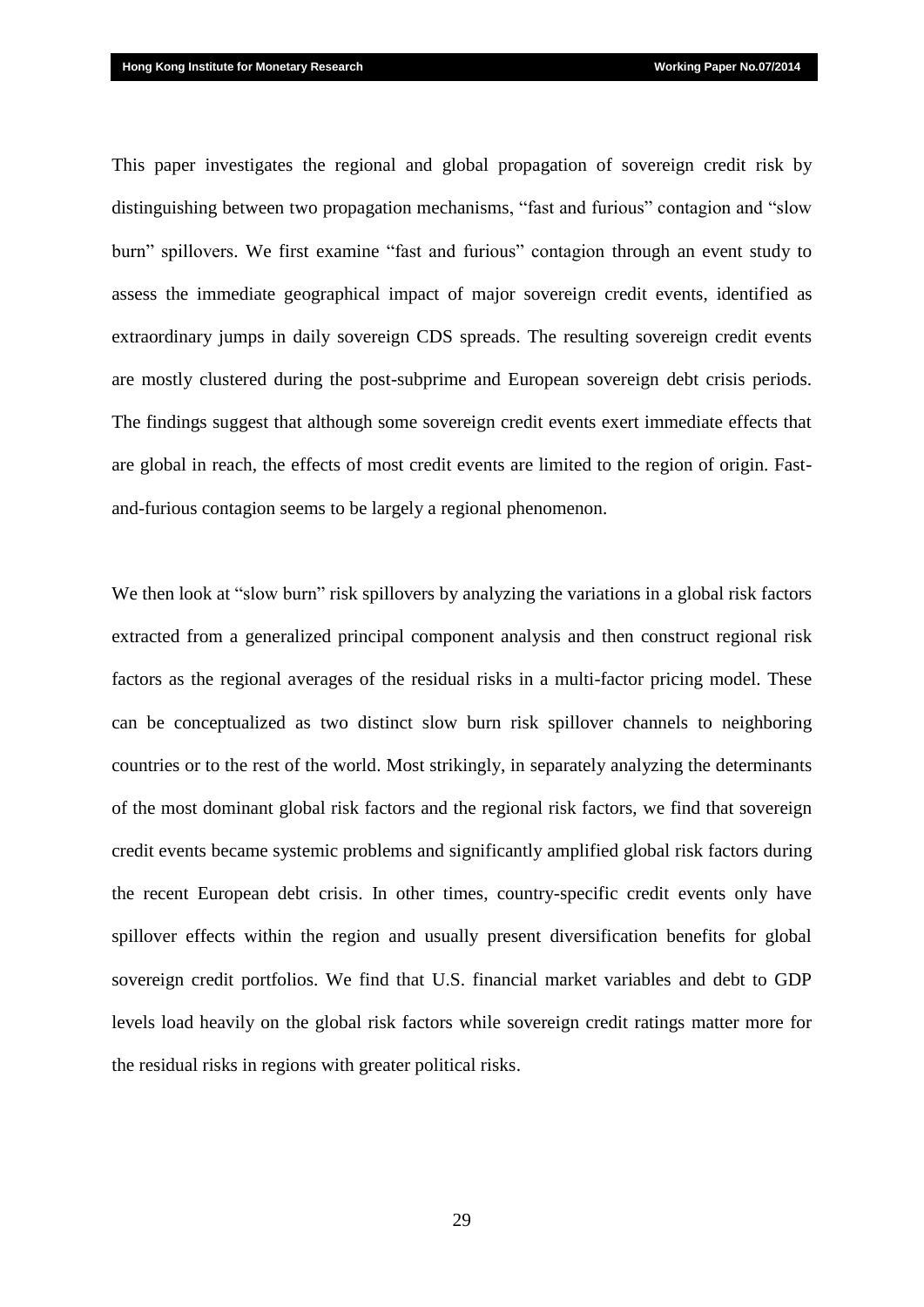Our results support two risk channels for the propagation of sovereign credit risk. First, a major sovereign credit event has an immediate impact on the risk premia of neighbouring countries, although occasionally the impact is also global. Second, there is a slower process by which such an event builds up regional and global risk factors, with the latter fuelled by both global investors' risk aversion and the wake up to rising debt to GDP levels. Our research provides a better understanding of how seemingly country- or region-specific sovereign debt problems can proliferate widely to induce financial instability around the world as witnessed over the 2008-2013 period. For future research in this area, there is scope to delve into the specific sectors or types of firms through which sovereign risk contagion is most readily transmitted across national borders.

#### **REFERENCES**

Acharya, V., Drechsler, I., Schnabl, P., 2014. A Pyrrhic Victory? Bank Bailouts and sovereign credit risk. *Journal of Finance* 69, 2689-2739.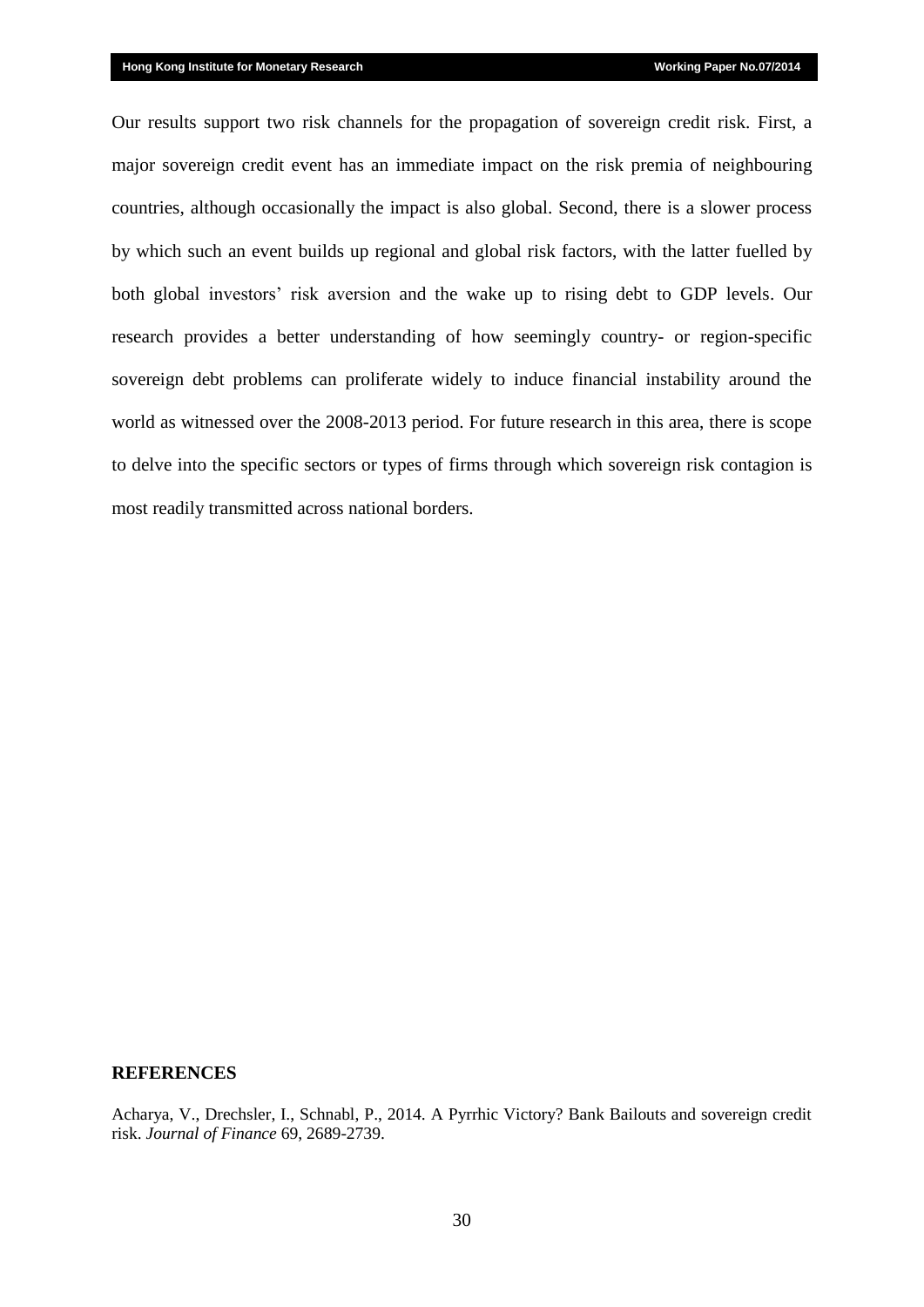Acharya, V., Steffen, S., 2015. "The Greatest" carry trade ever? Understanding Eurozone bank risks. *Journal of Financial Economics* 115, 215 - 236.

Adrian, T., Brunnermeier, M.K., 2011. CoVar. *NBER Working Paper No.* 17454, National Bureau of Economic Research, Inc.

Aizenman, J., Hutchison, M, Jinjarak, Y., 2013. What is the risk of European sovereign debt defaults? Fiscal space, CDS spreads and market pricing of risk, *Journal of International Money and Finance* 34, 37–59.

Ang, A., Longstaff, F.A., 2013. Systemic sovereign credit risk: Lessons from the U.S. and Europe. *Journal of Monetary Economics* 60, 493-510.

Arghyrou, M. G., Kontonikas, A., 2012. The EMU sovereign-debt crisis: Fundamentals, expectations and contagion, *Journal of International Financial Markets, Institutions and Money* 22, 658–77.

Bae, K-H., Karolyi, A., Stulz, R., 2003. A new approach to measuring financial contagion. *Review of Financial Studies* 16, 717-763.

Bank for International Settlements (BIS) Committee on the Global Financial System, 2011. The impact of sovereign credit risk on bank funding conditions. BIS CGFS Papers No. 43. Available at: <http://www.bis.org/publ/cgfs43.pdf>

Beetsma, R., Giuliodori, M., De Jong, F., Widijanto, D., 2013. Spread the news: The impact of news on the European sovereign debt markets during the crisis. *Journal of International Money and Finance,* 34, 83-101.

Beirne, J., Fratzscher, M., 2013. The pricing of sovereign risk and contagion during the European sovereign debt crisis. *Journal of International Money and Finance* 34, 60-82.

Bekaert, G., Ehrmann, M., Fratzscher, M., Mehl, A., 2014. Global crises and equity market contagion. *Journal of Finance* 69, 2597-2649.

Bekaert, G., Hodrick, R.J., Zhang, X., 2009. International stock return comovements. *Journal of Finance* 64, 2591-2626.

Brown, P., Warner, J., 1980. Measuring security price performance. *Journal of Financial Economics* 8, 205-258.

Brutti, F., Saure, P., 2015. Transmission of sovereign risk in the Euro crisis. Journal of International Economics 97, 231-248.

Caceres, C., Guzzo, V., Segoviano, M., 2010. Sovereign Spreads: Global Risk Aversion, Contagion or Fundamentals?" IMF Working Paper 120, Washington, D.C.

Chiarella, C., He, T., Ter Ellen, S., Wu, E., 2015. Fear or Fundamentals? Heterogeneous beliefs in the European sovereign CDS market, *Journal of Empirical Finance* 32, 19-34.

De Grauwe, P., Ji, Y., 2013. Self-fulfilling crises in the Eurozone: An empirical test. *Journal of International Money and Finance 34,* 15-36.

Dieckmann, S., Plank, T., 2012. Default risk of advance economies: an empirical analysis of credit default swaps during the financial crisis. *Review of Finance* 16, 903-934.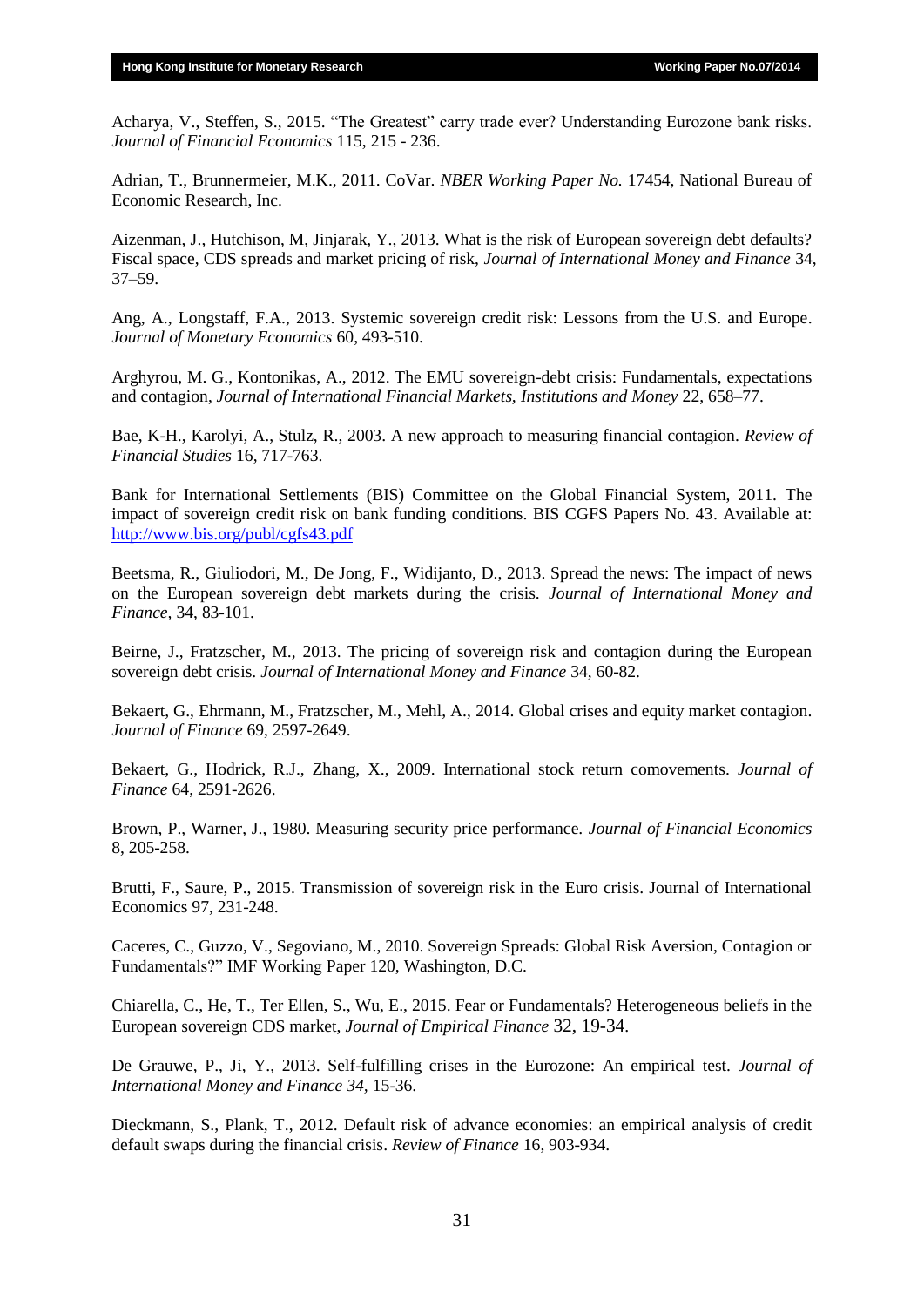Forbes, K.J., Rigobon, R., 2002. No contagion, only interdependence: measuring stock market comovements. *Journal of Finance* 57, 2223–2261.

Forni, M., Hallin, M., Lippi, M. Reichlin, L., 2005. Generalized Dynamic Factor Model: One-sided estimation and forecasting. *Journal of the American Statistical Association* 100, 830-840.

Fuertes, A.-M, Kalotychou, E., Saka, O., 2015. ECB policy and Eurozone fragility: Was De Grauwe right? *Journal of International Money and Finance* 54, 168–185.

Gande, A., Parsley, D.C., 2005. News spillovers in the sovereign debt market. *Journal of Financial Economics* 75, 691-734.

Geyer, A., Kossmeier, S., Pichler, S., 2004. Measuring systematic risk in EMU government yield spreads. *Review of Finance* 8, 171-197.

Gündüz, Y., Kaya, O., 2013. Sovereign default swap market efficiency and country risk in the Eurozone. Deutsche Bundesbank Discussion Paper 08/2013.

Hilscher, J., Nosbusch, Y., 2010. Determinants of sovereign risk: Macroeconomic fundamentals and the pricing of sovereign debt. *Review of Finance* 14, 235-262.

International Swaps and Derivatives Association (ISDA) (2013), ISDA CDS Marketplace [Online]. New York: ISDA. Available at:<http://www.isdacdsmarketplace.com/>

Ismailescu, I., Kazemi, H., 2010. The reaction of emerging market credit default swap spreads to sovereign credit rating changes. *Journal of Banking and Finance* 34, 2861-2873.

Jorion, P., Zhang, G., 2007. Good and bad credit contagion: Evidence from credit default swaps. *Journal of Financial Economics* 84, 860-881.

Kalbaska, A., Gatkowski, M., 2012. Eurozone sovereign contagion: Evidence from the CDS market. *Journal of Economic Behaviour and Organization* 83, 657-673.

Kaminsky, G., Reinhart, C.M., 2000. On crises, contagion and confusion. *Journal of International Economics* 51, 145-168.

Kaminsky, G., Reinhart, C.M., Vegh, C., 2003. The unholy trinity of financial contagion. *Journal of Economic Perspectives* 17, 51-74.

Longstaff, F.A., Pan, J., Pedersen, L.H., Singleton, K.J., 2011. How sovereign is sovereign credit risk? *American Economic Journal: Macroeconomics* 3, 75-103.

Mauro, P., Sussman, N., Yafeh, Y., 2002. Emerging market spreads: Then versus now. *The Quarterly Journal of Economics* 117, 695-733.

Mink, M., De Haan, J., 2013. Contagion during the Greek sovereign debt crisis. *Journal of International Money and Finance* 34, 102–13.

Pan, J., Singleton, K., 2008. Default and recovery implicit in the term structure of sovereign CDS spreads. *Journal of Finance* 63, 2345-2384.

Pukthuanthong, K., Roll, R., 2009. Global market integration: An alternative measure and its application. *Journal of Financial Economics* 94, 214-232.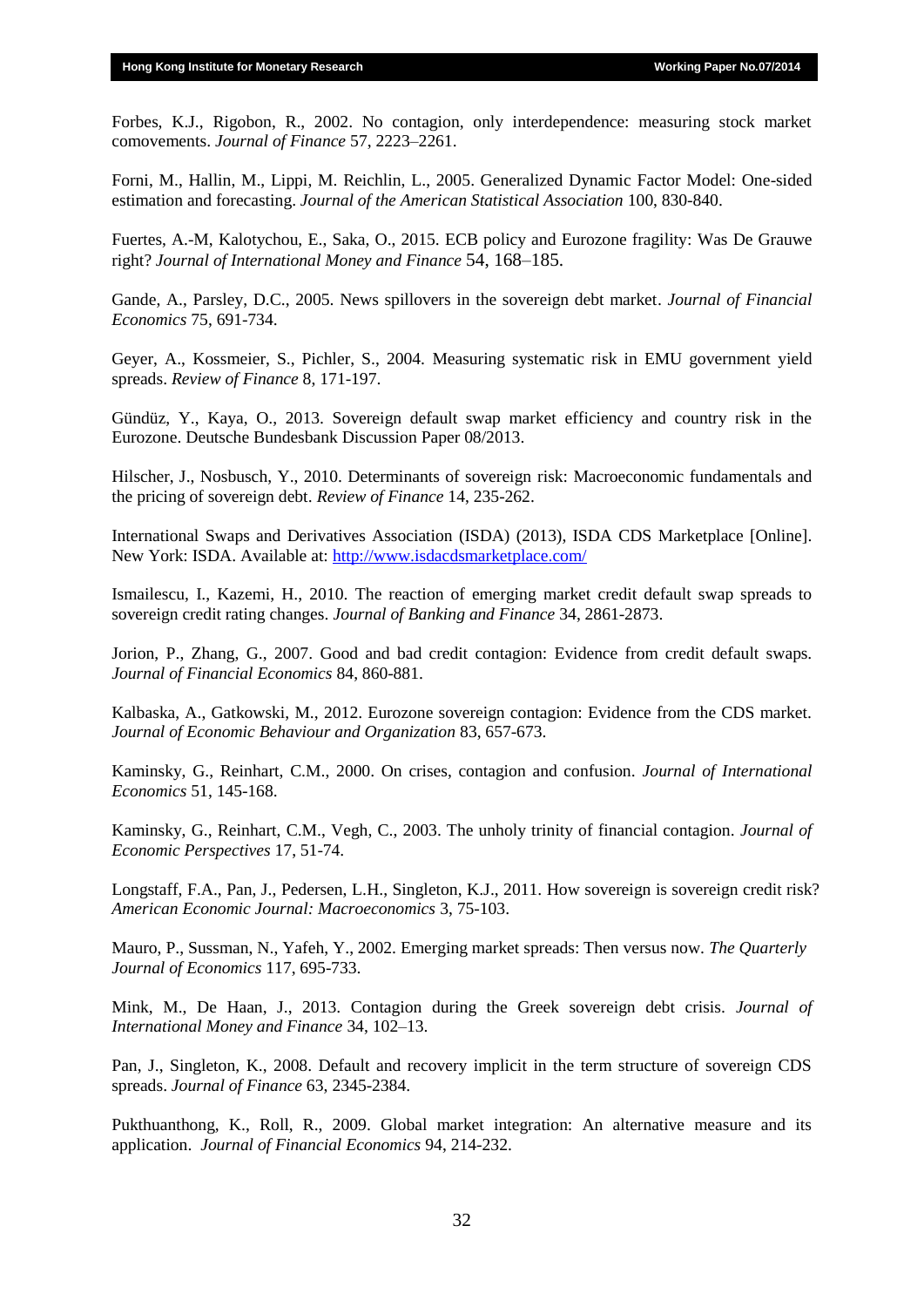Reinhart, C.M., Rogoff, K.S., 2010. Growth in a time of debt. *American Economic Review* 100, 573- 578.

Remolona, E., Scatigna, M., Wu, E., 2008. The dynamic pricing of sovereign risk in emerging markets: Fundamentals and risk aversion. *Journal of Fixed Income* 17, 57-71.

Rey, H., 2015. Dilemma not Trilemma: The Global Financial Cycle and Monetary Policy Independence. NBER Working Papers 21162, National Bureau of Economic Research, Inc.

Rodriguez-Moreno, M., Peria, J., 2013. Systemic risk measures: The simpler the better? *Journal of Banking and Finance* 37, 1817-1831.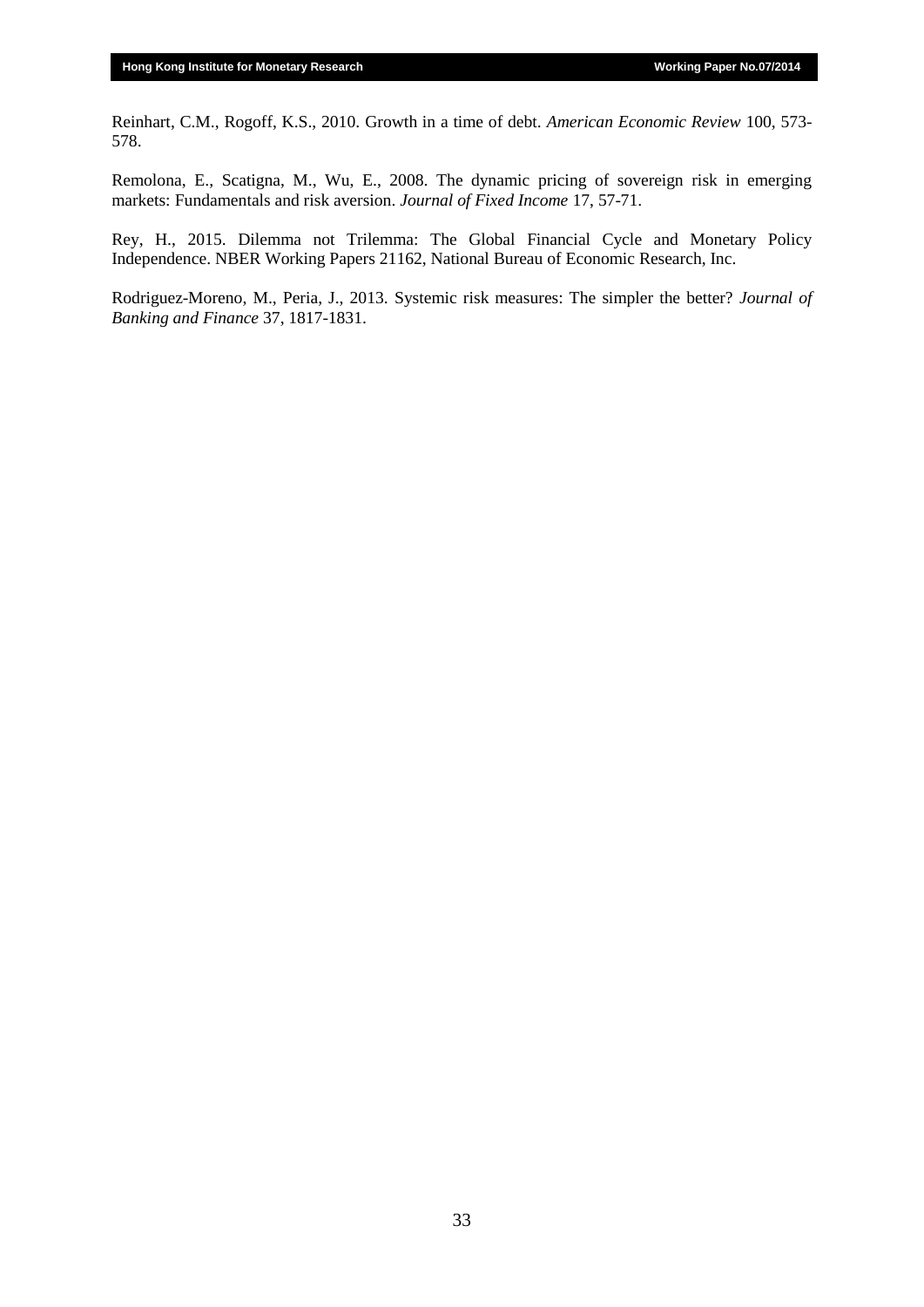#### **Figure 1. Eigenvalues for sovereign CDS spreads 2002-2013**

This figure shows the average cumulative percentage of variance explained by sorted eigenvalues. The variance decomposition is calculated based on principal components extracted from a generalised principal components analysis on a group of 19 core countries with the longest history of sovereign CDS spreads over all sample years. Eigenvectors are computed and sorted from the largest to the smallest eigenvalue. We retain the first 10 general principal components to proxy global sovereign risk factors, as they account for 96.1% of cumulative eigenvalues.

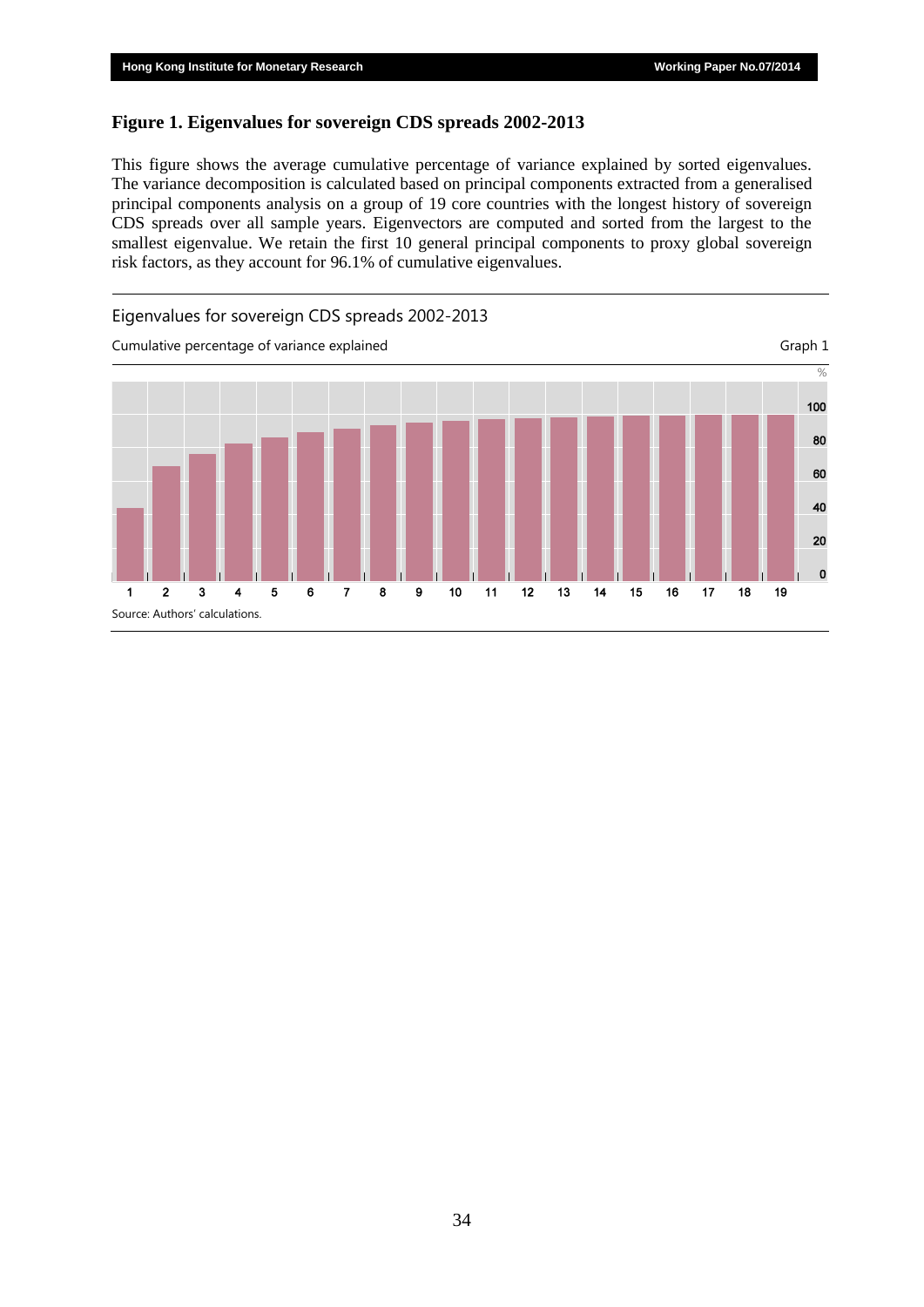### **Figure 2. Rising global sovereign credit risks and credit events over time 2002-2013**

This figure depicts the build-up of sovereign credit risk in the global financial system as represented by the first five principal components over time (*PC1,…,PC5*) alongside the credit event indicator (vertical bars) which takes a value of 1 on days when there were large jumps detected in sovereign credit spreads and zero otherwise.

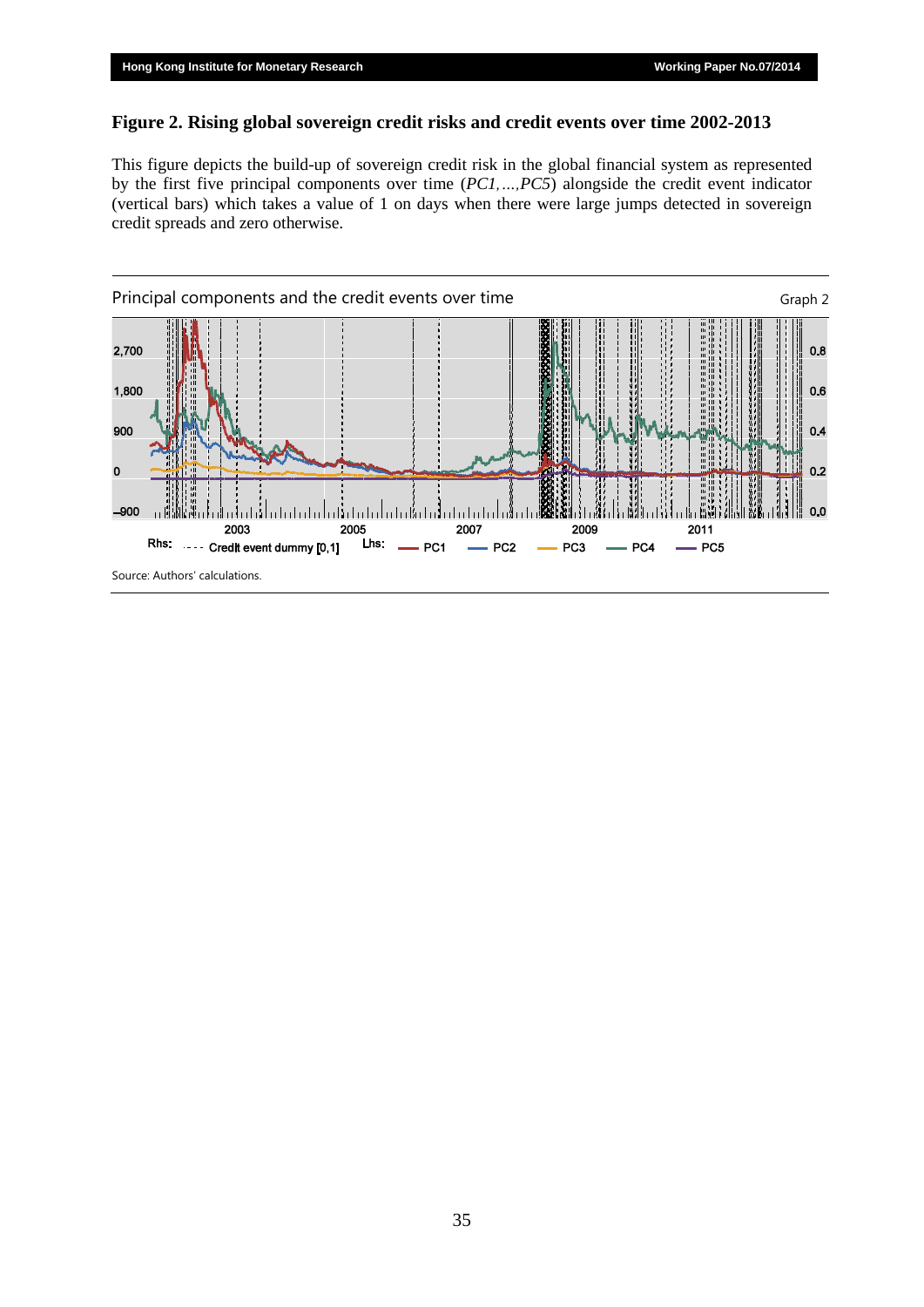## **Figure 3. Time varying regional systematic risks and credit events over time 2002-2013**

This figure shows the residual sovereign credit risks for each region over the period from 2002-2013 together with the credit event indicator which takes a value of 1 on days when extreme jumps in sovereign CDS spreads are detected and zero otherwise.



Source: Authors' calculations.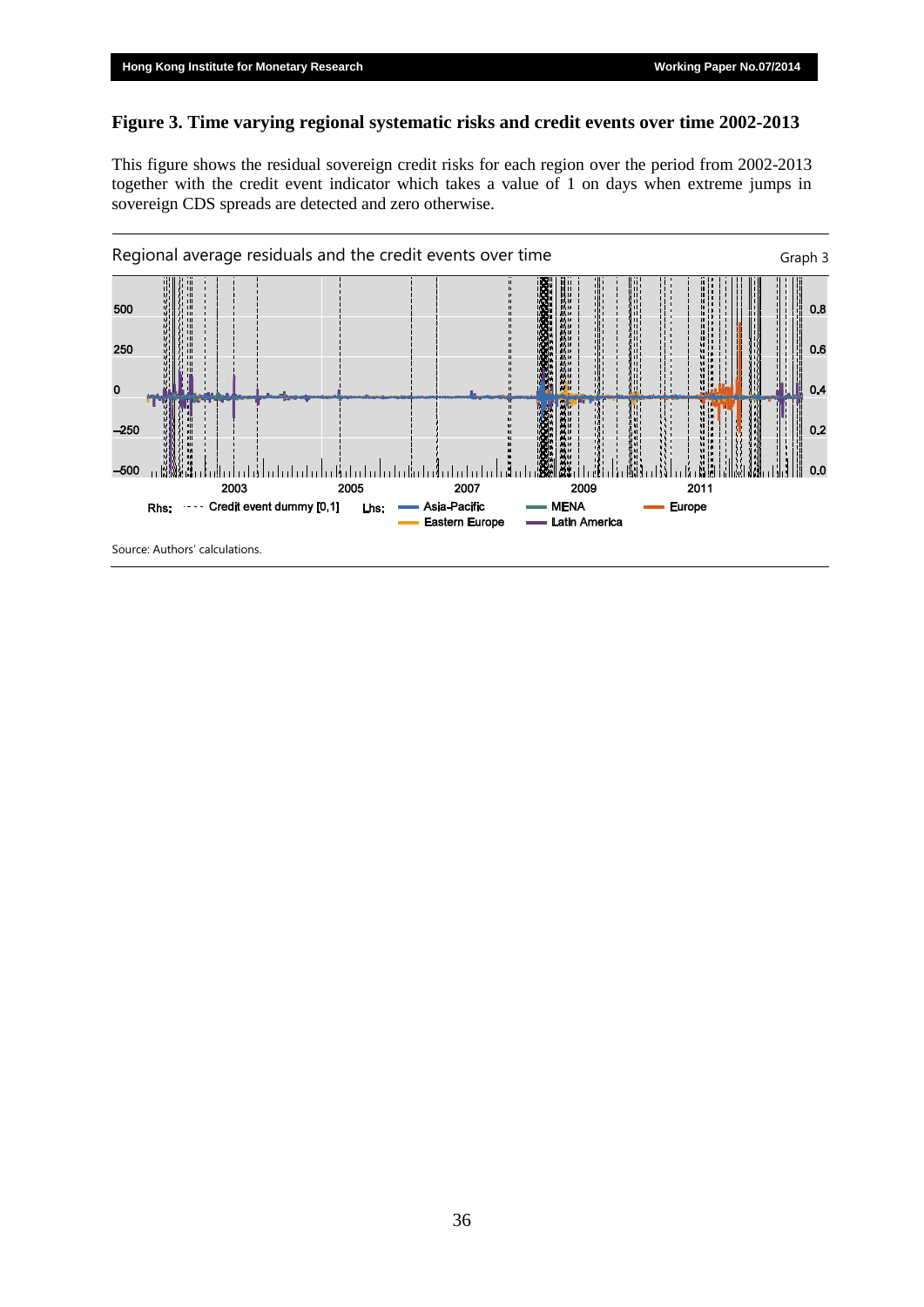## **Table 1. Distribution of sovereign CDS spreads**

Panel A of this table presents the summary statistics on daily sovereign CDS spreads (in basis points) by region over the entire sample period from 2002 to 2013. Panel B presents the summary statistics on daily changes in sovereign CDS spreads (in basis points) by region over the full sample period. N x T represents the total number of country-day observations available across regions. The statistics described below include the mean, median, standard deviation, the minimum and maximum values as well as the  $95<sup>th</sup>$ ,  $99<sup>th</sup>$  and  $99.9<sup>th</sup>$  percentile cutoffs.

|                              |                      |           |          |       |         |            |       | Quantiles |               |  |  |
|------------------------------|----------------------|-----------|----------|-------|---------|------------|-------|-----------|---------------|--|--|
| Region                       | NxT                  | Mean      | Med.     | Std.  | Max     | Min        | 95%   | 99%       | 99.90         |  |  |
|                              |                      |           |          |       |         |            |       |           | $\frac{0}{0}$ |  |  |
|                              | Panel A: CDS spreads |           |          |       |         |            |       |           |               |  |  |
| Latin America                | 32894                | 379       | 174      | 728   | 10350   | 12         | 1165  | 3501      | 10350         |  |  |
| Europe                       | 47424                | 110       | 14       | 471   | 21681   |            | 441   | 1111      | 8083          |  |  |
| Eastern Europe               | 38410                | 172       | 102      | 260   | 5479    | 3          | 531   | 986       | 3364          |  |  |
| <b>MENA</b>                  | 23214                | 197       | 152      | 169   | 1254    | 8          | 508   | 801       | 1148          |  |  |
| Asia-Pacific                 | 31548                | 152       | 79       | 257   | 3334    |            | 513   | 935       | 3015          |  |  |
| All countries                | 173490               | 194       | 96       | 448   | 21681   |            | 637   | 1557      | 5508          |  |  |
| Panel B: CDS spreads changes |                      |           |          |       |         |            |       |           |               |  |  |
| Latin America                | 32819                | $-0.0580$ | $\Omega$ | 37.31 | 1215.50 | $-4162.33$ | 17.43 | 55.74     | 254.49        |  |  |
| Europe                       | 47320                | 0.5564    | $\Omega$ | 60.68 | 8439.10 | $-3950.46$ | 5.68  | 23.19     | 227.68        |  |  |
| Eastern Europe               | 38344                | 0.0054    | $\Omega$ | 14.86 | 1410.07 | $-707.10$  | 9.37  | 28.03     | 106.60        |  |  |
| <b>MENA</b>                  | 23106                | $-0.0285$ | $\theta$ | 9.31  | 257.29  | $-141.66$  | 7.59  | 23.12     | 111.30        |  |  |
| Asia-Pacific                 | 31452                | $-0.0009$ | $\Omega$ | 16.64 | 834.88  | $-1005.52$ | 6.57  | 21.44     | 119.01        |  |  |
| All countries                | 173041               | 0.1383    | $\Omega$ | 37.18 | 8439.10 | $-4162.33$ | 9.12  | 31.22     | 153.93        |  |  |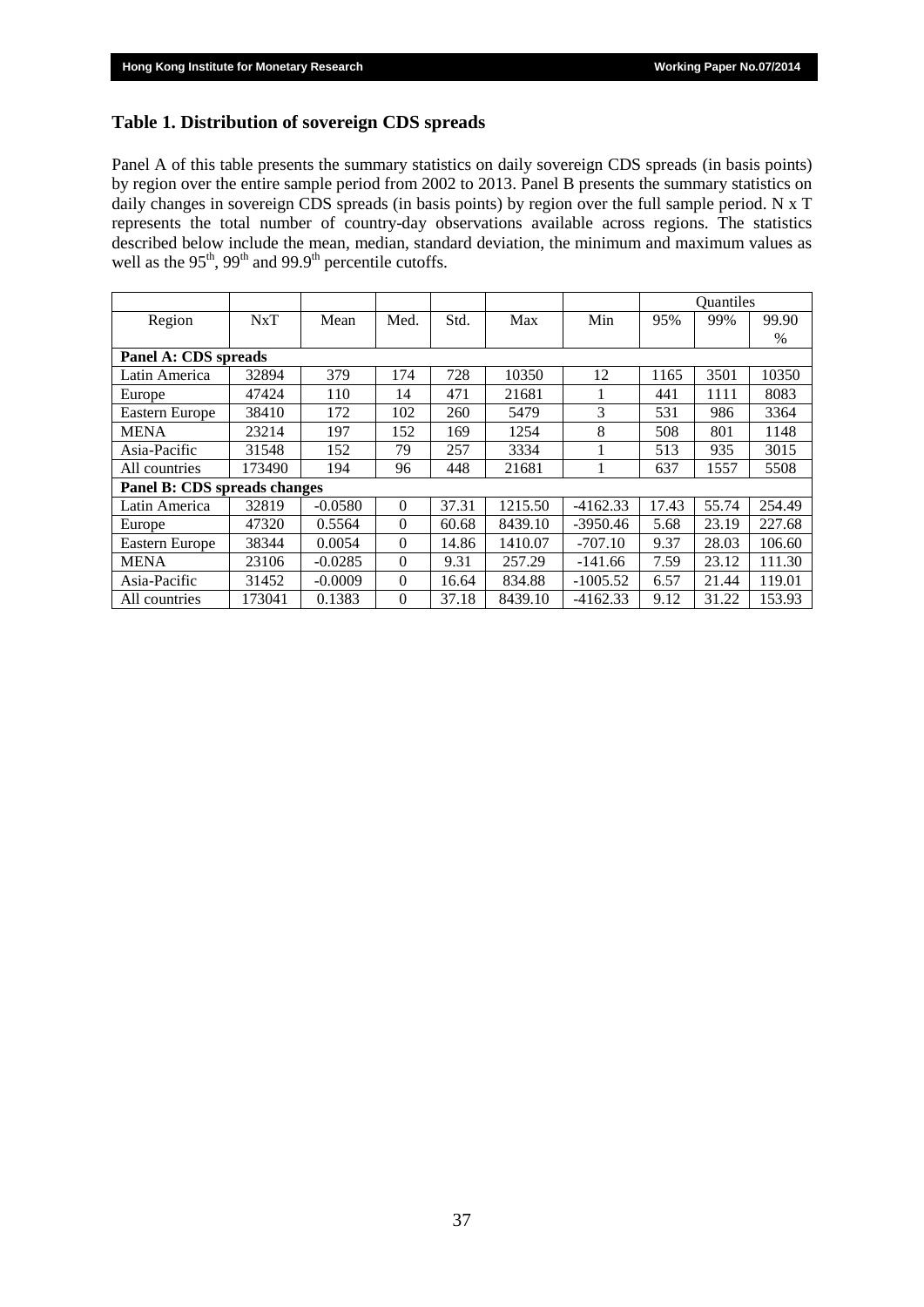### **Table 2. Summary statistics on all sovereign credit events 2002-2013**

This table provides a break-down of the total number of sovereign credit events (extreme CDS jumps) detected by year and the number of regions from which these events arose as well as the countries where they emanate over the sample period from 2002-2013. Summary statistics on the average size, standard deviation and the range of the extreme jumps in sovereign CDS spreads defining the sovereign credit events are also shown for each year.

| Year      | N(events) N(regions) |                | Sovereigns                                     |        |        |        |         |        |
|-----------|----------------------|----------------|------------------------------------------------|--------|--------|--------|---------|--------|
|           |                      |                |                                                | Mean   | Median | StDev  | Max     | Min    |
| 2002      | 11                   | 3              | Brazil, Uruguay, Venezuela, Turkey, Indonesia  | 416.47 | 333.33 | 290.69 | 968.66  | 116.34 |
| 2003      | 4                    | 3              | Argentina, Uruguay, Turkey, Indonesia          | 515.12 | 357.63 | 507.70 | 1215.50 | 129.71 |
| 2004      | $\mathbf{0}$         | $\mathbf{0}$   |                                                |        |        |        |         |        |
| 2005      |                      | 1              | Ecuador                                        | 286.45 |        |        |         |        |
| 2006      | 2                    | 2              | Ecuador, Lebanon                               | 220.13 | 220.13 | 192.76 | 356.44  | 83.83  |
| 2007      | $\Omega$             | $\mathbf{0}$   |                                                |        |        |        |         |        |
| 2008      | 23                   | 5              | Argentina, Ecuador, Uruguay, Iceland, Ireland, | 249.04 | 160.72 | 205.36 | 834.88  | 48.01  |
|           |                      |                | Russia, Ukraine, Lebanon, Turkey, Egypt        |        |        |        |         |        |
|           |                      |                | Indonesia, Pakistan                            |        |        |        |         |        |
| 2009      | 14                   | $\overline{4}$ | Iceland, Ireland, Ukraine, Bahrain, Pakistan   | 169.42 | 170.13 | 78.80  | 350.10  | 49.58  |
| 2010      | 9                    | 1              | Ireland, Greece                                | 68.25  | 65.78  | 25.94  | 132.23  | 47.56  |
| 2011      | 8                    | 1              | Greece, Italy, Portugal                        | 93.64  | 80.93  | 38.45  | 159.57  | 60.19  |
| 2012      | 12                   | 3              | Argentina, Cyprus, Malta, Portugal, Pakistan   | 167.18 | 103.43 | 167.19 | 554.13  | 49.63  |
| 2013      | 5                    | 2              | Argentina, Cyprus                              | 334.33 | 137.30 | 443.03 | 1109.49 | 51.79  |
| 2002-2013 | 89                   | 5              | $N(Sovereigns suffering credit event) = 20/66$ | 228.36 | 145.44 | 238.53 | 1215.50 | 43.45  |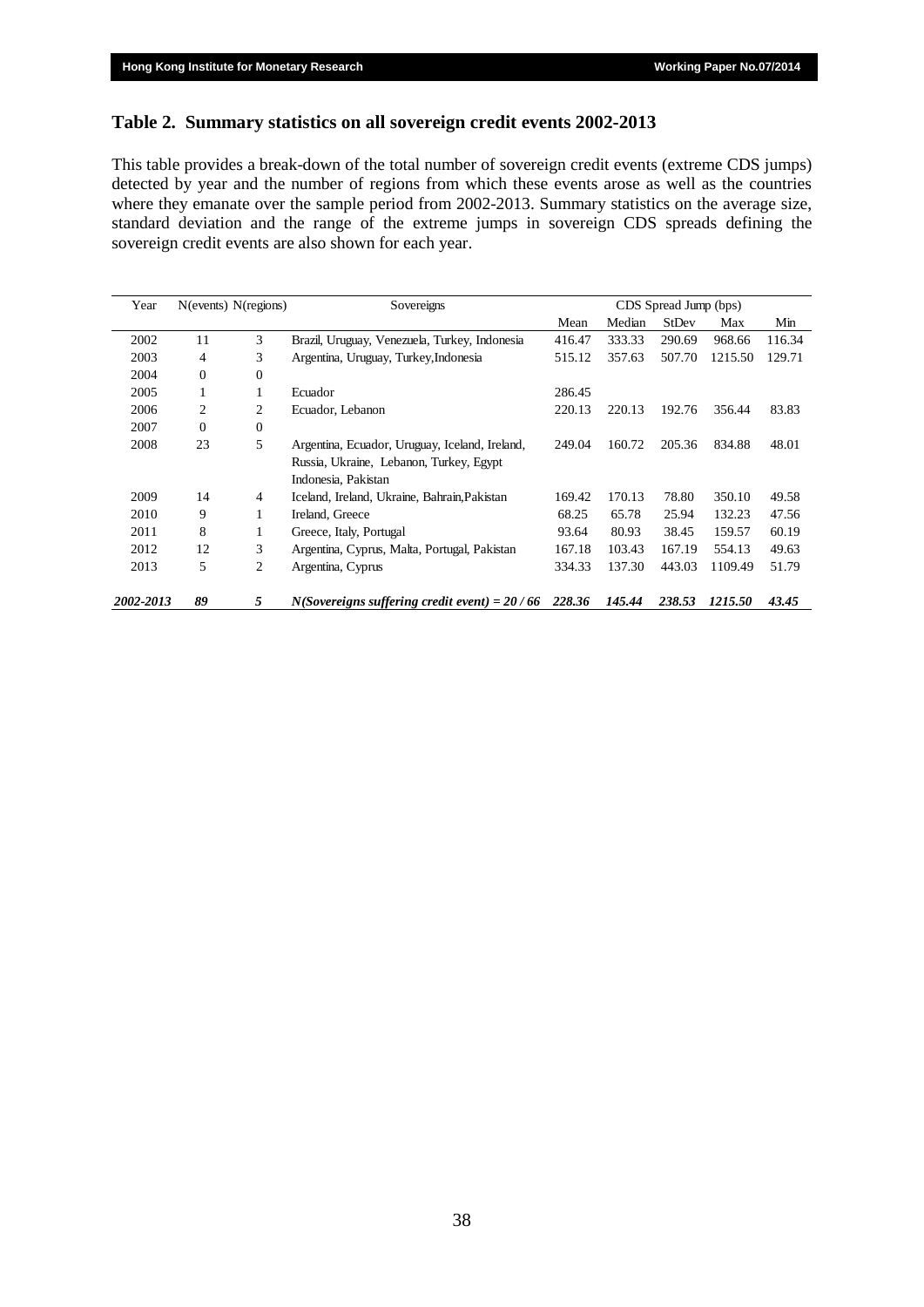#### **Table 3. Regional and global "fast and furious" reactions to sovereign credit events**

This table presents the average reaction of regional (Panel A), global (Panel B) and regional riskadjusted (Panel C) portfolio credit spreads to each sovereign credit event in basis points on individual days around the event date and over different event windows around the event. In Panel A for each event, the regional portfolio is an equally weighted portfolio of sovereign CDS spreads of all the nonevent countries in the same region as the credit event country. In Panel B for each event, the global portfolio is an equally weighted portfolio of sovereign CDS spreads of all the countries in the four non-event regions in the sample plus the U.S. In Panel C, each sovereign's CDS spread change is adjusted for movements in the global credit risk levels by deducting the global spread index from the sovereign's CDS spread.

| Event                               | 2002-2013          |             | 2007-2013                 |             | 2009-2013          |            |  |
|-------------------------------------|--------------------|-------------|---------------------------|-------------|--------------------|------------|--|
| Window                              | Mean spread change | t-stat      | Mean spread change t-stat |             | Mean spread change | t-stat     |  |
| <b>Panel A: Regional Response</b>   |                    |             |                           |             |                    |            |  |
| $-2$                                | $-0.86$            | $-0.28$     | 0.73                      | 0.25        | 0.50               | 0.14       |  |
| $-1$                                | 0.53               | 0.17        | $-0.37$                   | $-0.13$     | $-4.54$            | $-1.23$    |  |
| $\boldsymbol{0}$                    | 25.84              | 8.40 ***    | 16.31                     | 5.66 ***    | 10.23              | 2.76 ***   |  |
| $\mathbf{1}$                        | $-8.20$            | $-2.67$ *** | 4.22                      | 1.47        | 1.09               | 0.30       |  |
| $\overline{c}$                      | 14.04              | 4.57 ***    | 0.97                      | 0.34        | 0.73               | 0.20       |  |
| $[-2, 0]$                           | 25.51              | 4.79 ***    | 16.66                     | $3.34$ ***  | 6.19               | 0.97       |  |
| $[-1, 0]$                           | 26.36              | $6.06$ ***  | 15.93                     | 3.91<br>*** | 5.69               | 1.09       |  |
| [0, 1]                              | 17.64              | $2.87$ ***  | 20.53                     | $3.57$ ***  | 11.32              | 1.53       |  |
| [0, 2]                              | 31.68              | $3.43$ ***  | 21.50                     | 2.49 ***    | 12.06              | 1.09       |  |
| $[-2,2]$                            | 31.35              | 4.56 ***    | 21.85                     | 3.39 ***    | 8.02               | 0.97       |  |
| $[-1,1]$                            | 18.16              | $3.41$ ***  | 20.16                     | $4.04$ ***  | 6.78               | 1.06       |  |
| <b>Panel B: Global Response</b>     |                    |             |                           |             |                    |            |  |
| $-2$                                | 0.32               | 0.22        | $-1.66$                   | $-1.20$     | $-1.16$            | $-0.70$    |  |
| $-1$                                | 0.30               | 0.21        | 1.85                      | 1.34        | 1.15               | 0.69       |  |
| $\boldsymbol{0}$                    | 6.10               | 4.19 ***    | 8.52                      | $6.17$ ***  | 3.08               | $1.85*$    |  |
| $\mathbf{1}$                        | 2.17               | 1.49        | 2.63                      | $1.90*$     | 0.59               | 0.35       |  |
| $\overline{c}$                      | $-1.75$            | $-1.20$     | $-1.62$                   | $-1.17$     | $-1.98$            | $-1.20$    |  |
| $[-2, 0]$                           | 6.72               | $2.67$ ***  | 8.71                      | $3.64$ ***  | 3.06               | 1.07       |  |
| $[-1, 0]$                           | 6.40               | $3.11$ ***  | 10.37                     | 5.30 ***    | 4.22               | $1.80*$    |  |
| [0, 1]                              | 8.27               | $2.84$ ***  | 11.15                     | $4.03$ ***  | 3.66               | 1.10       |  |
| [0, 2]                              | 6.52               | 1.49        | 9.53                      | $2.30$ **   | 1.68               | 0.34       |  |
| $[-2,2]$                            | 7.14               | $2.20$ **   | 9.72                      | $3.15$ ***  | 1.67               | 0.45       |  |
| $[-1,1]$                            | 8.57               | $3.40$ ***  | 13.00                     | 5.43 ***    | 4.81               | 1.67       |  |
| Panel C: Regional Adjusted Response |                    |             |                           |             |                    |            |  |
| $-2$                                | $-1.18$            | $-0.37$     | 2.38                      | 0.87        | 1.66               | 0.44       |  |
| $-1$                                | 0.23               | 0.07        | $-2.22$                   | $-0.81$     | $-5.69$            | $-1.49$    |  |
| $\boldsymbol{0}$                    | 19.74              | $6.26$ ***  | 7.79                      | $2.83$ ***  | 7.16               | $1.88*$    |  |
| $\mathbf{1}$                        | $-10.37$           | $-3.29$ *** | 1.59                      | 0.58        | 0.51               | 0.13       |  |
| $\overline{c}$                      | 15.79              | 5.01 ***    | 2.59                      | 0.94        | 2.72               | 0.71       |  |
| $[-2, 0]$                           | 18.79              | $3.44$ ***  | 7.95                      | $1.67*$     | 3.13               | 0.47       |  |
| $[-1, 0]$                           | 19.97              | 4.48 ***    | 5.57                      | 1.43        | 1.47               | 0.27       |  |
| [0, 1]                              | 9.37               | $1.49$ ***  | 9.38                      | $1.71$ *    | 7.66               | $1.01\,$   |  |
| [0, 2]                              | 25.16              | $2.66$ ***  | 11.97                     | 1.45        | 10.38              | 0.91       |  |
| $[-2,2]$                            | 24.21              | $3.43$ **   | 12.13                     | $1.97*$     | 7.14               | $2.20$ **  |  |
| $[-1,1]$                            | 9.60               | $1.76$ ***  | 7.16                      | 1.50        | 8.57               | $3.40$ *** |  |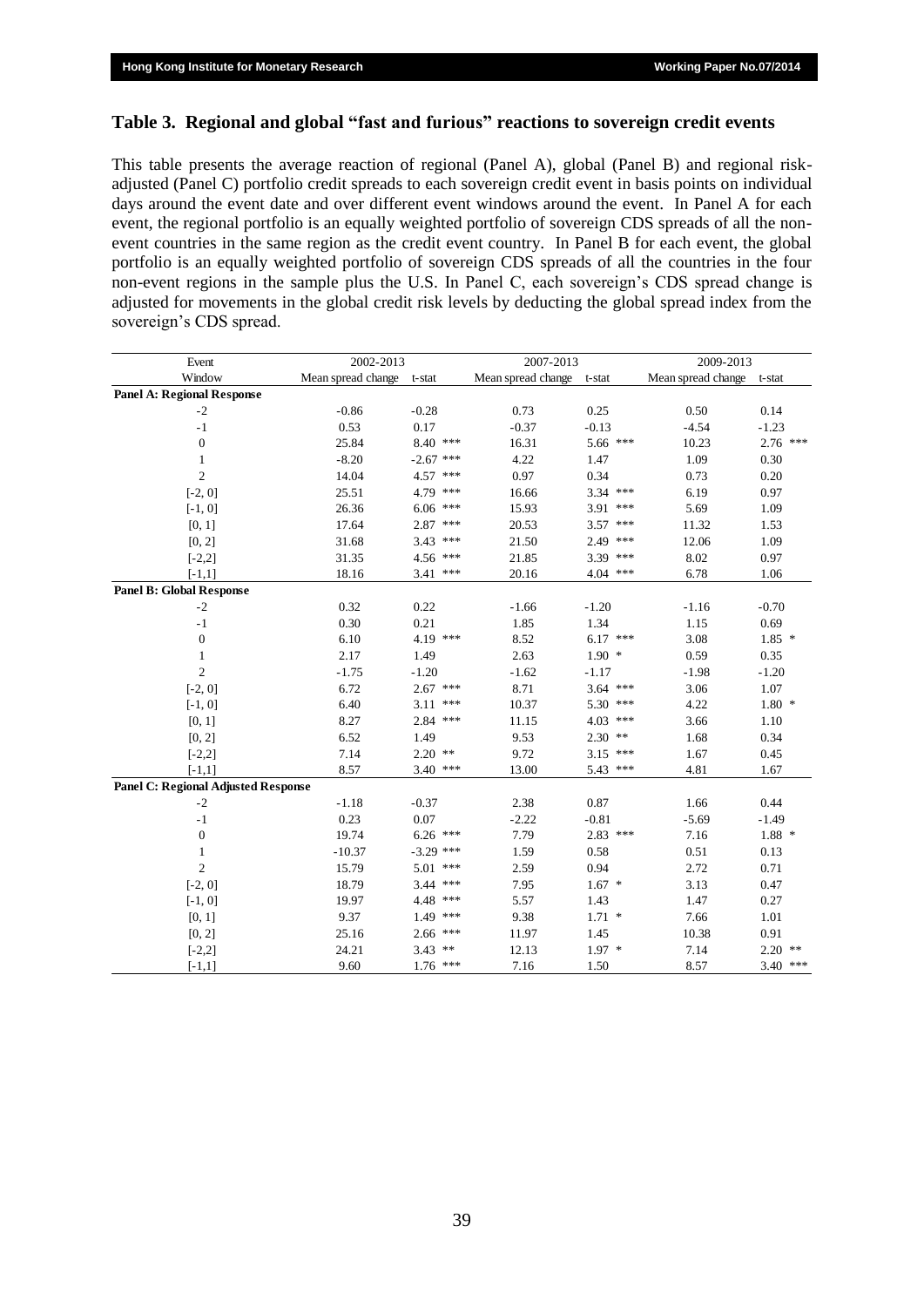#### **Table 4. Summary statistics on global sovereign risk factors**

This table reports summary statistics for the multiple global sovereign risk factors extracted as the first ten principal components (PC1, PC2…PC10) from our generalized principal component analysis. The principal components are estimated out-of-sample based on the previous year's covariance matrix of sovereign CDS spreads from 19 core countries representing developed and emerging markets from Latin America, Europe, Eastern Europe, MENA and the Asia-Pacific regions. N represents the number of observations. The statistics described below include the mean, median, standard deviation, the minimum and maximum values as well as the  $95<sup>th</sup>$ ,  $99<sup>th</sup>$  and  $99.9<sup>th</sup>$  percentile cutoffs.

|                 |                             |        |        |        |         |          |         | <b>Ouantiles</b> |         |  |  |
|-----------------|-----------------------------|--------|--------|--------|---------|----------|---------|------------------|---------|--|--|
|                 | N                           | Mean   | Median | Std.   | Max     | Min      | 95%     | 99%              | 99.90%  |  |  |
|                 | <b>Principal components</b> |        |        |        |         |          |         |                  |         |  |  |
| PC1             | 2934                        | 410.05 | 147.97 | 603.37 | 3541.85 | 57.64    | 1809.55 | 3125.98          | 3530.21 |  |  |
| PC <sub>2</sub> | 2934                        | 275.56 | 159.04 | 234.78 | 1304.52 | 61.42    | 740.92  | 1221.80          | 1295.34 |  |  |
| PC <sub>3</sub> | 2934                        | 132.05 | 111.39 | 80.33  | 543.23  | 30.96    | 327.74  | 384.40           | 479.32  |  |  |
| PC <sub>4</sub> | 2934                        | 806.59 | 736.52 | 531.65 | 3069.14 | 110.90   | 1851.11 | 2545.02          | 3046.09 |  |  |
| PC <sub>5</sub> | 2934                        | 41.02  | 9.02   | 52.60  | 230.90  | $-4.06$  | 155.79  | 203.00           | 219.32  |  |  |
| PC <sub>6</sub> | 2934                        | 54.38  | 13.04  | 75.38  | 333.18  | $-28.57$ | 231.79  | 285.00           | 315.00  |  |  |
| PC7             | 2934                        | 98.80  | 17.17  | 138.93 | 580.61  | $-9.43$  | 405.62  | 515.82           | 561.55  |  |  |
| PC <sub>8</sub> | 2934                        | 96.74  | 17.07  | 131.91 | 531.85  | $-21.73$ | 412.75  | 492.80           | 527.68  |  |  |
| PC <sub>9</sub> | 2934                        | 175.75 | 178.29 | 128.46 | 658.77  | 14.22    | 385.36  | 561.95           | 648.42  |  |  |
| PC10            | 2934                        | 166.70 | 126.21 | 136.10 | 570.82  | 14.95    | 451.39  | 523.62           | 553.22  |  |  |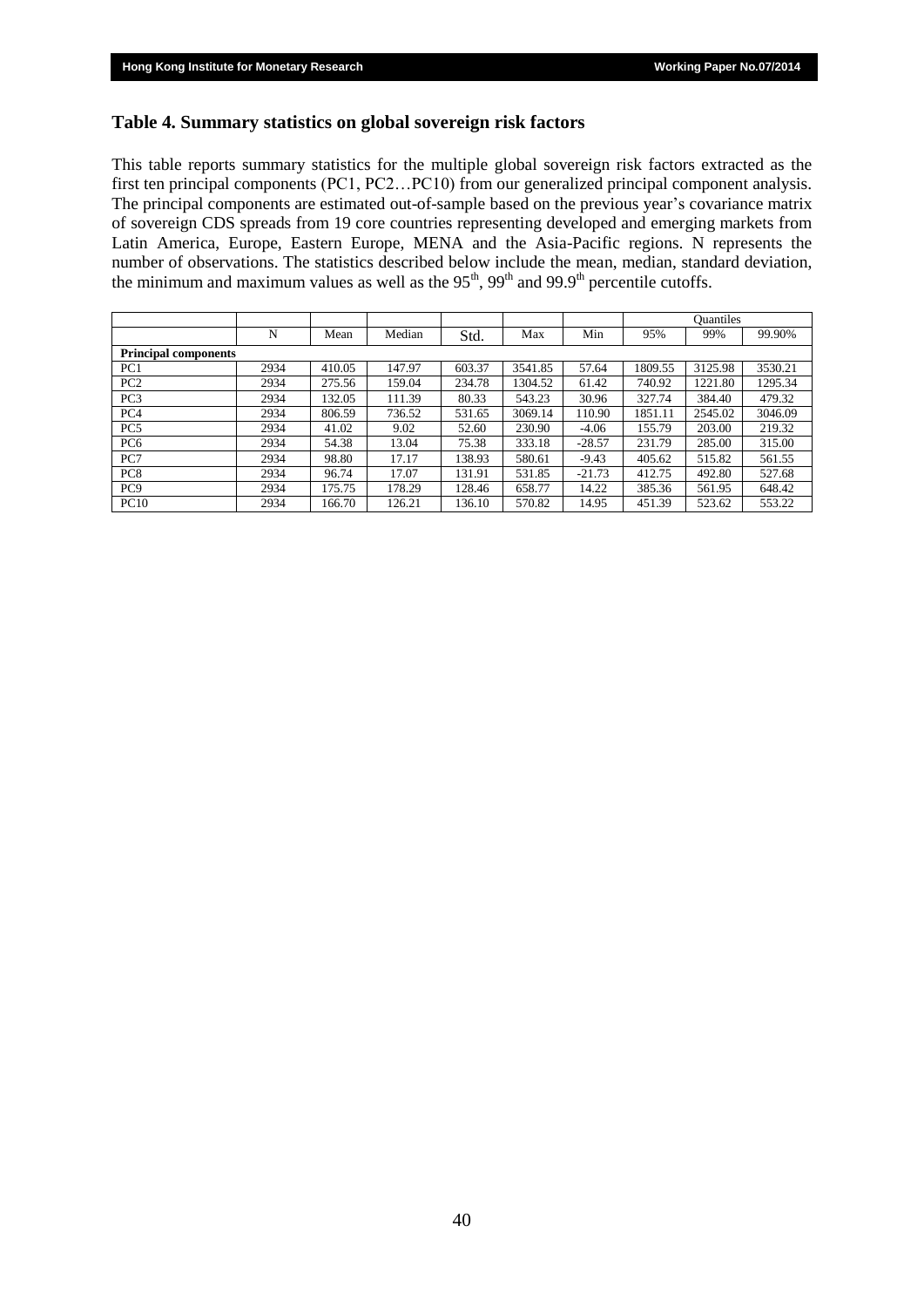#### **Table 5. Summary statistics on regional risk factors**

This table reports summary statistics for the regional risk factors constructed as the cross-sectional averages of country-specific residual risks within different geographical regions from the multi-factor pricing model represented in equation (6). The regional risk factors are shown for Latin America (LA\_Risk), Europe (EU\_Risk), Eastern Europe (EEU\_Risk), MENA (MENA\_Risk) and the Asia-Pacific (AP\_Risk) regions as well as all regions (All\_Risk). N represents the number of observations. The statistics described below include the mean, median, standard deviation, the minimum and maximum values as well as the  $95<sup>th</sup>$ ,  $99<sup>th</sup>$  and  $99.9<sup>th</sup>$  percentile cutoffs.

|                            |      |           |           |       |        |           |       | <b>Ouantiles</b> |        |
|----------------------------|------|-----------|-----------|-------|--------|-----------|-------|------------------|--------|
| Region                     | N    | Mean      | Median    | Std.  | Max    | Min       | 95%   | 99%              | 99.90% |
| Regional average residuals |      |           |           |       |        |           |       |                  |        |
| LA Risk                    | 2933 | $-0.0479$ | $-0.1456$ | 15.64 | 175.98 | $-457.88$ | 13.07 | 39.55            | 141.16 |
| EU Risk                    | 2933 | $-0.0344$ | $-0.1460$ | 13.90 | 465.74 | $-222.11$ | 5.11  | 27.03            | 106.29 |
| <b>EEU Risk</b>            | 2933 | $-0.0286$ | $-0.0259$ | 7.18  | 93.62  | $-78.83$  | 7.66  | 20.54            | 72.79  |
| <b>MENA Risk</b>           | 2933 | $-0.0403$ | $-0.0492$ | 4.59  | 64.24  | $-50.59$  | 5.54  | 13.66            | 36.73  |
| AP Risk                    | 2933 | $-0.0929$ | $-0.1882$ | 6.51  | 105.05 | $-128.98$ | 5.02  | 13.74            | 76.45  |
| All Risk                   | 2933 | $-0.0550$ | $-0.1367$ | 6.48  | 122.03 | $-111.82$ | 6.35  | 17.60            | 66.32  |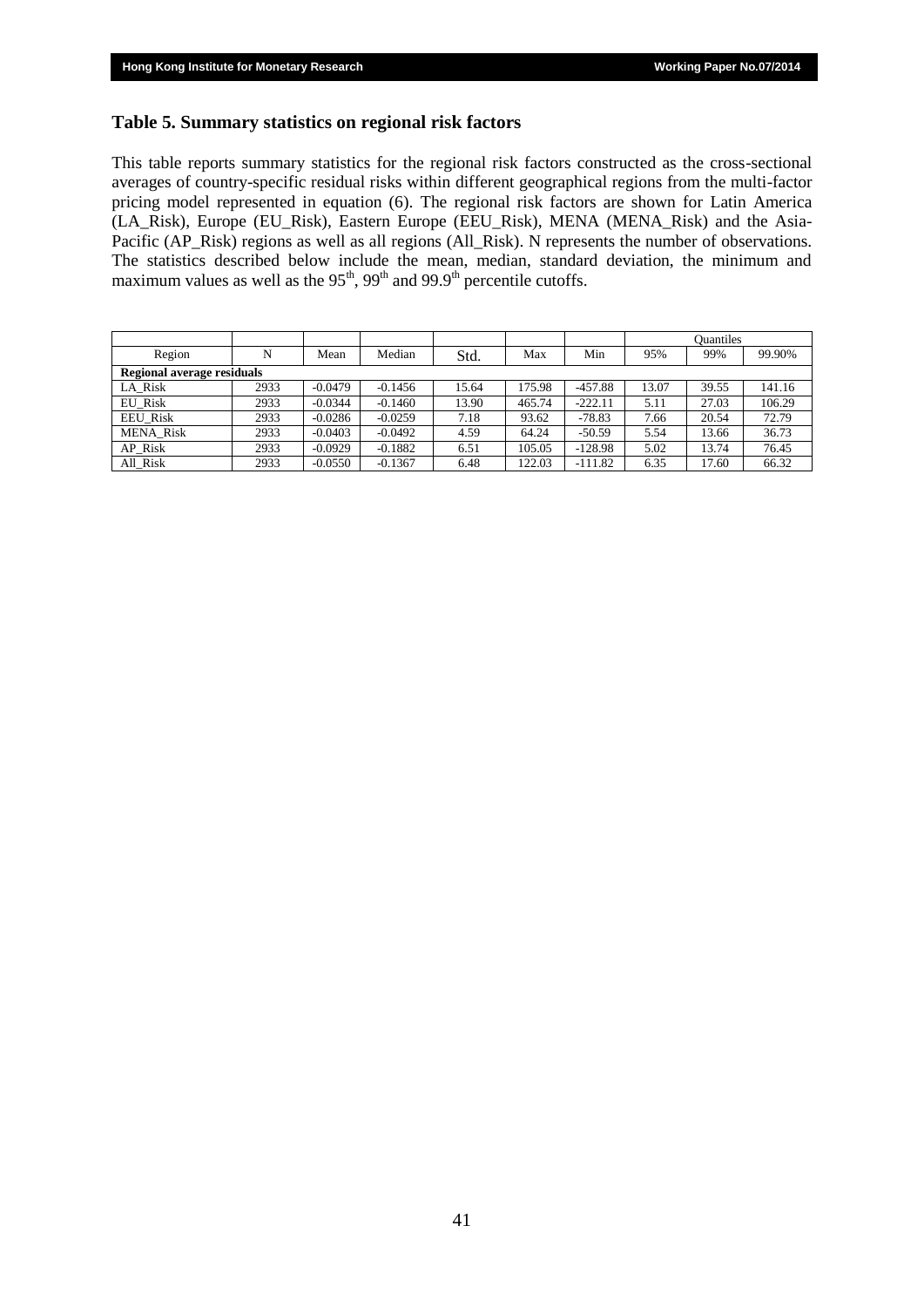#### **Table 6. Determinants of global sovereign risk factors, 2004-2013**

This table reports the estimated coefficients and other summary statistics from the regression of the first five global sovereign risk factors (*PC1, PC2, PC3, PC4, PC5*) on the indicated variables for the period from 29/01/2004 to 29/03/2013. The variable of interest, creditevent is an indicator variable that is equal to one when there is a sovereign credit event occurring within any sample country and zero otherwise. EU\_crisis is an indicator variable taking a value of 1 from 2009 until the end of the sample and 0 otherwise. Stock\_return denotes the return on the S&P500 stock market index and VIX denotes the daily change in the VIX implied volatility index and Corp\_sprds denotes the daily change in the CDX Investment Grade corporate CDS index. Sov\_rating\_chg are the changes in sovereign credit rating assessments made by Standard and Poors, Moodys and Fitch averaged across all countries. Debt\_GDP is the average ratio of all sample countries' general government gross debt to gross domestic product. Adj. R-sq are the adjusted R-squared values for the time series regressions. N denotes the number of days used in the regressions. P-values are reported in parentheses (\*, \*\*, \*\*\* denote significance at the 10, 5 and 1% levels, respectively).

| Dep. Variable         | PC1                                         |        | PC <sub>2</sub> |            | PC <sub>3</sub> |     | PC <sub>4</sub> |       | PC <sub>5</sub>       |      |
|-----------------------|---------------------------------------------|--------|-----------------|------------|-----------------|-----|-----------------|-------|-----------------------|------|
| creditevent           | $-46.278$                                   | $***$  | $-27.586$       |            | $-11.632$       |     | $-80.629$       |       | $-24.713$             | ***  |
|                       | [0.0084]                                    |        | [0.1131]        |            | [0.1529]        |     | [0.2866]        |       | [0.0018]              |      |
| creditevent*EU_crisis | 58.406                                      | $***$  | 41.877          | $\ast\ast$ | 18.662          |     | 81.075          |       | 27.517                | ***  |
|                       | [0.0029]                                    |        | [0.0367]        |            | [0.1122]        |     | [0.3408]        |       | [0.0046]              |      |
| EU_crisis             | $-425.302$ *** $-280.943$ *** $-31.141$ *** |        |                 |            |                 |     | 358.294         | ***   | 40.291                | ***  |
|                       | [0.0000]                                    |        | [0.0000]        |            | [0.0000]        |     | [0.0000]        |       | [0.0000]              |      |
| Stock_return          | $-0.574$                                    | ***    | $-0.466$        | ***        | $-0.149$ ***    |     | $-0.827$        | ***   | $-0.022$              | $**$ |
|                       | [0.0000]                                    |        | [0.0000]        |            | [0.0000]        |     | [0.0000]        |       | [0.0324]              |      |
| <b>VIX</b>            | 1.395                                       | $\ast$ | 0.770           |            | 1.604           | *** | 11.259          | $***$ | 1.834                 | ***  |
|                       | [0.0550]                                    |        | [0.2300]        |            | [0.0010]        |     | [0.0000]        |       | [0.0000]              |      |
| $Corp$ sprds          | $-0.233$                                    |        | 0.170           |            | $0.792$ ***     |     | 4.379           | $***$ | 0.246                 | ***  |
|                       | [0.1448]                                    |        | [0.2419]        |            | [0.0000]        |     | [0.0000]        |       | [0.001]               |      |
| Sov_rating_chg        | $-1.255$                                    |        | 3.863           |            | $-9.116$ *      |     | $-12.518$       |       | $-6.687$              |      |
|                       | [0.8291]                                    |        | [0.5010]        |            | [0.0803]        |     | [0.1433]        |       | [0.3367]              |      |
| Debt_GDP              | 29.617                                      | ***    | 17.030          | $***$      | 2.657           | *** | $-4.930$        |       | 2.873                 | ***  |
|                       | [0.0000]                                    |        | [0.0000]        |            | [0.0000]        |     | [0.1495]        |       | [0.0000]              |      |
| Constant              | -578.356 *** -98.950 *                      |        |                 |            | 58.768 *        |     |                 |       | 1229.183 *** -218.261 | ***  |
|                       | [0.0000]                                    |        | [0.0683]        |            | [0.0926]        |     | [0.0000]        |       | [0.0000]              |      |
|                       |                                             |        |                 |            |                 |     |                 |       |                       |      |
| Adj. R-sq             | 0.798                                       |        | 0.795           |            | 0.892           |     | 0.886           |       | 0.779                 |      |
| N                     | 2392                                        |        | 2392            |            | 2392            |     | 2392            |       | 2392                  |      |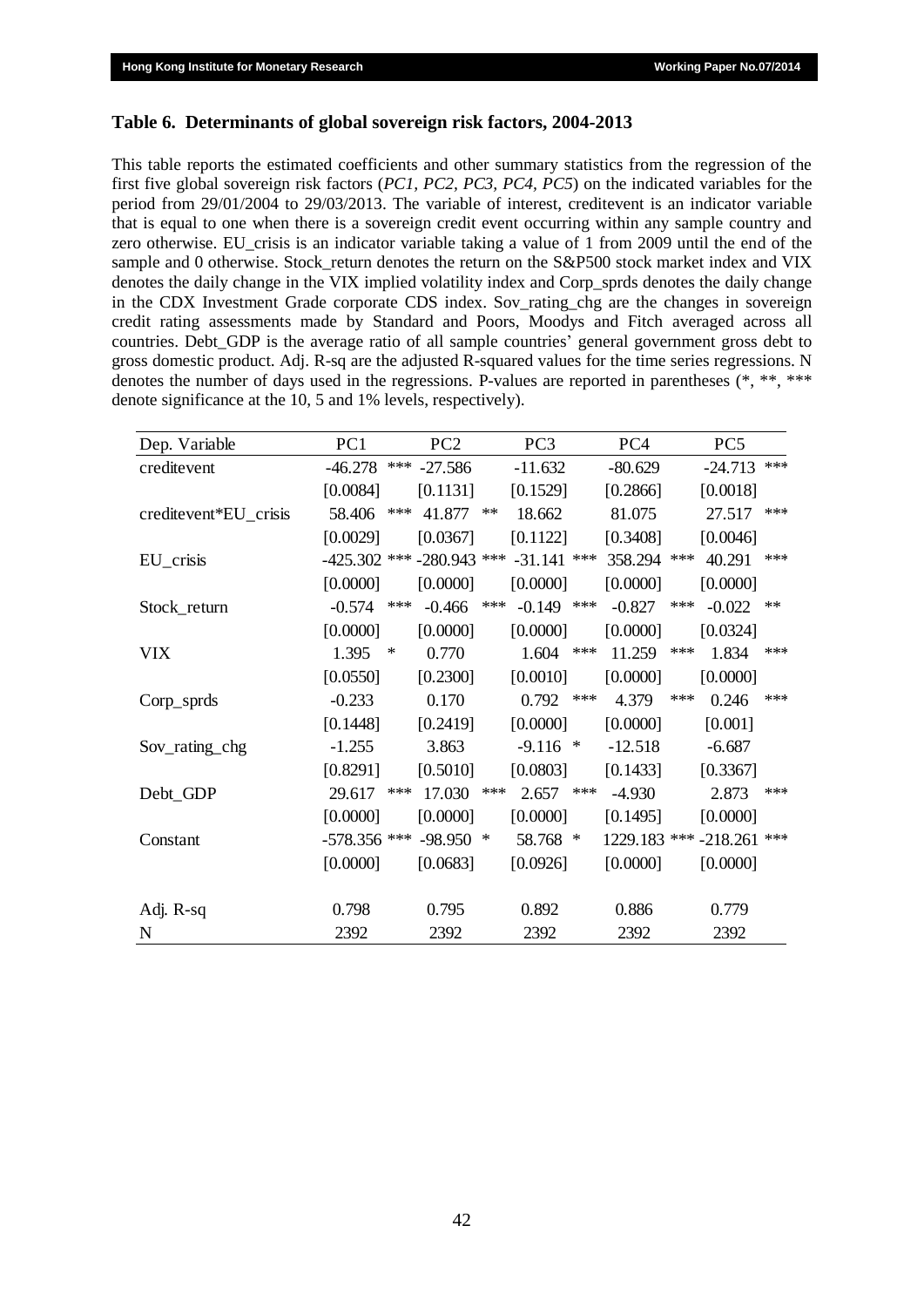#### **Table 7. Determinants of regional sovereign risk factors, 2004-2013**

This table reports the estimated coefficients and other summary statistics from the regression of regional sovereign risk factors for Latin America (LA\_Risk), Western Europe (EU\_Risk), Eastern Europe (EEU\_Risk), Middle-East and North Africa (MENA\_Risk), and the Asia-Pacific (AP\_Risk) on the indicated variables for the period from 29/01/2004 to 29/03/2013. Reg\_creditevent (Other\_ creditevent) is an indicator variable that is equal to one when there is a credit event within (outside of) the respective region. EU\_crisis is an indicator variable taking a value of 1 from 2009 until the end of the sample and 0 otherwise. Sov\_rating\_chg are the changes in the regional average sovereign credit rating assessments made by Standard and Poors, Moodys and Fitch. Debt\_GDP is the regional average ratio of each country's general government gross debt to Gross Domestic Product. Adj. R-sq are the adjusted R-squared values for the time series regressions. N denotes the number of days used in the regional regressions. P-values are reported in parentheses (\*, \*\*, \*\*\* denote significance at the 10, 5 and 1% levels, respectively).

| Dep. Variable               | LA_Risk   | EU_Risk      |               | EEU_Risk MENA_Risk AP_Risk |               |
|-----------------------------|-----------|--------------|---------------|----------------------------|---------------|
| Reg_creditevent             | 44.078 ** | ***<br>5.831 | ***<br>19.257 | ***<br>33.936              | 50.104<br>*** |
|                             | [0.0400]  | [0.0000]     | [0.0027]      | [0.0015]                   | [0.0001]      |
| Other_creditevent           | 17.590    | 1.330        | 12.043        | 1.473                      | 7.455         |
|                             | [0.1617]  | [0.1352]     | [0.1551]      | [0.5304]                   | [0.3459]      |
| Reg_creditevent*EU_crisis   | 6.407     | 9.874 **     | 1.774         | $-8.905$                   | $-33.035$ *** |
|                             | [0.7955]  | [0.0178]     | [0.8145]      | [0.4036]                   | [0.0096]      |
| Other_creditevent*EU_crisis | $-12.669$ | $-0.289$     | $-7.601$      | $-0.732$                   | $-5.390$      |
|                             | [0.3151]  | [0.8388]     | [0.3754]      | [0.7681]                   | [0.4986]      |
| EU_crisis                   | 0.079     | 1.052        | $-1.197$      | 0.022                      | 0.189         |
|                             | [0.9295]  | [0.4243]     | [0.1860]      | [0.9410]                   | [0.8272]      |
| Sov_rating_chg              | $-0.175$  | $-0.289$     | $-1.317$ **   | $-1.357$ ***               | $-0.542$      |
|                             | [0.8460]  | [0.4959]     | [0.0219]      | [0.0003]                   | [0.5496]      |
| Debt_GDP                    | 0.0631    | 0.0595       | $0.1297$ *    | $0.0713$ ***               | 0.0525        |
|                             | [0.4188]  | [0.4922]     | [0.0889]      | [0.0058]                   | [0.5304]      |
|                             |           |              |               |                            |               |
| Constant                    | $-1.258$  | $-9.051$     | $-20.419$ **  | $-19.663$ ***              | 4.051         |
|                             | [0.905]   | [0.3789]     | [0.0215]      | [0.0001]                   | [0.7965]      |
|                             |           |              |               |                            |               |
| Adj. R-sq                   | 0.107     | 0.010        | 0.058         | 0.123                      | 0.101         |
| N                           | 2392      | 2392         | 2392          | 2392                       | 2392          |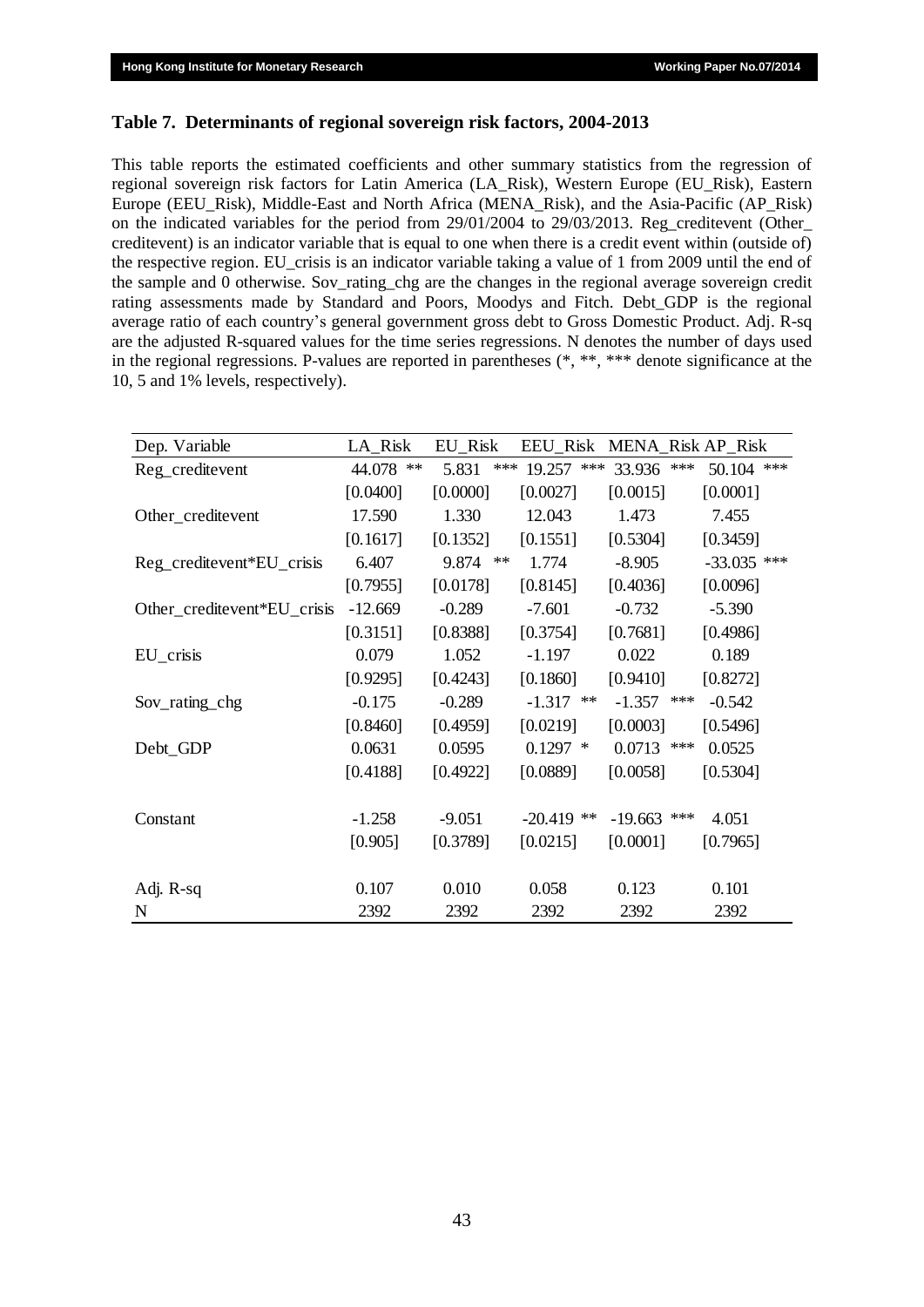## **APPENDIX**

## **Appendix Table A: Constituents of Regional Groups**

| Latin America | <b>Europe</b>      | <b>Eastern Europe</b> | <b>MENA</b> | Asia Pacific | <b>North America</b> |
|---------------|--------------------|-----------------------|-------------|--------------|----------------------|
| Argentina     | Austria            | Bulgaria              | Algeria     | Australia    | <b>United States</b> |
| Brazil        | Belgium            | Croatia               | Bahrain     | China        |                      |
| Chile         | Cyprus             | Czech Republic        | Egypt       | HongKong     |                      |
| Colombia      | Denmark            | Estonia               | Israel      | Indonesia    |                      |
| Costa Rica    | Finland            | Hungary               | Lebanon     | Japan        |                      |
| Ecuador       | France             | Kazakhstan            | Morocco     | Korea        |                      |
| El Salvador   | Germany            | Latvia                | Qatar       | Malaysia     |                      |
| Guatemala     | Greece             | Lithuania             | Turkey      | Pakistan     |                      |
| Mexico        | Iceland            | Poland                | Tunisia     | Philippines  |                      |
| Panama        | Ireland            | Romania               |             | Singapore    |                      |
| Peru          | Italy              | Russia                |             | Thailand     |                      |
| Uruguay       | Malta              | Slovakia              |             | Vietnam      |                      |
| Venezuela     | <b>Netherlands</b> | Slovenia              |             |              |                      |
|               | Norway             | Ukraine               |             |              |                      |
|               | Portugal           |                       |             |              |                      |
|               | Spain              |                       |             |              |                      |
|               | Sweden             |                       |             |              |                      |
|               | United Kingdom     |                       |             |              |                      |
| 13            | 18                 | 14                    | 9           | 12           | 67<br>1              |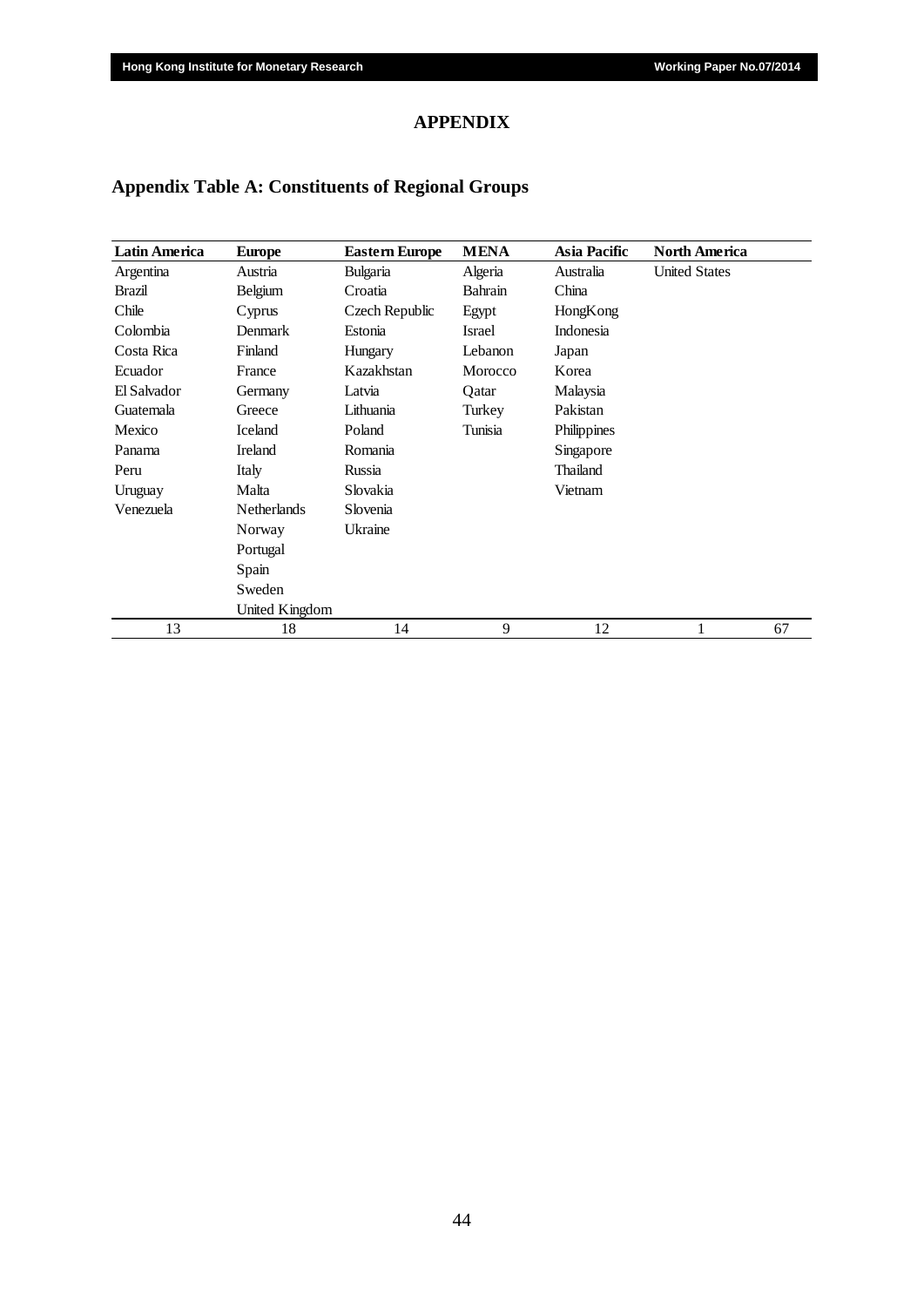## **Appendix Table B, Panel A: Real-life news and detected credit events during the European Debt Crisis**

In this Appendix table we provide a chronology of the real-life economic news releases in the US and the European Union (EU) during the height of the recent European Sovereign Debt Crisis (in Panel A) and the Global Financial Crisis (in Panel B) and the correspondence to the dates on which sovereign credit events were detected in our study (days when creditevent=1).

#### *Source: Eurostat*

*[\(http://epp.eurostat.ec.europa.eu/portal/page/portal/publications/collections/news\\_releases\)](http://epp.eurostat.ec.europa.eu/portal/page/portal/publications/collections/news_releases) and Federal Reserve System* 

*[\(http://www.federalreserve.gov/newsevents/press/all/2013all.htm\)](http://www.federalreserve.gov/newsevents/press/all/2013all.htm)*

| Credit event           |                |                                                                                 |
|------------------------|----------------|---------------------------------------------------------------------------------|
| date                   | <b>US News</b> | <b>EU</b> News                                                                  |
| 14-Mar-12              |                |                                                                                 |
| 16-Feb-12              |                | February 6, 2012: Euro area government debt down to 87.4% of GDP                |
|                        |                | January 13, 2012: Euro area external trade surplus 6.9 bn euros;                |
|                        |                | January 12, 2012: Industrial production down by 0.1% in both euro area and      |
| $16$ -Jan- $12$        |                | EU27                                                                            |
| $08$ -Dec-11           |                | December 9, 2011: EU27 current account deficit 17.2 bn euros                    |
| 01-Nov-11              |                |                                                                                 |
| 19-Sep-11              |                | September 16, 2011: Euro area external trade surplus 4.3 bn euros               |
| 09-Sep-11              |                | September 9, 2011: EU27 current account deficit 43.2 bn euros                   |
| 23-Aug-11              |                |                                                                                 |
| 27-Jul-11              |                | July 22, 2011: EU27 current account deficit 38.8 bn euros                       |
| $18 -$ Jul- $11$       |                |                                                                                 |
| $06 -$ Jul-11          |                | July 1, 2011: Recession drove EU27 overall tax revenue down to 38.4% of GDP     |
| 29-Dec-10              |                |                                                                                 |
| 23-Nov-10              |                | November 24, 2010: Industrial new orders down by 3.8% in euro area              |
| $27$ -Oct- $10$        |                |                                                                                 |
| $23 - Jun - 10$        |                | June 28, 2010: EU27 tax ratio fell to 39.3% of GDP in 2008                      |
| $01 - \text{Jun} - 10$ |                | May 28, 2010: EU27 deficit in trade in goods with Russia of 50 bn euros in 2009 |
| 14-May-10              |                | May 12, 2010: Industrial production up by 1.3% in euro area                     |
|                        |                | April 22, 2010: Euro area and EU27 government deficit at 6.3% and 6.8% of       |
| $22$ -Apr-10           |                | GDP respectively; EU27 current account deficit 9.2 bn euros                     |
| $14$ -Apr- $10$        |                | April 14, 2010: Industrial production up by 0.9% in euro area                   |
| $27$ -Jan- $10$        |                | January 22, 2010: EU27 current account deficit 27.7 bn euros                    |
| 30-Oct-09              |                |                                                                                 |
|                        |                | October 2, 2009: EU27 deficit in trade in goods with Brazil of 9 bn euros in    |
| 07-Oct-09              |                | 2008, surplus of 3 bn in trade in services                                      |
| 30-Sep-09              |                |                                                                                 |
| $10-Sep-09$            |                | September 11, 2009: EU27 current account deficit 55.1 bn euros                  |
| 28-May-09              |                |                                                                                 |
| $07$ -Apr- $09$        |                | April 2, 2009: EU27 surplus in trade in goods with the USA of 63 bn euros       |
| 23-Mar-09              |                | March 23, 2009: Euro area external trade deficit 10.5 bn euros                  |
| 05-Mar-09              |                | March 5, 2009: Euro area and EU27 GDP down by 1.5%                              |
| 26-Feb-09              |                |                                                                                 |
| 17-Feb-09              |                | February 17, 2009: Euro area external trade deficit 32.1 bn euros               |
| 12-Feb-09              |                | February 12, 2008: Industrial production down by 2.6% in euro area              |
| 06-Feb-09              |                |                                                                                 |
| 08-Jan-09              |                | January 8, 2009: Euro area and EU27 GDP down by 0.2%                            |